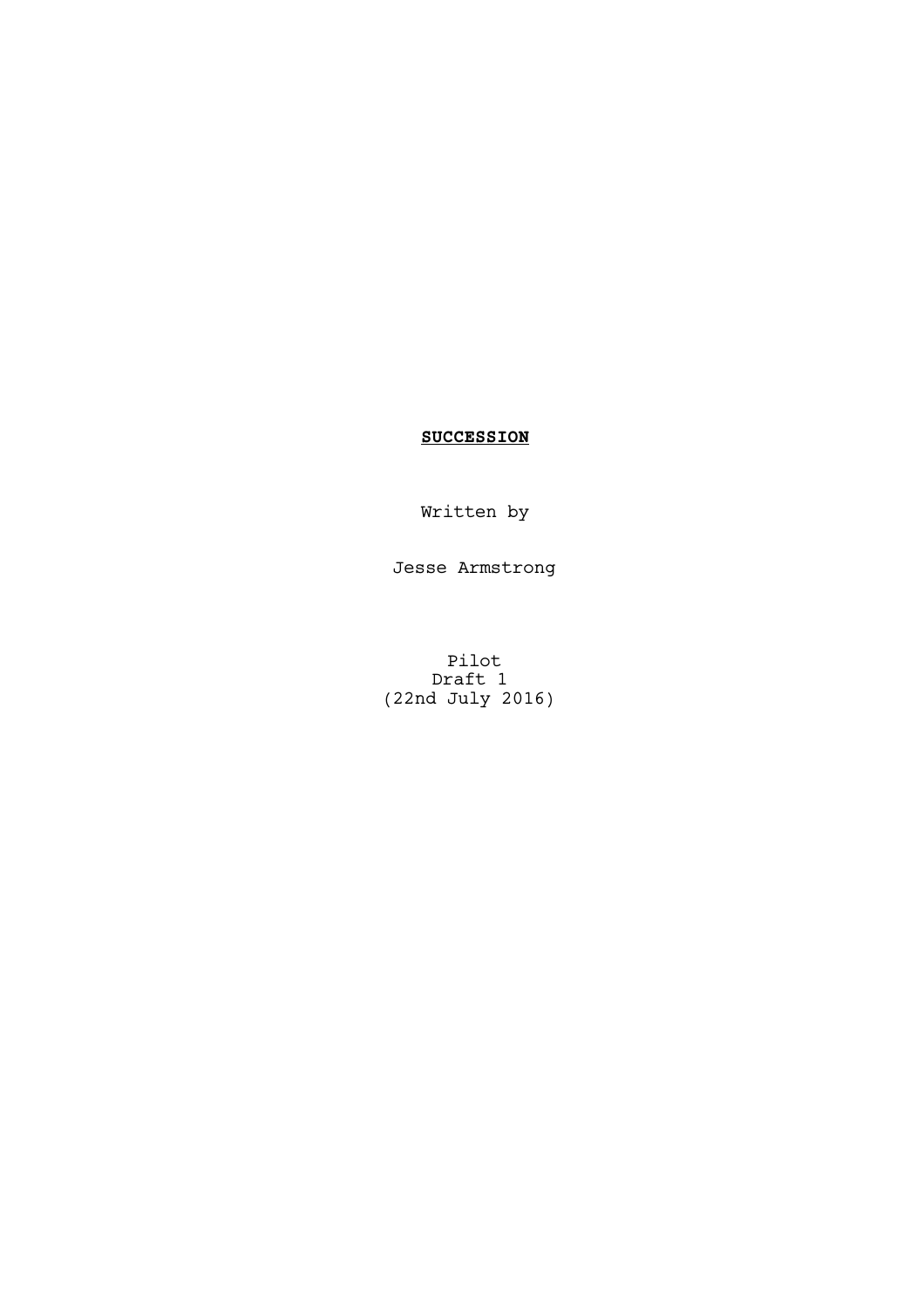# 1 INT. ROOM. NIGHT. 1

Black. The unsteady POV of someone groping through a darkened room, hands out ahead --

Bang! A wall.

The figure we're following wasn't expecting that. Hands flat against the wall - hand over hand. Looking for an opening.

LOGAN

Where am I?

Where are we? A prison cell? A maze?

LOGAN (CONT'D) Where the fuck am I?

Okay. Here's the opening our figure was seeking --

MARCIA (O.S.) Logan? It's okay Logan.

Our guy is in somewhere now, into the room he was seeking. Okay. Everything is okay. He knows what he's doing now --

> LOGAN (to himself) Ugh. Okay. Okay.

The shuffle of bedclothes as MARCIA climbs out of bed.

Then we hear the sound of ... what? Water dripping? On to something soft --

And then boom:

Lights on! And all is bright and stark and sudden. And what do we have?

An 80 year old man, LOGAN ROY, in his shorts and T-shirt pissing towards a laundry basket in a walk-in wardrobe lined with freshly arrived suits and shirts.

Dark urine stutters across the deep white pile of the thick carpet dampening it down like hot piss on wet snow.

Logan is momentarily terrified. But then a younger woman, early 50s is in the doorway - her hands across her nakedness pulling something on --

> MARCIA It's okay.

LOGAN Where am I?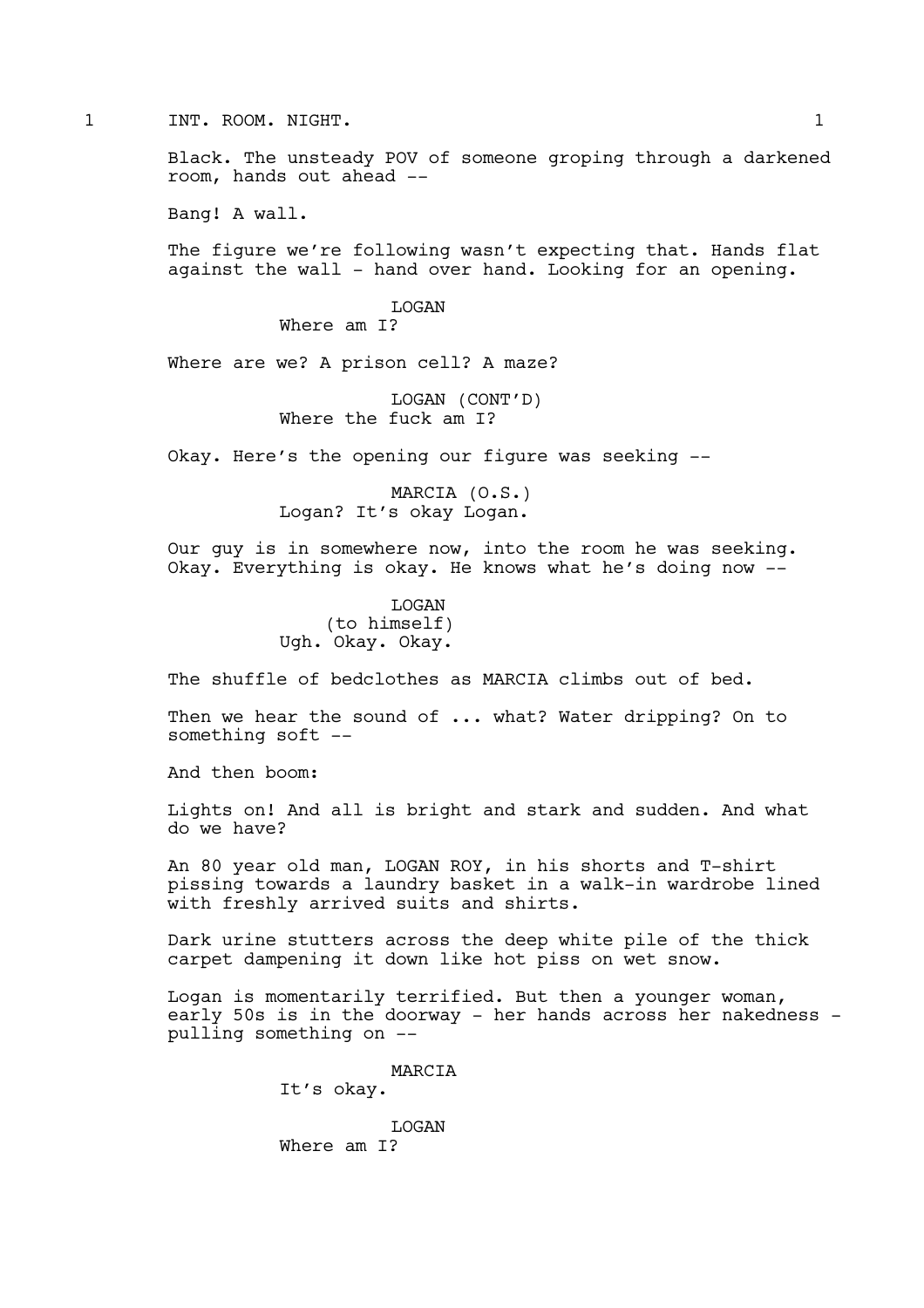MARCIA It's okay. We're in the new place. It's okay Logan.

NEW YORK 3.12 AM

He computes this information as we cut from Logan's rebooting face to:

3 INT. INVESTMENT BANK - MEETING ROOM. DAY. 3

KENDALL, (40s, Logan's eldest son) is sitting with four or five advisors. Including his key partner, older advisor FRANCIS VERNON (60s), a bunch of younger execs, including alert, engaged, ALESSANDRO DANIEL (late 20s).

NEW YORK 4 AM

It's been a long day's negotiations --

#### KENDALL

-- I get your position Lawrence, I understand your reservations about our bid and I respect your viewpoint ...

LAWRENCE DELMAESTRO Look, we'd love to be in business with you guys. It's just the geometry.

KENDALL This is a merger offer. Not an acquisition. We love what you do.

LAWRENCE I get it. Of course, someone is always boss. And I don't think that would be me?

#### KENDALL

 $(no, but -)$ If we're successful - I want to be clear - we'd love to keep you and the management team in place?

### LAWRENCE

Well, it's a great bid. I'm just not quite sure I can recommend the package, to my stockholders, thinking about editorial independence, and looking at the number. I mean really looking at.

KENDALL The number doesn't work for you?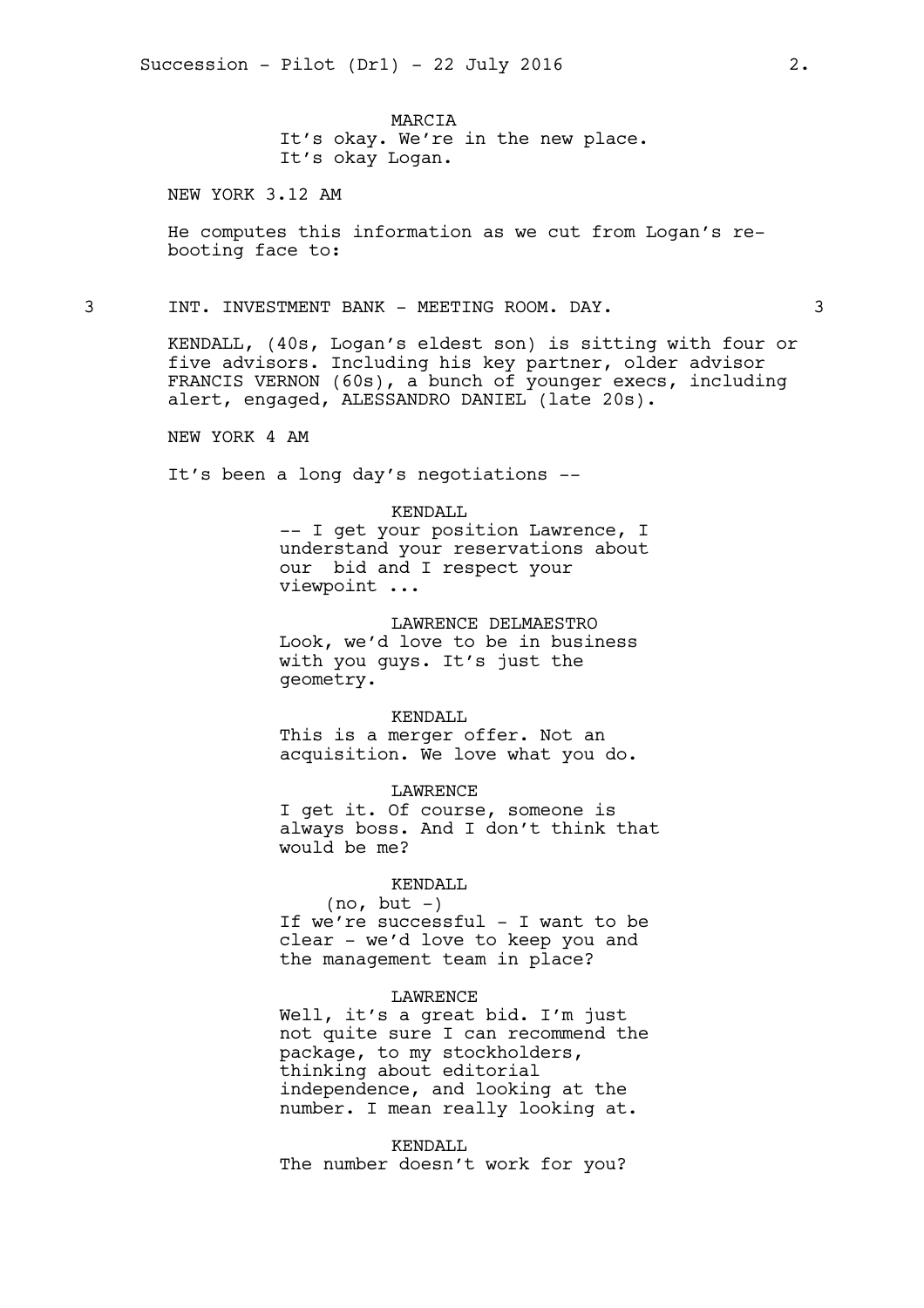LAWRENCE It's a theoretically attractive number. But when you drill down on it? (he eyes Kendall)

I'm sorry but we have to persist with the management buy-out bid?

KENDALL So you're saying no to us and yes to - yourselves?

Chuckles all round. A lawyer from Lawrence's side of the table gives a nod to another lawyer outside. He enters.

> LAWYER So, gentlemen? Are you ready? You're taking rival bids to the independent committee?

There are nods, Kendall and Lawrence rise.

KENDALL Look. Either way this is all super exciting, going forward.

LAWRENCE Very exciting.

EXT. UPMARKET SHOPPING STREET. DAY.

Smart cars pass. This is a street of jewellers, fine art dealers, boutiques with buzzers to gain entry.

LONDON 10 AM

TOM (late 30s) is scanning windows anxiously as SHIV (late 20s, Logan's youngest) talks to an assistant, SARAH. Nearby they have two black Mercedes parked up.

> SHIV We should be back by Sunday night so I'll look at his speech with him then, okay?

SARAH Okay but his office wants the poll numbers by the prekend.

**SHTV** By the 'prekend'?

SARAH

Yeah.

SHIV What the fuck's the prekend?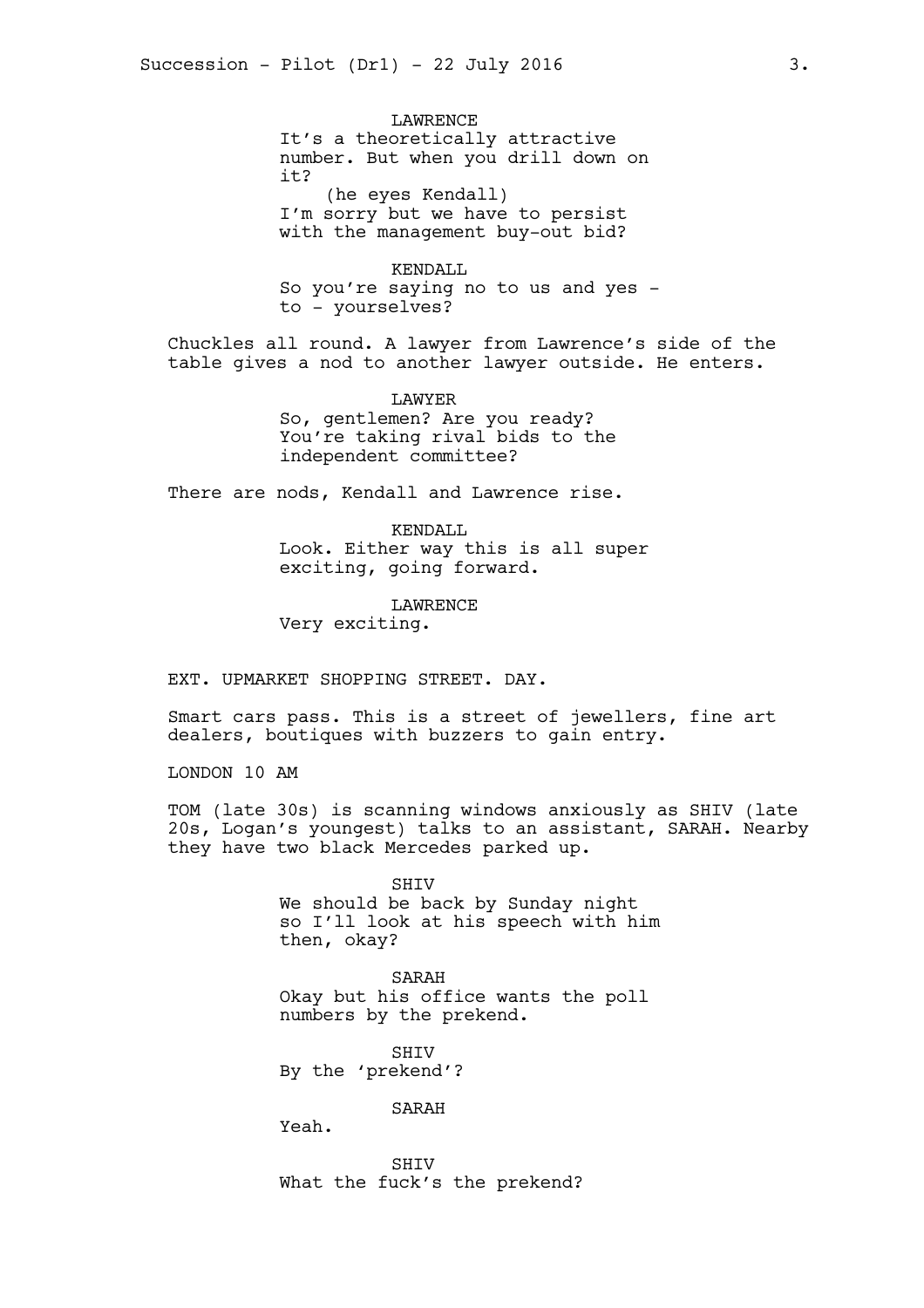Tom is looking at a painting, but ear-wigging.

TOM The prekend is Friday.

SHIV If he wants them by Friday can he not say Friday?

TOM Thursday lunch thru Friday PM is the prekend.

SHIV Fine. Get Rami to put them together. Okay?

Sarah says her farewell and heads off to one of the waiting cars.

> TOM Look, I don't want to go off the deep end. But this is a fucking disaster.

Shiv is looking at her phone.

**SHTV** You don't like the - the whatever, what your assistant found?

Tom has a box in his hand.

TOM It's inappropriate. It's a fitness, thing. It's - it's basically a heart rate monitor. It's a fucking abortion.

She looks at the Fitbit (or similar).

TOM (CONT'D) Is that what you give your 80 year soon to be father in law? To your boss? As a gesture of - of obeisance? When you're looking for promotion? Or is that, say, like giving him a colostomy bag and a viagra? The optics are fucking horrible.

Shiv is focused on sending an email.

TOM (CONT'D) Shiv can you -- I need to strategize my gift? This is a shitshow.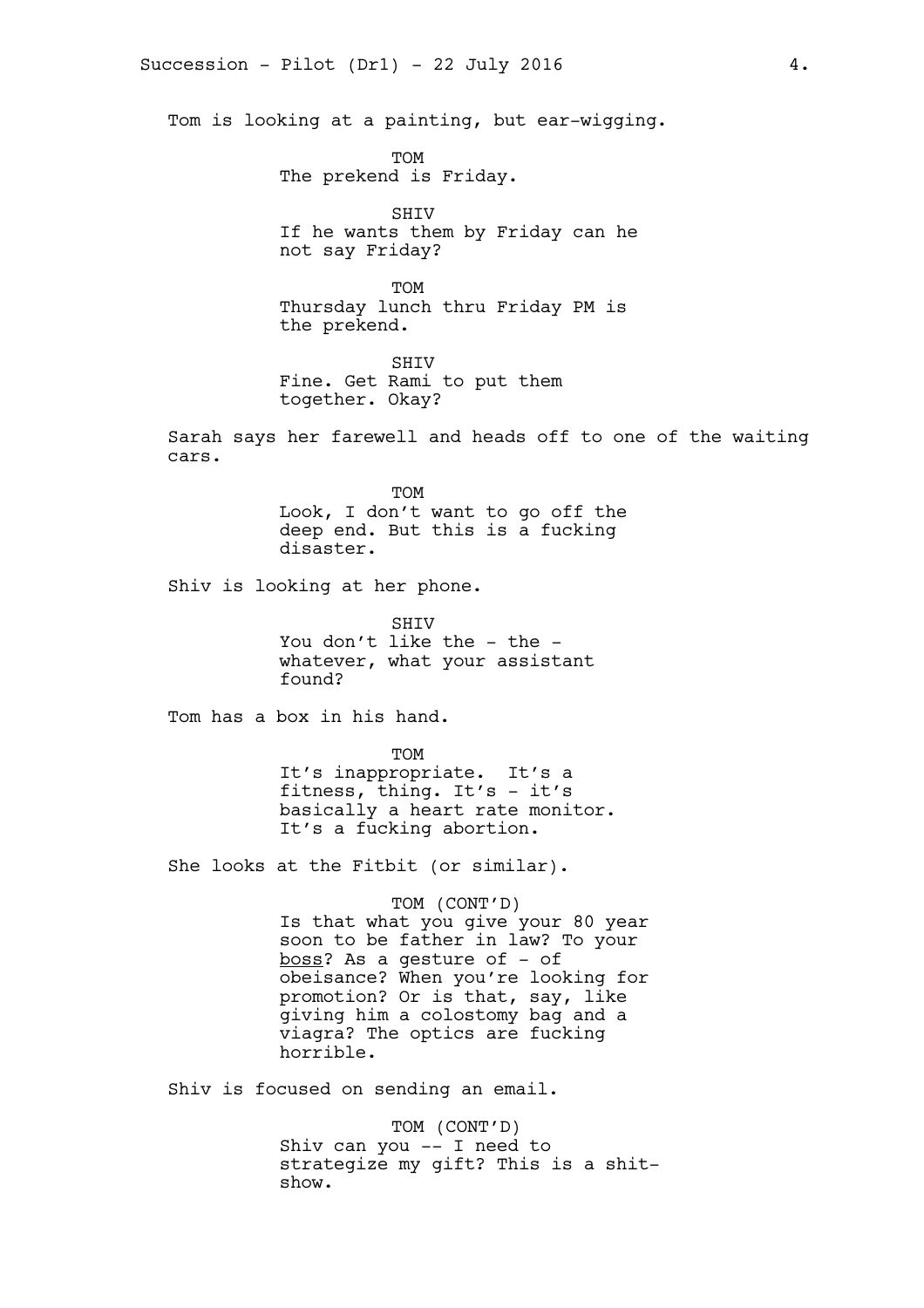SHIV Tom. It's fine. TOM What can I give him he'll love? SHIV Yeah, my Dad doesn't really like things. TOM He doesn't like 'things'? SHIV Not really, no. TOM Ugh. SHIV Look, relax, close your eyes. Pick a shop. Blow ten to fifteen grand on something that looks like the sort of item you'd imagine he would like? Yeah?

As they look at a watch in the sparsely-merchandised window of an up-market jewellers Tom is still not quite convinced all will be well.

4 INT. CORPORATE BRIEFING ROOM. DAY. 4

Logan Roy's face again. But confident. On a screen: a corporate head-shot.

> CORPORATE V/O Joining Comco you're joining a family. A family that spans four continents, fifty countries, three divisions: Communication, Entertainment, News. Working together. To provide a net that can hold the world, or catapult it forward. To the next adventure!

LONDON 10.15 AM

GREG (early 20s)in the front row, is nodding, pretending to be engaged. But he's zoning out and when he BLINKS --

5 INT. BATHROOM STALL. DAY. 5

We cut through images of the recent past from Greg's POV:

The winter morning through an open car window;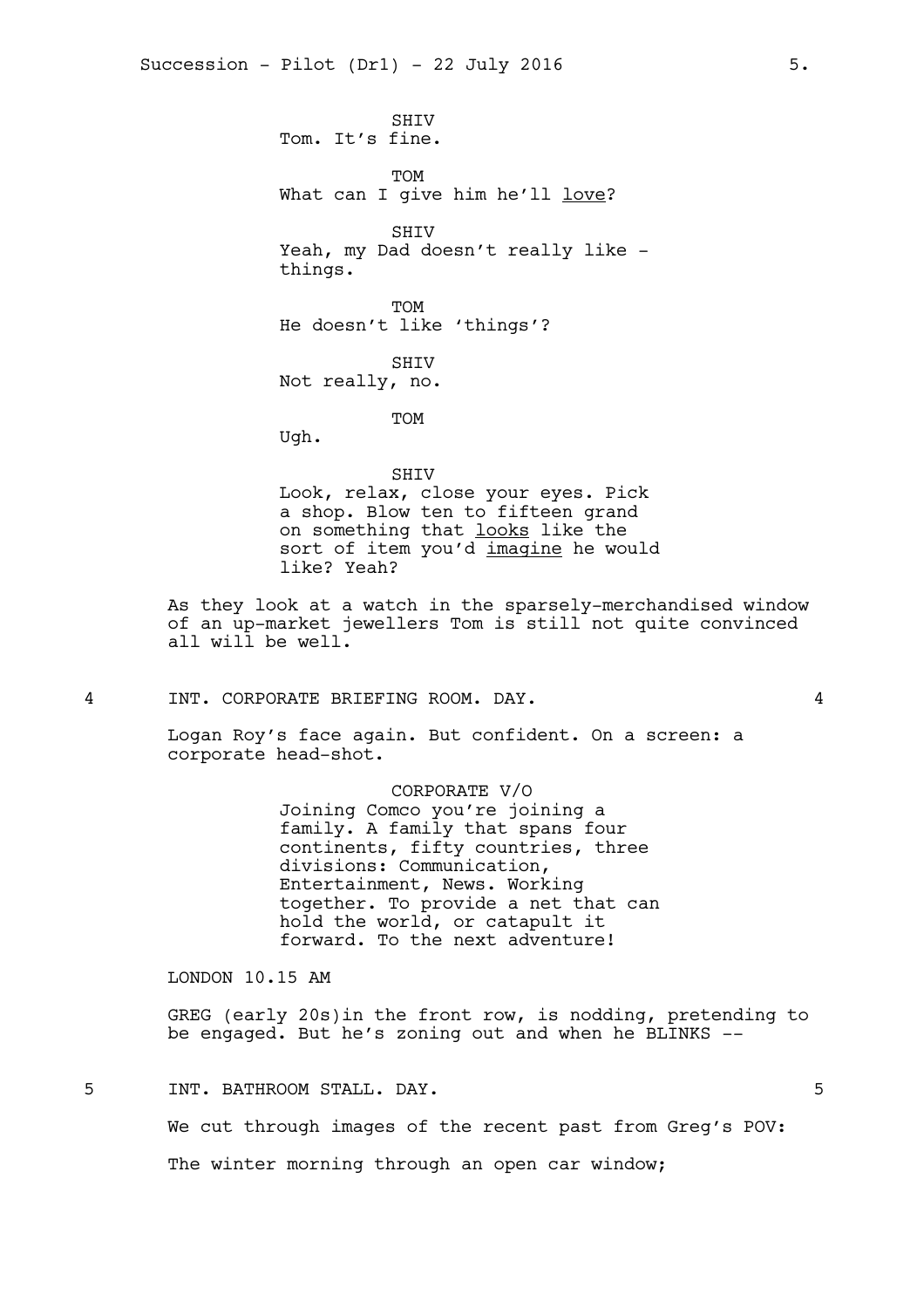He slams shut the door of his small car in a big empty UK parking lot. Fumbles his keys. Sweating. Anxious;

A patch of cold sky through an open bathroom stall window;

Into it smoke billows;

Greg takes a honk on a little pot pipe. After holding the weed down, he blows the smoke out the window;

Greg taps out the residue, flushes;

Closes the window. Pats himself down;

Now we see: he's wearing a whole body animal costume. Propped on the toilet lid is the head from the costume, a happy smiling doggy;

Now he's out into the tiled wash-basin area.

8 INT. BRIEFING ROOM. DAY. 8

He's back in the room. On the corporate message --

A selection of Comco holdings appear on screen:

The logo of a movie studio: Comco-Verity Pictures;

A selection of Provincial Canadian and US local newspapers;

A USA Today style national US paper: 'US News';

Some mastheads of big-city and UK papers - 'Chicago Informer'; The Correspondent;

a National Inquirer-style scandal mag: 'NyouS'.

A family of US and international Comco cable entertainment channels;

And finally the theme park franchise: 'Comco-Verity Studio Adventure'. With parks in California, Canada and pinging on the on-screen map, outside London.

On screen appears, KENDALL ROY

He's chyroned: 'Kendall Roy, Divisional President'

KENDALL By joining the Verity Studio Adventure you're joining one of the most dynamic news, entertainment and media companies in the world. Feel it!

After the 'Feel it!' graphic there's a (tm)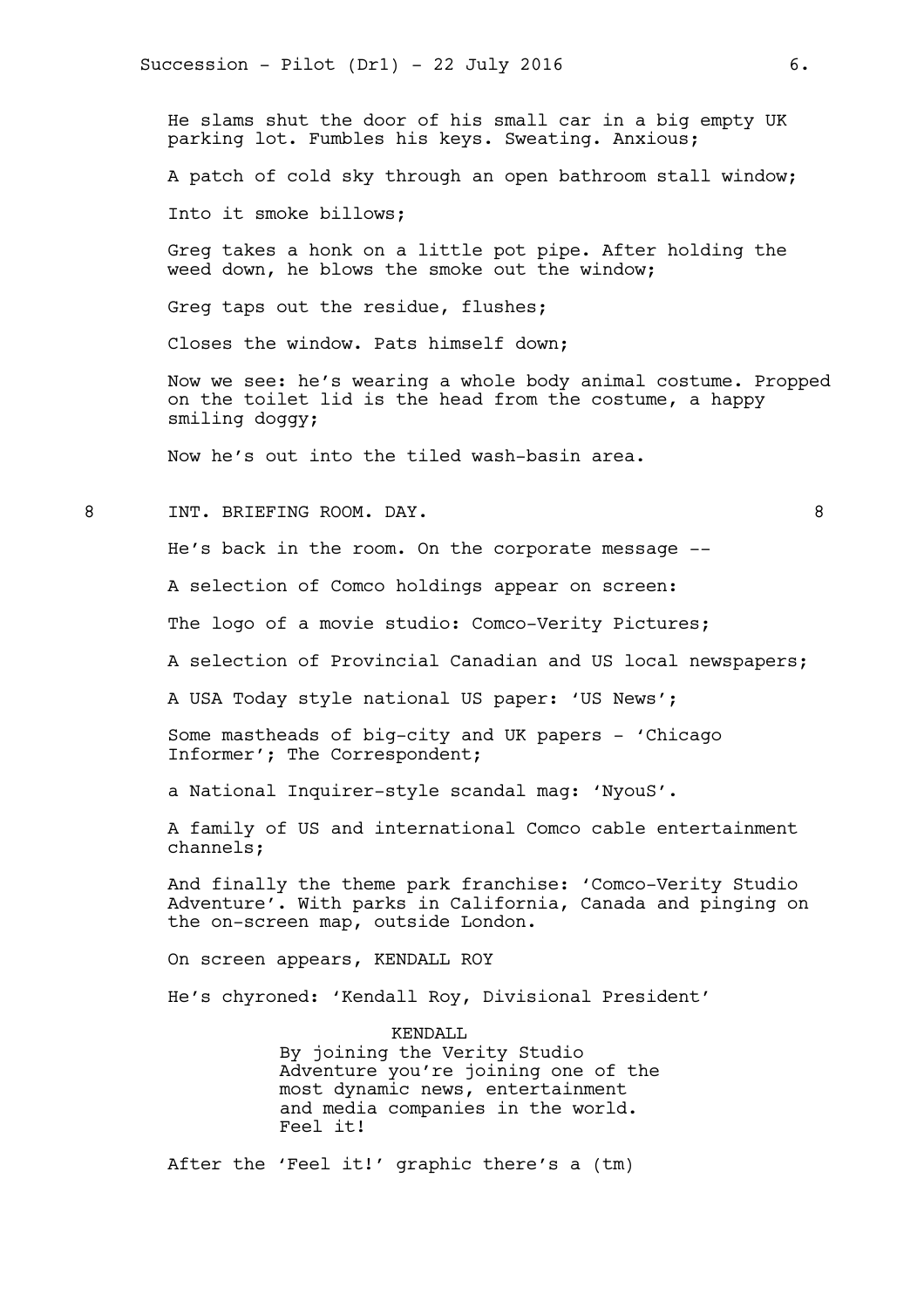The imported US-accented performer trainer pauses the DVD.

TRAINER How we feeling. Ready to go?

Nods from the assembled trainees. But the trainer spots Greg is zoning out. Focuses in on him:

> TRAINER (CONT'D) Okay? You in the room?

> > GREG

Uh-huh. Yep.

TRAINER And who are you playing today?

GREG (by rote) I'm not playing anyone. I *am* Doderick.

TRAINER And Doderick is?

GREG Doderick is mild mannered to a fault. Puppyish in my enthusiasms. Playful, eager and lacking in guile. I am the best friend to all I meet!

The trainer nods. Correct. Good kid. Looks to the manager at the back of the room.

> TRAINER Okay. Let's go folks!

Greg takes a last look at Kendall paused on screen as we --

9 INT. CORRIDOR. NIGHT. 9

Kendall and Lawrence walk next to each other down the wide corridor, glass offices with venetian blinds each side.

But then Lawrence whispers:

LAWRENCE I'm not letting you heathens in to rape my company.

# KENDALL

Excuse me?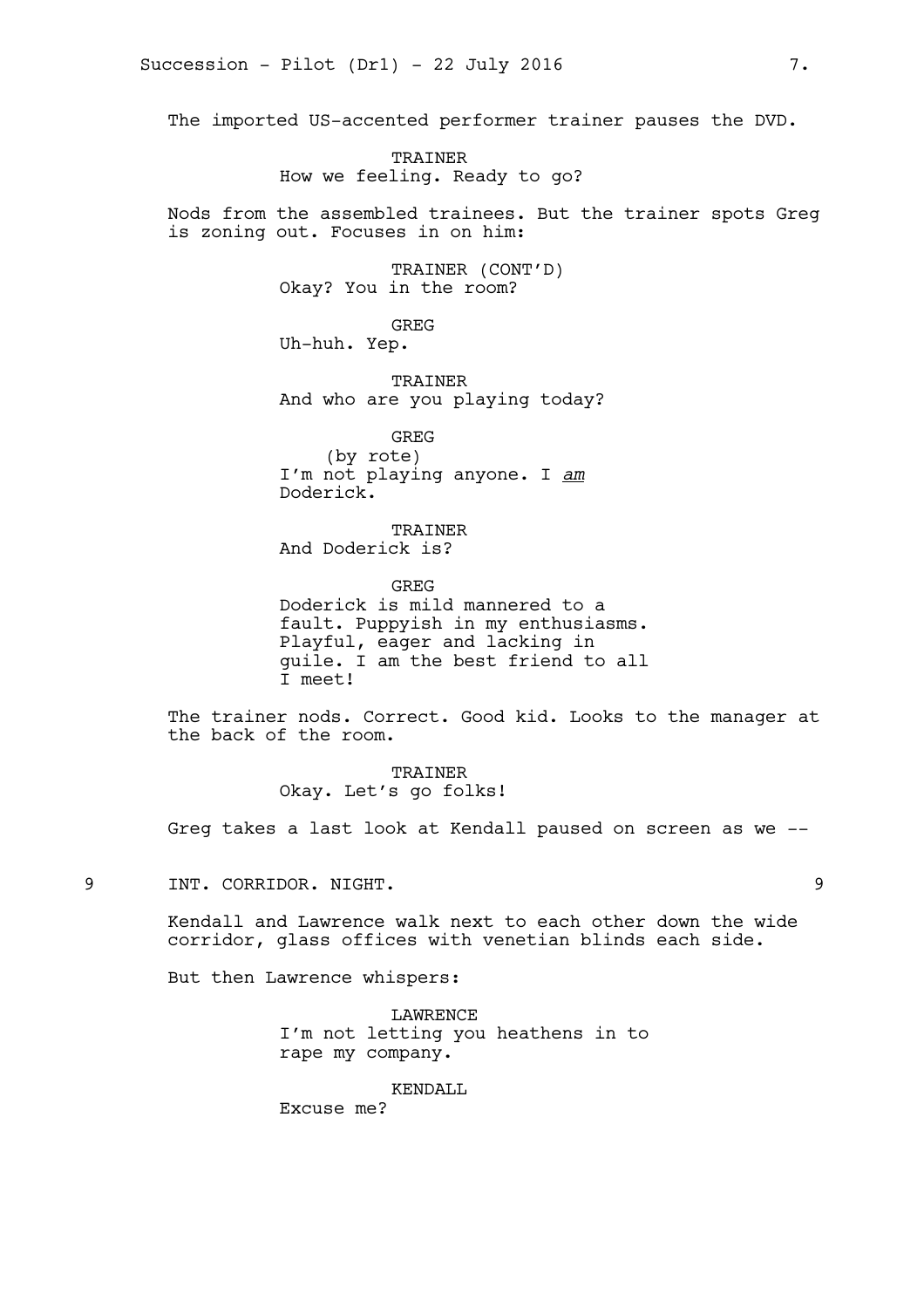LAWRENCE DELMAESTRO You think you can even shit straight without Daddy around to steady the pot?

Kendall looks around, can't quite believe what he's hearing. But recovers composure

> KENDALL Well, I guess we'll see.

LAWRENCE You're a nobody whose done nothing but coke.

KENDALL Thank you for your comments.

LAWRENCE You buy this firm, I'd do IT for ISIS rather than stay on with you pricks.

KENDALL

Noted.

They reach a glass walled office. Their staffs catch up.

Now Lawrence speaks loud enough that the last of this is certainly heard by the wider group --

#### LAWRENCE

I've got a track record at one of the biggest cable news and sports operations in the world. What have you got? Track marks from shooting junk?

His team and Kendall's react - mostly by avoiding eye contact, though it would be plausible for Lawrence to deny he intended for his talk to be 'public'.

But now he switches to public mode --

LAWRENCE (CONT'D) See you in there!

Lawrence and his team head in. Kendall let's his guys assemble around him.

FRANK

Okay?

KENDALL Unprofessional. They're rattled.

His team look at Kendall. He's shaken by Lawrence's aggression. But doesn't show it --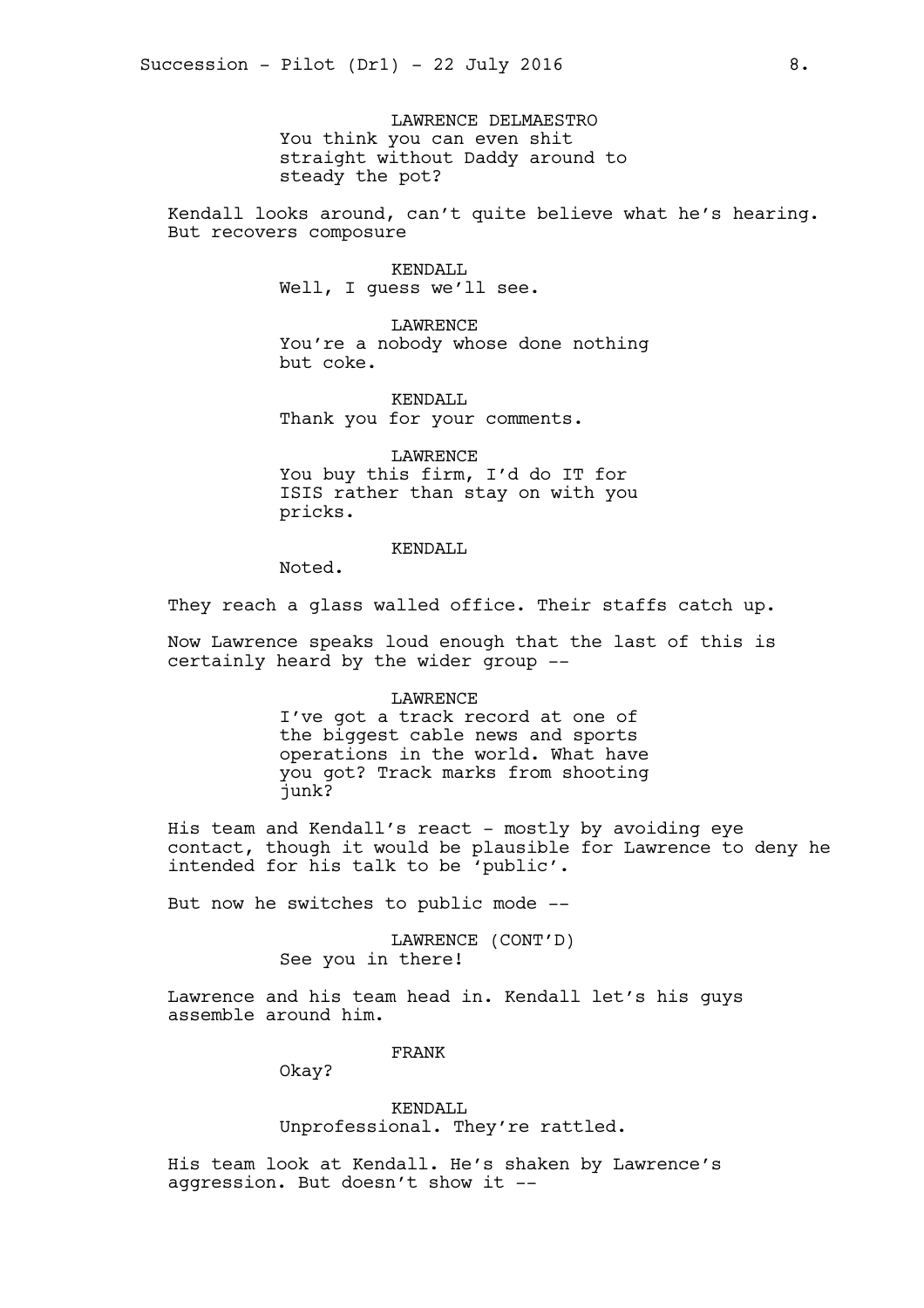KENDALL (CONT'D) So, last call guys. We happy?

Frank reassures --

FRANK

If the committee play straight, we win. If they don't, we go legal.

Alessandro is their investment banker (or contact to their investment banker) --

> ALESSANDRO And we don't want to just bump the number another point?

Kendall looks at Frank.

FRANK (to Kendall) It's your call?

Alessandro sees a moment of indecision --

ALESSANDRO You wanna call your Dad?

Kendall looks like someone's punched him in the nuts but he refuses to react.

> KENDALL Do I want to call my Dad? No I don't want to call my Dad. Do you want to call your Dad?

Is that a real question? From the length of time it hangs, evidently, yes:

ALESSANDRO

No.

KENDALL Does anyone want to call their Dad?

Silence.

KENDALL (CONT'D) Okay. No one wants to talk to a Dad. So let's get in there, buy this fucking company and go top ten shall we? I'm pushing the bid to 120. Okay?

**SANDY** 

Okay.

His gang start to enter. His phone goes. He eyes it. Nods for everyone else to head in.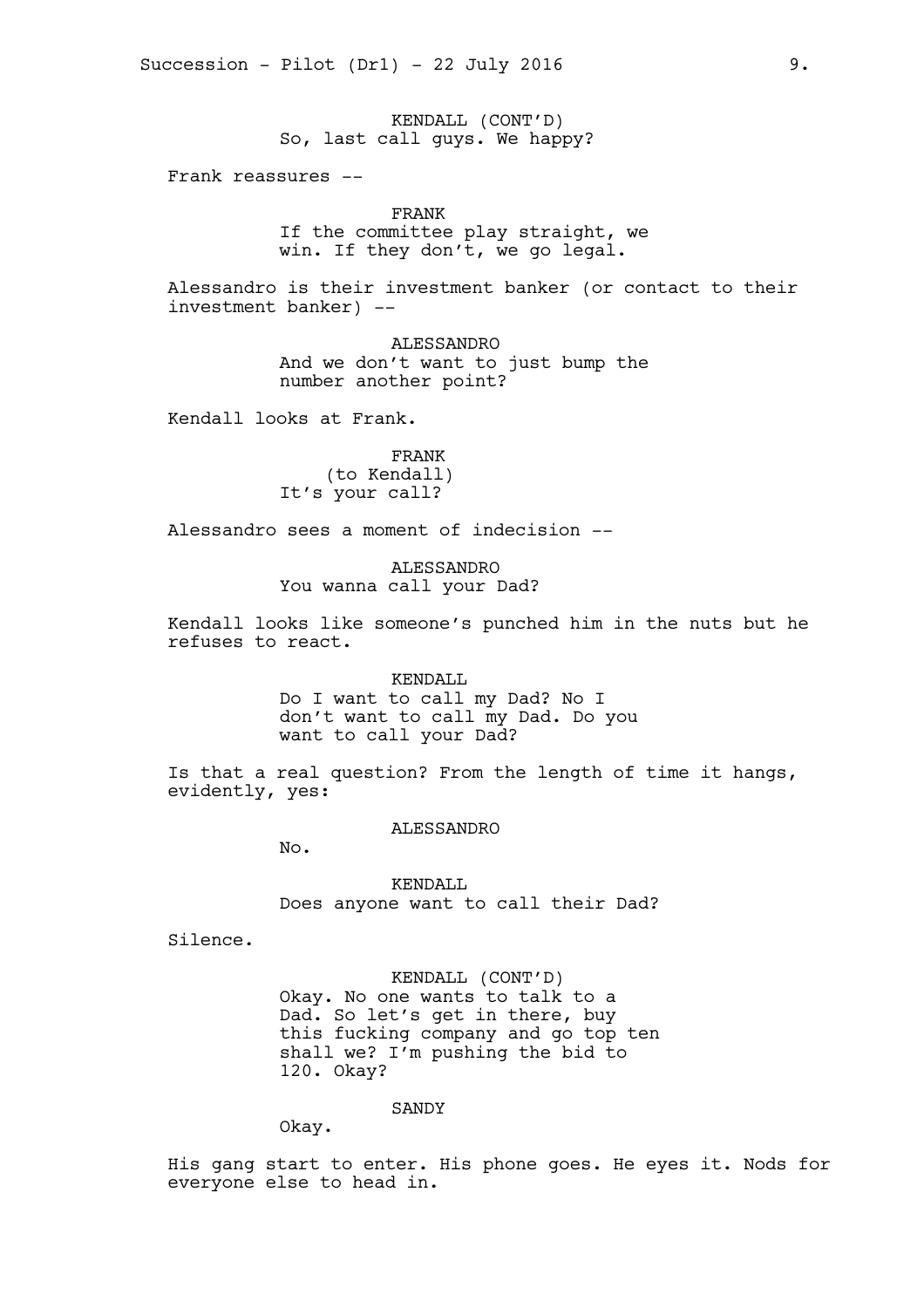Watches them go past.

KENDALL

Hello?

10 INT. LOGAN'S APARTMENT OFFICE. DAY. 10

Logan is in a chair at his desk. There are boxes with files in the room, still to be unpacked.

LOGAN

Kendall?

# KENDALL

Yup!

At the sound of his Dad's voice a there's a quaver of tightness.

> LOGAN How's it going?

KENDALL Uh-huh. It's the middle of the night Dad.

LOGAN

It's okay?

KENDALL

It's okay.

LOGAN Uh-huh. What's the number?

KENDALL I'm going to one twenty.

Silence from Logan. Kendall waits, then isn't going to bite.

KENDALL (CONT'D) Good. Look are we still good for tomorrow? Today.

LOGAN Uh-huh. Yeah.

KENDALL Cos it's gonna get out there?

**T.OGAN** We'll announce.

KENDALL Great, so I can pre-floating to like Frank and Rava? If I need to. Cos it's getting soft-floated.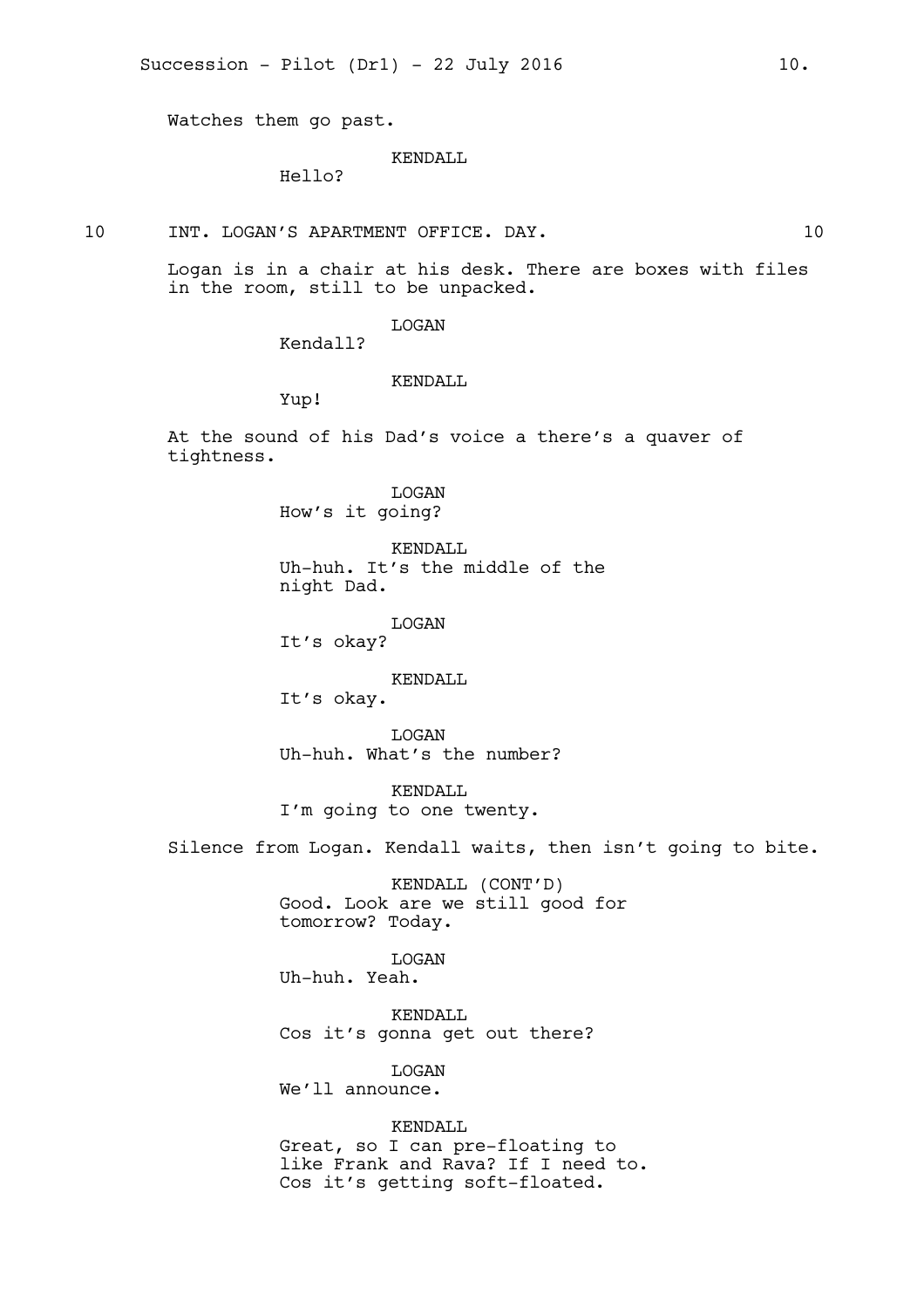Logan is silent. A noncommittal growl.

KENDALL (CONT'D) Okay, well, see you later. Happy birthday for - are you - where are  $you - ?$ 

**T**<sub>O</sub>GAN Here. The new place. We got in today.

KENDALL Is it your birthday there?

Logan is tapping on his mouse repeatedly.

LOGAN Yes. I'm here -- we're in the city. In our new place.

## KENDALL

Happy birthday for tomorrow. It's exciting. This is going to be great for you Dad.

LOGAN

Uh-huh. (not excited) I'm excited.

Phone down. He clicks again. Shouts:

LOGAN (CONT'D)

Marcy!

Marcia is there.

### MARCIA

Okay?

LOGAN I thought this whole place was going to be ready? Have they fucked us on the internet - because. (mumbling to himself) I'm going to call Cisco's CEO and --

He opens a drawer.

LOGAN (CONT'D) Pencil! Where's a --

He gets up and starts looking in random boxes for a pencil. Marcia looks at his email account.

> MARCIA I think it's all up Logan?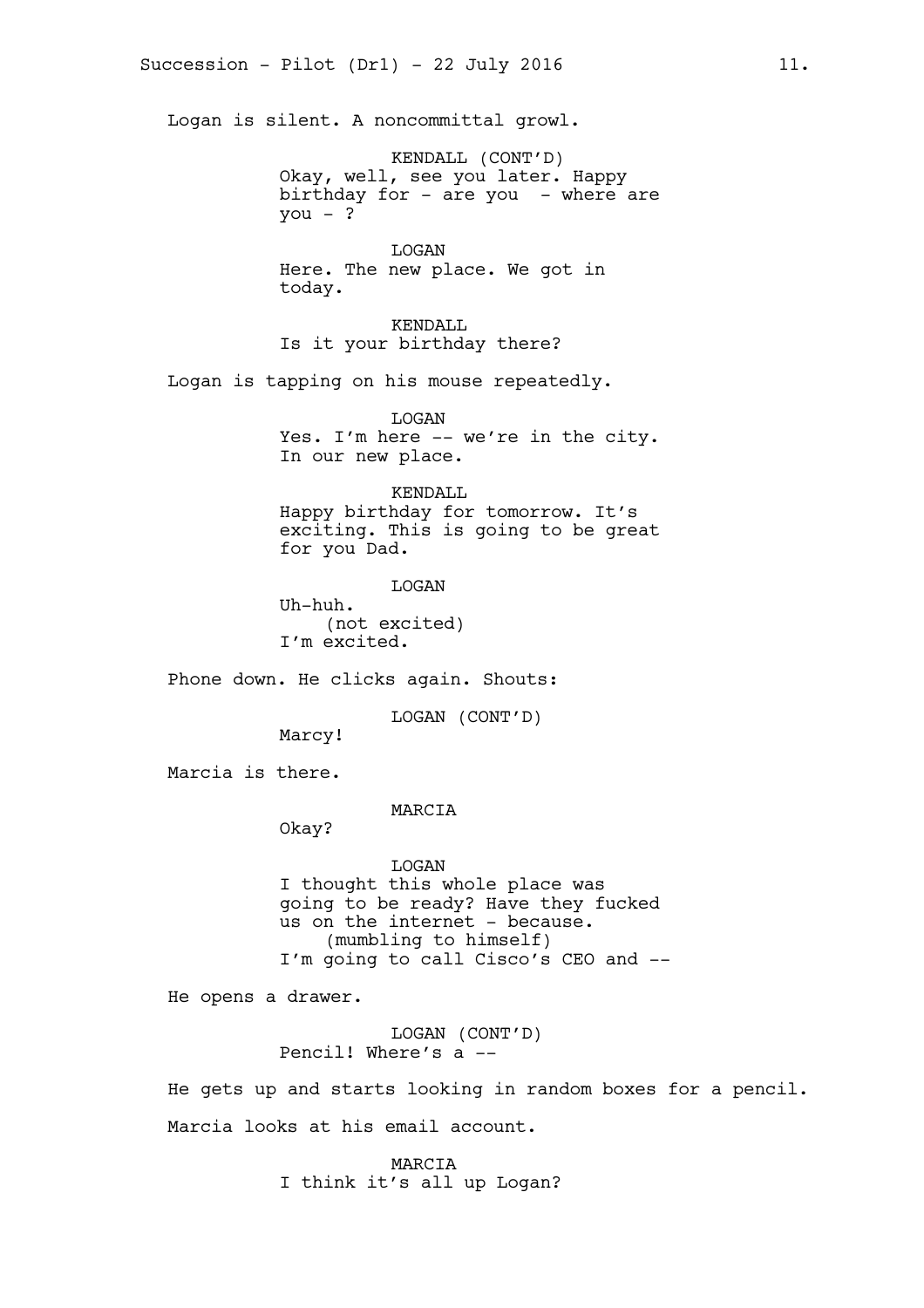LOGAN Well I'm not getting anything. Who do they think I am? Uncle Fuck. It's not working, so we don't pay until --

The ding of an email.

MARCIA I think maybe you just didn't get an email for like ten minutes at 4AM?

LOGAN Uh-huh. (that sinks in) Okay. (he finds a pen) He's started floating the announcement.

Oh. Okay? LOGAN

MARCIA

That wasn't the arrangement.

MARCIA

No. Sure.

LOGAN He's offering 120 for Rapid News and sports outfits. He's got a hard on for it.

Marcia takes that in.

### MARCIA

Not good?

LOGAN They'll bang the door on his cock so hard it's going to turn black and drop off.

She's a quick learner.

MARCIA But the other thing? You're okay on the other thing?

LOGAN I'll get the other thing. I'm on the other thing Marcia don't worry.

MARCIA I mean, I don't mind?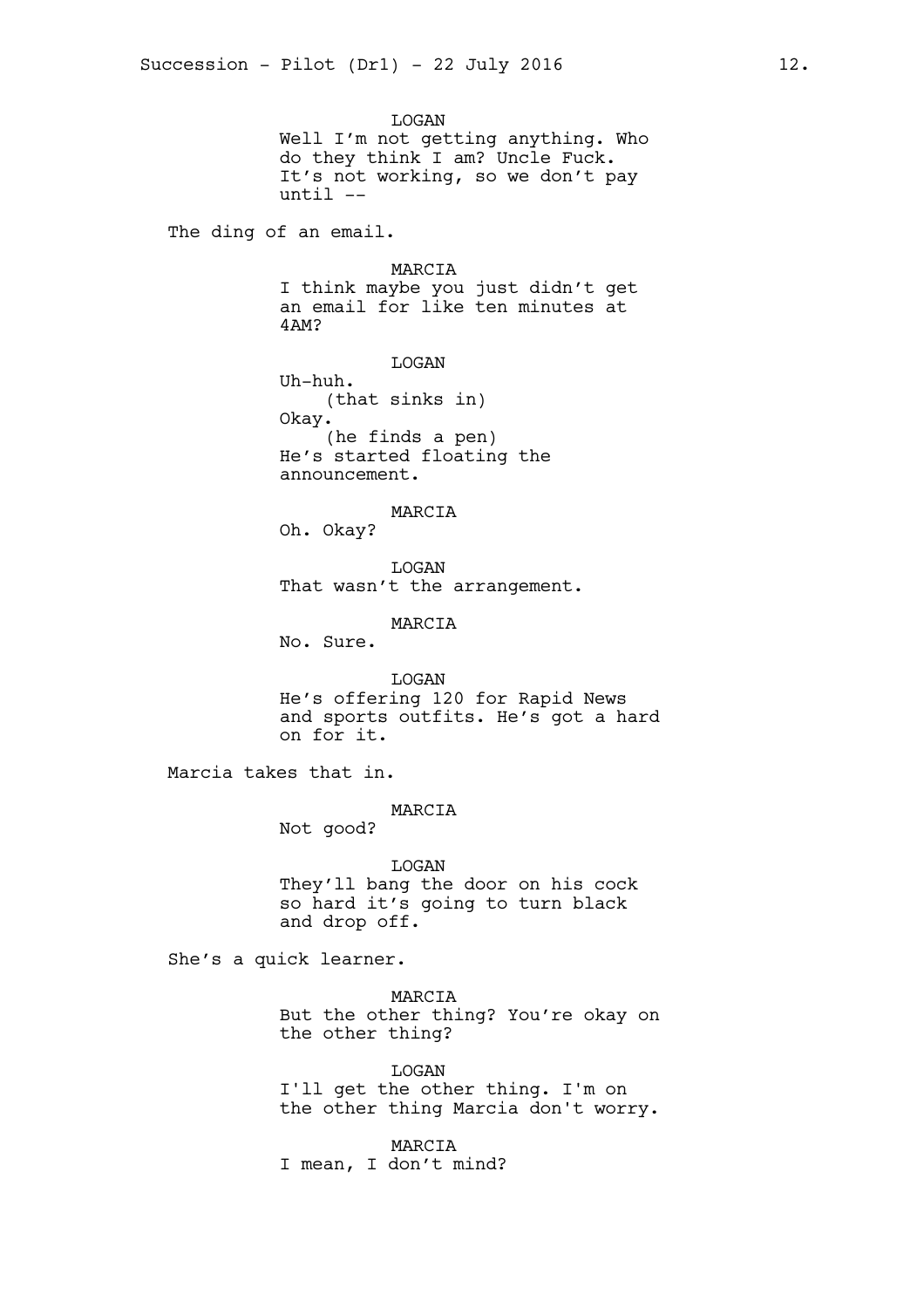LOGAN Sure. But I do.

MARCIA Did you see the Galapagos tour brochure? I was thinking, that looks fun, right?

LOGAN Sure. Turtles. All kinds of disgusting shit. Fantastic.

She has some envelopes.

MARCIA A Lot more cards? Presidents, Prime Ministers, Royal Crests.

LOGAN

Uh-huh?

He looks at a PDF of a paper on his screen, scrolling through the pages.

> LOGAN (CONT'D) Just have Jan log them for replies (gets up) - and so I can see which fuckers have dropped me already.

She kisses him. He's a tough old bastard, and not of a generation to melt and kiss.

LOGAN (CONT'D)

Marcia I -

MARCIA

What?

LOGAN Look I'm not about to spill my guts like some queer. But you know. (he looks at her, doesn't say it) (I love you)

MARCIA Thank you. I love you too.

Marcia exits. But he's already on the phone. Looking at a PDF.

**T<sub>I</sub>OGAN** 

Hello? Rod? Rod? I saw the page.

He waits a beat. On the other end the editor waits for his proprietor to elaborate.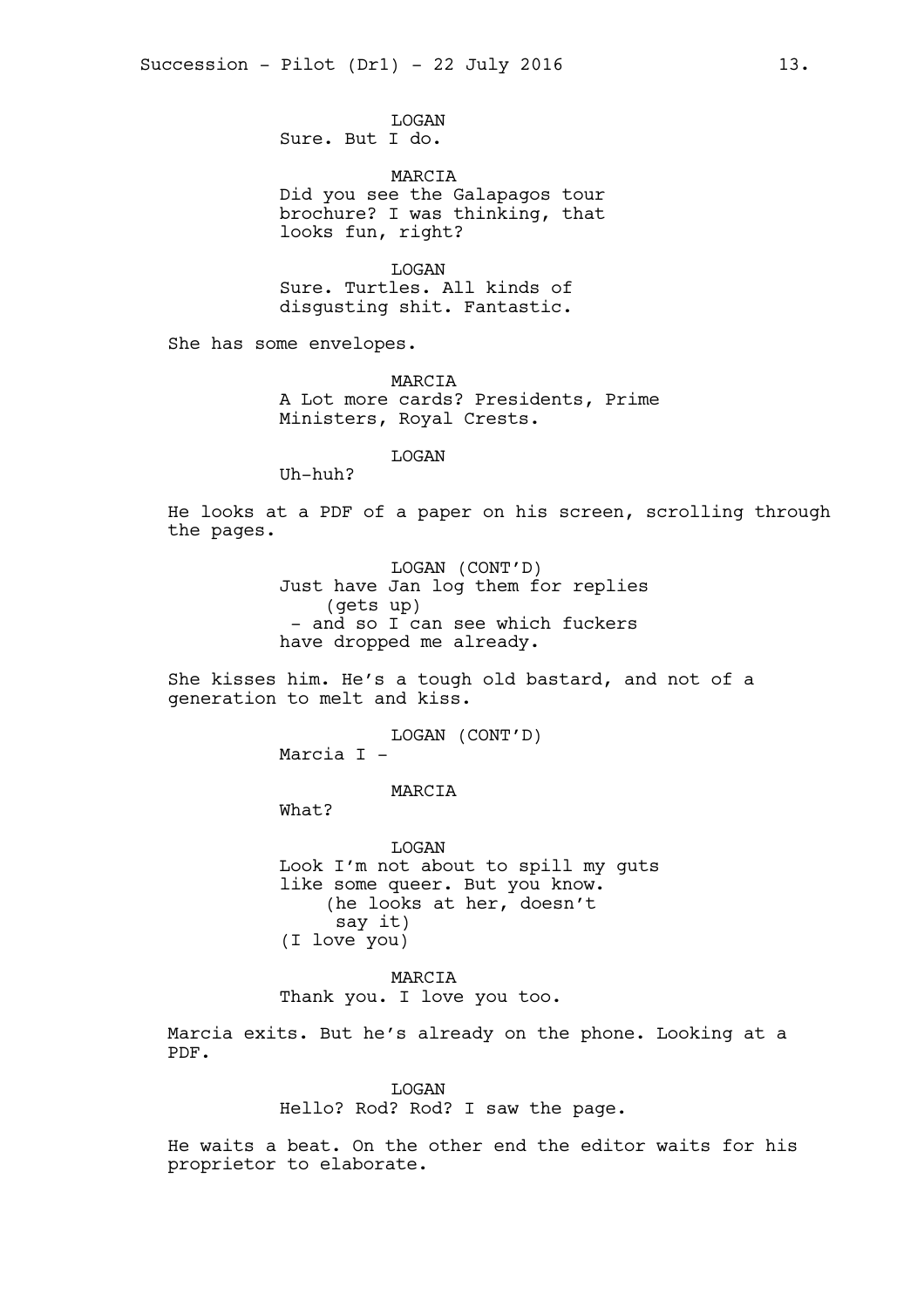LOGAN (CONT'D) I saw it. I can see it. That's it. Phone down. 11 INT. LONDON NEWSPAPER OFFICE. 11 ROD, late 40's is suddenly holding a phone, talking to no one -- ROD Oh good, well -- the Kendall thing? We thought you'd like that? Hello? But Logan's gone. Rod looks at his number two - ROS He was quiet for like - like four seconds? JO Not too bad? ROD Four seconds doesn't sound bad, but when you actually hear it. (he doesn't say anything for four seconds he counts in his head) It's bad. Rod thinks. Looks at the headline of a business page story. Kendall's face under a headline 'The Heir with the Flair'. JO Isn't he - is it right that he's quitting for Kendall today? Tom's still considering the silence. ROD Listen, what else have we got? For the second edition and online, what else could we go with? EXT. THEME PARK. DAY.

Succession - Pilot  $(Dr1)$  - 22 July 2016 14.

Greg's POV: looking out through the slits provided in Doderick's pointy, eager, ears. His mouth breathes through the holes for the eyes.

Inside, he's stoned out of his gourd. He's hot, he's bothered. He can't see out too well. Breathing hard.

In a wider shot we see Greg in his Doderick costume mimicking the cartoon character's loping walk.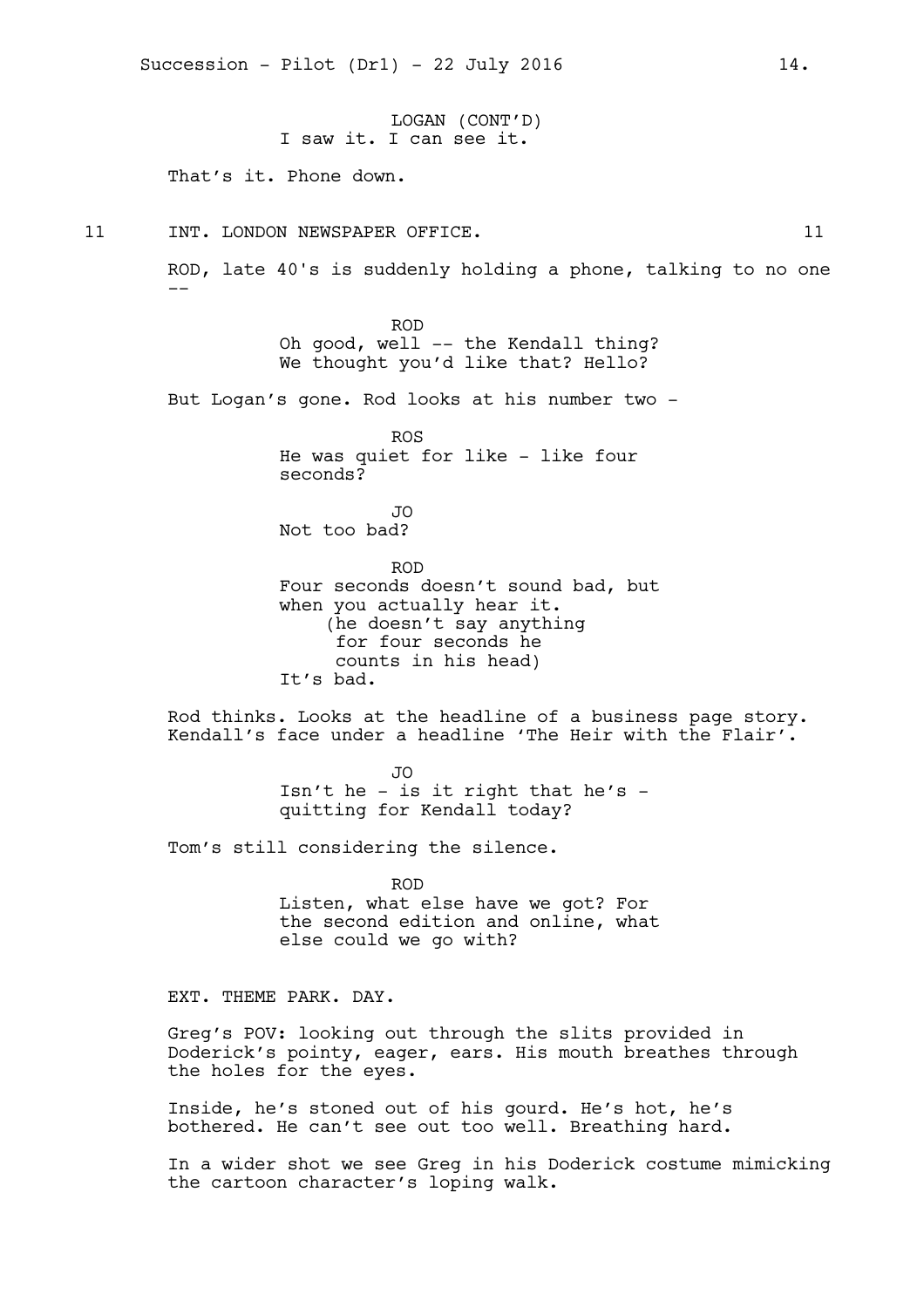A gang of kids on a birthday party are suddenly calling him over. One starts to cheerfully pull on his tail. Greg has to remain in character and hop around playfully. Making a cheerful game of remonstrations, shaking a comedy fist at these pesky kids.

But inside he's getting dizzy.

From outside: the kids want to be chased. They're running round and round in circles --

Inside. Sweat. Disorientation. He's going in tighter and tighter circles. Man is he stoned! He can't see straight --

Until. Spin out. The world's moving fast round his head. Oh no! Uh-oh. Here it comes ...

He hits the deck, to screams of delight from the kids.

And as he gets up --

In a wider shot: we see Doderick bend double. A kid jumps on his back, taking the bend as an invitation. But as the kid jumps on, puke starts to come out through Doderick's eyeholes.

Some of the kids back away, fast. Some are kind of fascinated. One even goes closer.

> KID 1 Ewwww! He's puking out of his eyes!

He retches for quite a while. Another kid pulls his tail again, which makes Greg hiss --

> GREG (quietly) Fuck *off*.

Just then --

Assistance is at hand. Theme park helpers rush to pull the incongruous figure out of sight. Greg is clawing at the costume head.

> THEME PARK ATTENDANT Nope. No. No - we don't de-head in customer view.

13 INT. INVESTMENT BANK - BOARD ROOM. DAY. 13

Lawrence and the Rapid management buy-out team are sitting in one group.

Kendall, Frank, Alessandro and the rest of the Comco team across from them.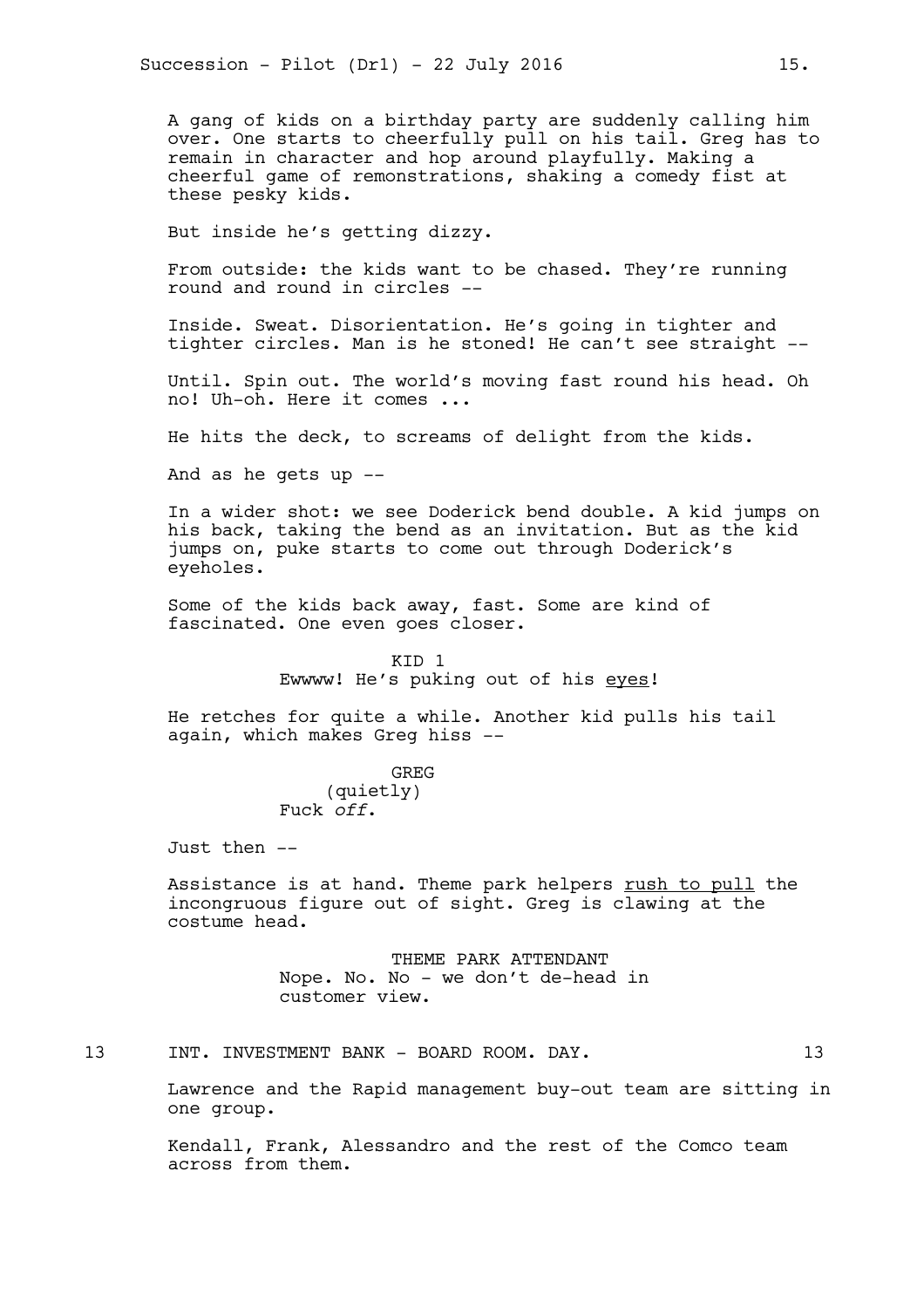The members of the Independent Board are up front.

HEAD OF THE BOARD Thank you for the submissions. We'll be reviewing the packets. But in terms of the final stock bids, we have?

Under the desk one of Kendall's legs is bouncing like crazy.

Up above, in extreme close up, we see the filaments of plastic snap as he twists the cap on a fresh bottle of water.

> LAWRENCE The management team are at 125.

Ouch that hurts. Kendall looks at Frank.

HEAD OF THE BOARD Thank you. And --

Kendall makes a decision.

KENDALL We're able to go to 125 too.

Sandy shifts in his seat but doesn't say anything.

KENDALL (CONT'D) But all cash. Management are offering --

Kendall looks at Lawrence --

LAWRENCE Sixty per cent cash and forty per cent stock.

KENDALL Oh. Okay? So that's - (beat of anticipation) that's just - worse I guess?

There are chuckles all round - Kendall's overstepping the mark. But it's roguish. Quite appealing.

> KENDALL (CONT'D) I mean, in layman's terms. Sorry to - verbalize.

But the head of the independent committee isn't about to break his poker face

> HEAD OF THE BOARD Gentlemen. We'll be examining all the factors and we'll be in touch.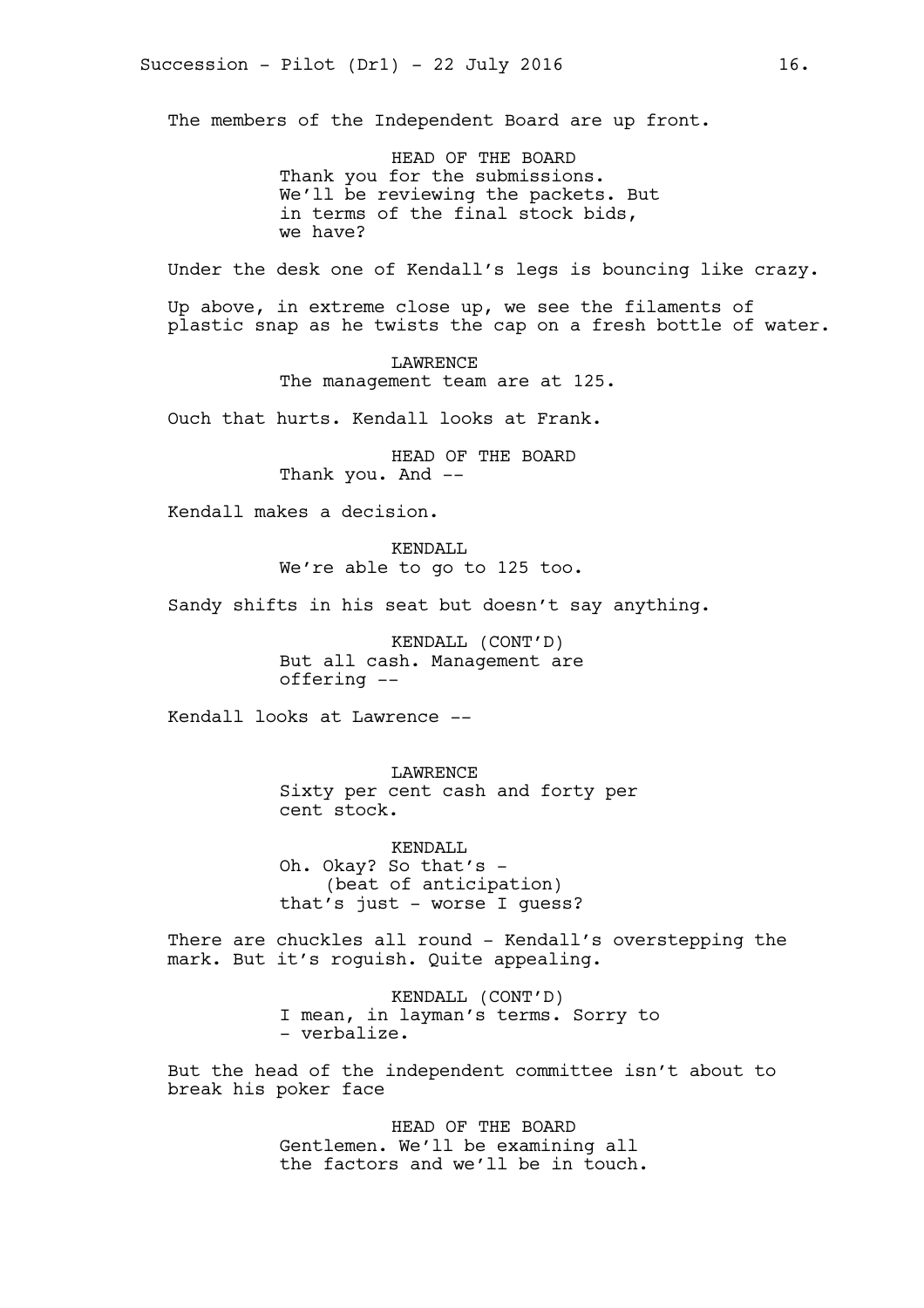The room starts to break up.

15 EXT. THEME PARK. DAY. 15

Outside - in the thin winter light, Greg is on his cell phone. He's woken his Mom, MARIANNE. It's early morning in  $\overline{T}$ <sub>L</sub>A.

> MARRIANE Greg? Are you okay?

GREG Mom sorry. I screwed up. A, a - kid smoked a joint in my car and I smelt like --

MARRIANE Are you at work. Are you there?

GREG They kicked me out.

MARRIANE Did you - tell them - (who you are)?

GREG No. No. I thought - no. (beat) I liked it. I really liked it. I'm sorry Mom, I'm such a screw-up!

16 INT. MARIANNE'S KITCHEN. DAY 16

Marianne is on the phone from her clean small nice bungalow in LA.

> **MARTANNE** It was some kind of misunderstanding?

Roger is in a big farm house in the middle of a vast stretch of Canadian farm land.

> ROGER I thought he was doing this on his own?

**MARTANNE** Can't you go to the party? You're invited, right?

ROGER No. No way. Absolutely not. I'm not genuflecting to that odious crook.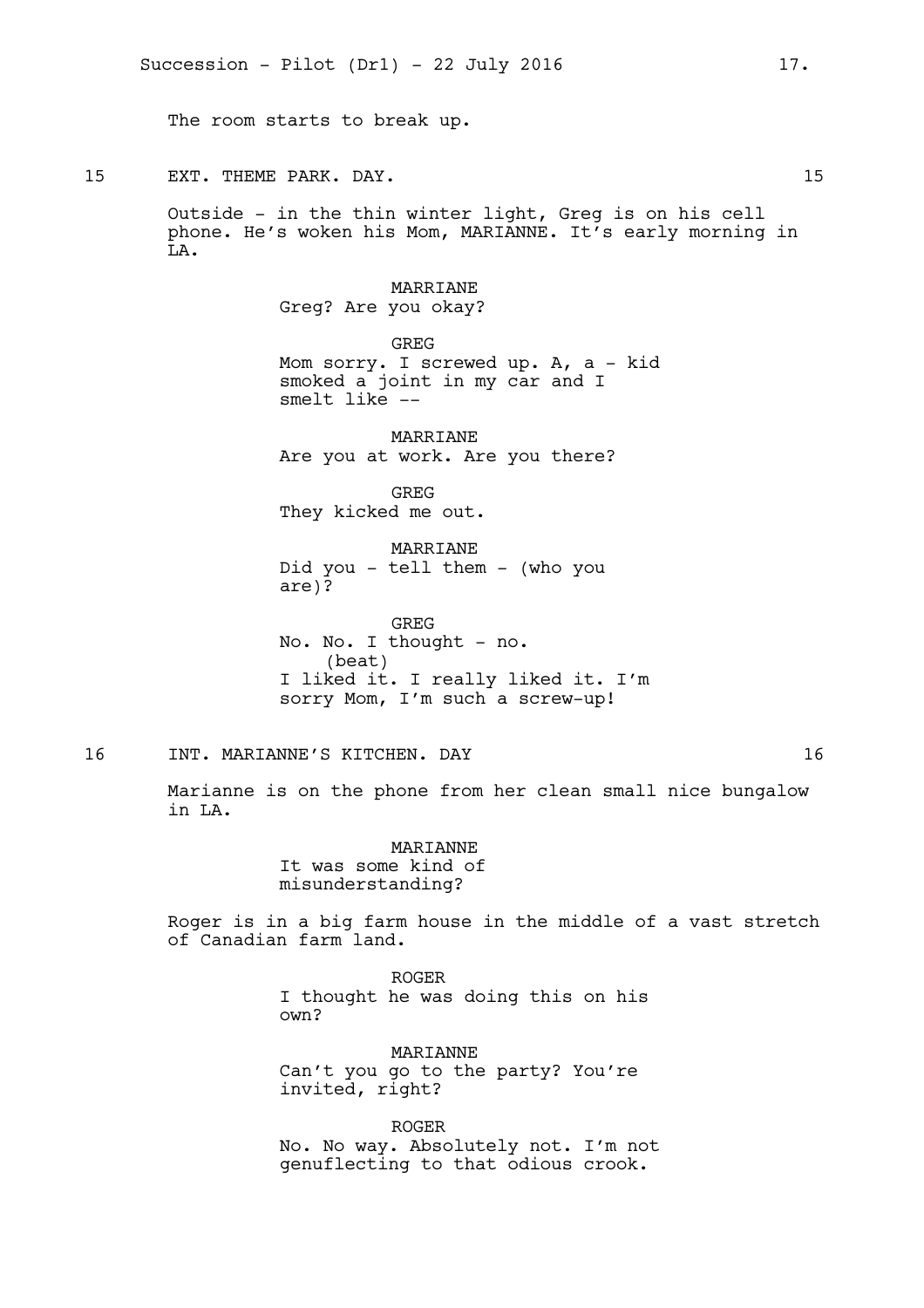Off Roger's conflicted face we --

### 17 EXT. NEW YORK. DAY. 17

Morning is breaking over Manhattan. The garbage trucks are hissing and beeping through the streets.

18 INT. INVESTMENT BANK - MEETING ROOM. DAY. 18

Kendall and the Comco team are waiting for the result of the independent committee's decision. A selection of fancy catered sandwiches and coffee and outside take-out containers are spread across the table.

The office furniture has, over the hours, got commandeered into more long-term use.

Kendall is sweating it. He is scrolling his phone anxiously.

KENDALL This is long, right?

Not much response.

Frank is reading a thick paperback - a Grisham. Sandy and others are in conference.

One lawyer, who's done this many times before has on a thick Brookstone executive eye-mask and is catching some sleep tipped far back on an ergonomic chair.

Eventually, FRANK responds --

FRANK

It's long.

Through the glass and venetian blinds, across the corridor, the management team are waiting too.

Just then, a guy walks the corridor between the two waiting teams.

## KENDALL Okay. Who's this?

The room stirs. But the guy heads into the opposition's room.

KENDALL (CONT'D) He's gone to them first? Why's he going to them first? (to a lawyer) Take a note - of the time Riaz.

But now the guy is entering their room.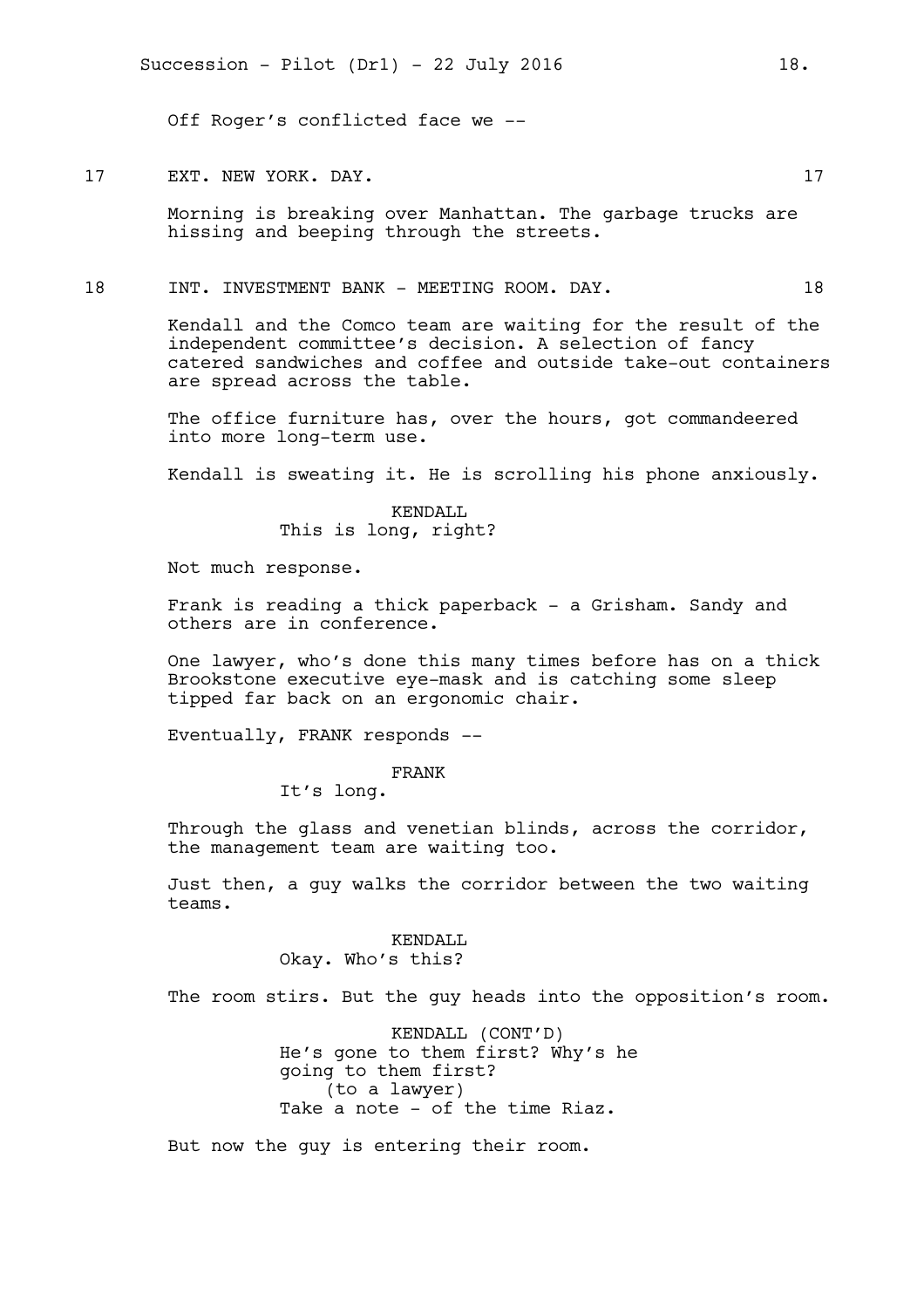BUSINESS ALCHEMIST Hi, I'm looking for Kendall? Comco?

FRANK

Uh-huh?

The Business Alchemist opens his briefcase.

BUSINESS ALCHEMIST I was sent by - Roman. To burn some sage?

In there are bunches of dried herbs. Essential oils.

KENDALL

Excuse me?

BUSINESS ALCHEMIST It's auspicious? I'm a business alchemist. It's a gift, from your brother.

He has a bunch of sage pulled out.

FRANK

Will it set off the smoke alarms?

BUSINESS ALCHEMIST Not usually.

KENDALL 'Not usually'?

FRANK

Yeah, we're looking at a 20 billion market cap merger so I think we'll need a little more reassurance before we break it up with a building evacuation?

Just then, ROMAN ROY, 38, tanned and taut, ready to roll, arrives.

ROMAN

Hey hey hey motherfuckers!

KENDALL

Roman.

He goes to hug his brother. Roman nods to the guy with the sage.

> ROMAN My guy? (to the business alchemist) Are you saging?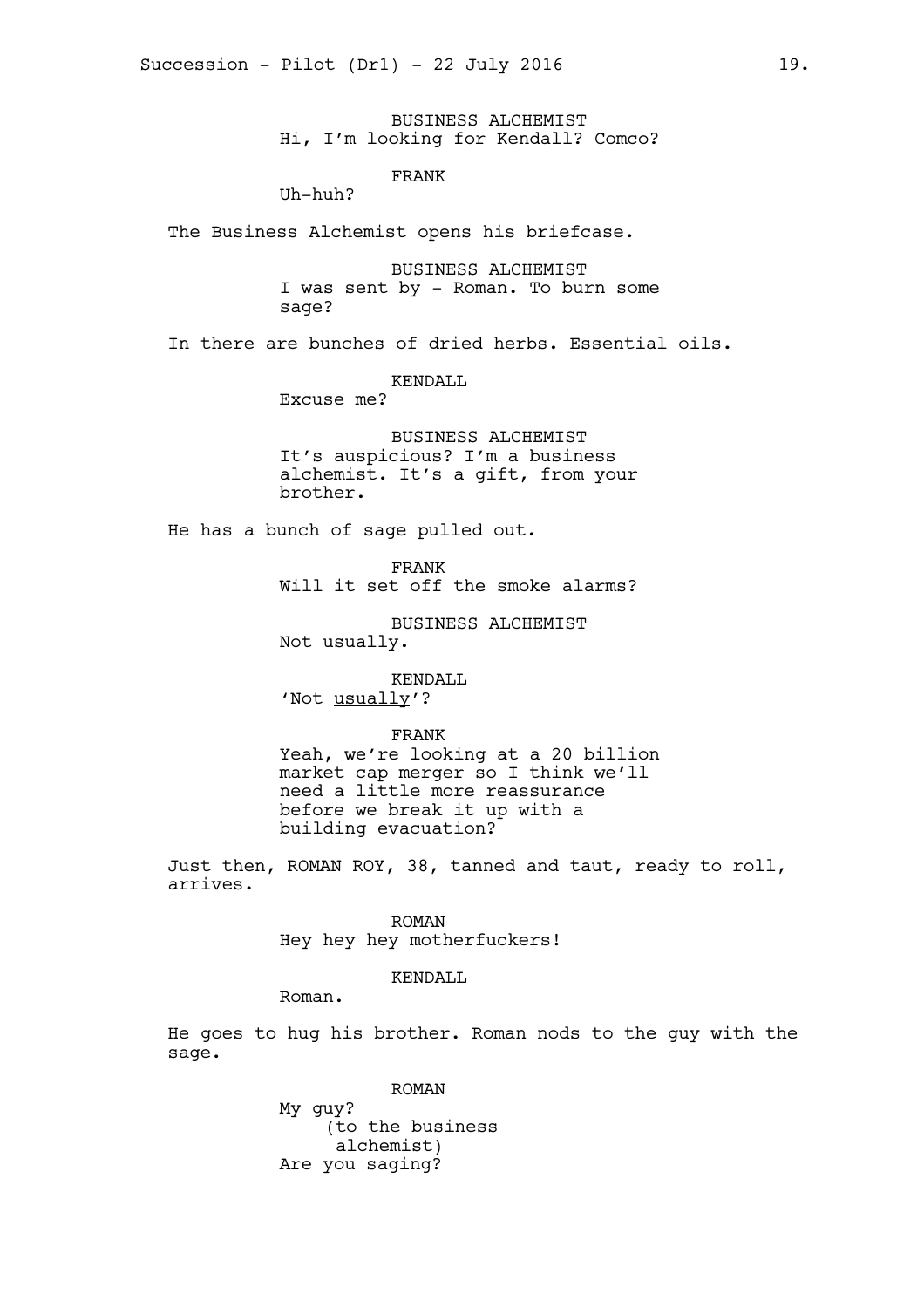FRANK We're just concerned about the smoke alarm?

ROMAN Yeah, right, bad ju-ju. (to the business alchemist) Maybe you should make a move dude?

BUSINESS ALCHEMIST I can use essential oils?

ROMAN I think just fuck off thanks. (to the room) How's it going?

The business alchemist starts to pack up his kit.

KENDALL Good. Just waiting to hear.

Roman breathes in deeply. Commanding the space. Looking round Kendall's colleagues.

> KENDALL (CONT'D) You okay man?

ROMAN Of course I'm okay. Obviously I'm okay. Why do you ask?

Kendall motions: are you okay back amongst all this?

ROMAN (CONT'D) So what's the bid?

Everyone looks around. Roman's overstepping the mark.

KENDALL

Well --

He doesn't want to say.

ROMAN What that's "commercially sensitive" - I'm still on the board bro!

KENDALL One twenty five.

ROMAN One twenty five!

KENDALL

Yup.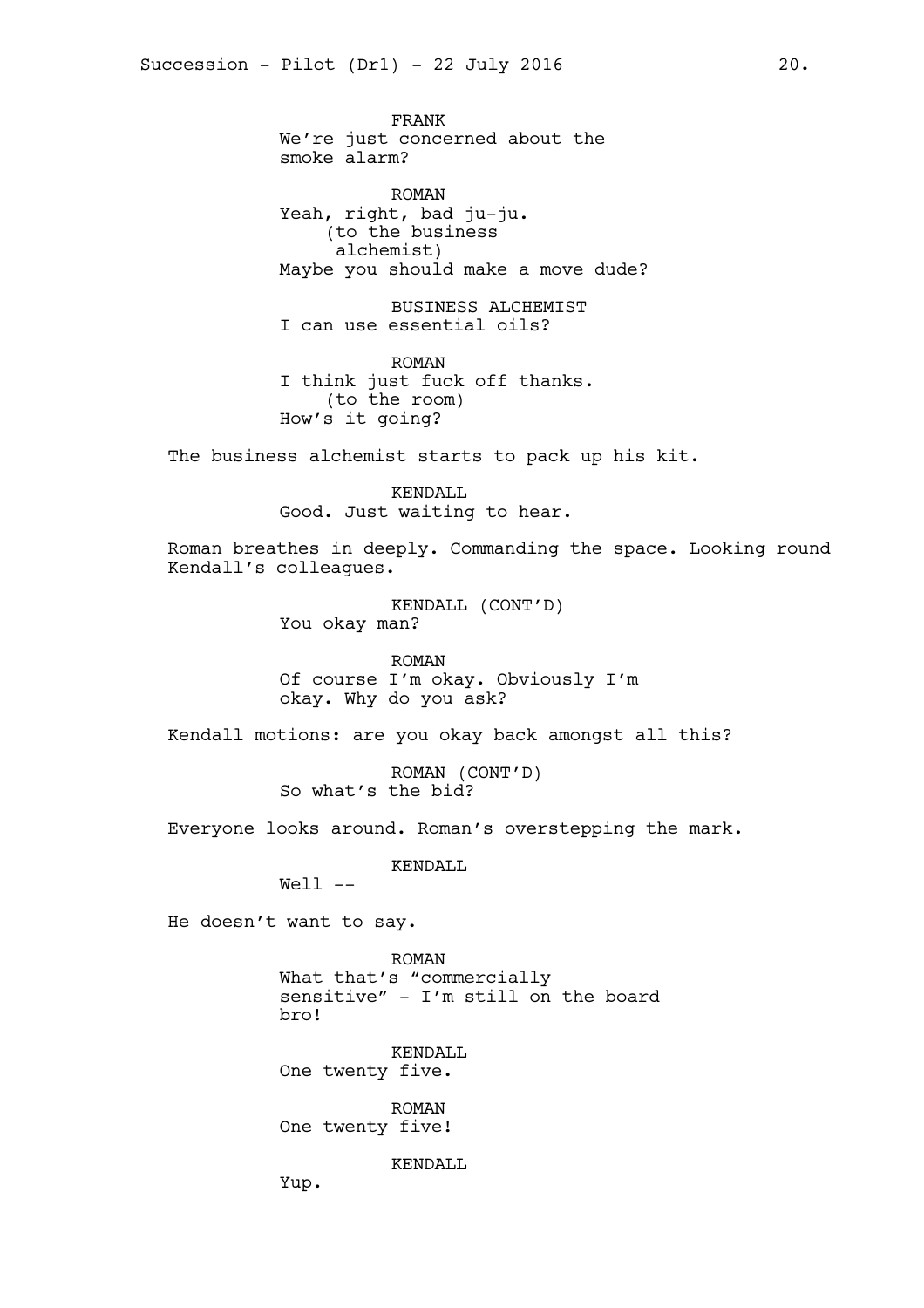ROMAN

Fuck!?

# KENDALL Yeah? High or low?

Roman isn't about to put himself out there by pinning down just what his scepticism implies --

> ROMAN Whatever! You seriously think you can swallow something this big? (he laughs) Whatever. Your funeral. You'll be captain soon enough.

Kendall looks round the room: shush.

ROMAN (CONT'D) Oh c'mon, every intern on the Street knows you're stepping up. Congrats man, congrats. (beat) So pleased to be out. The company was essentially a cage to me.

He looks around and chuckles.

ROMAN (CONT'D) Look at all this fucking bullshit!

19 INT. LOGAN'S HOME. DAY. 19

Logan walks the unfamiliar rooms of his large new apartment. It's got extraordinary views over the city.

An outside area.

Caterers are arriving with drink and food. Marcia is directing operations.

Logan walks the apartment. They've been there a couple of days but all is unpacked. But the distribution of objects is unfamiliar.

In the walk-in wardrobe Logan sees a maid with a bucket of water rubbing at the white carpet with a sponge to remove the urine stain.

He doesn't acknowledge her but walks to the living area.

He tries to sit down on a couch.

This is almost a test for him. Can he 'sit on a couch' and 'relax' like a regular human being might?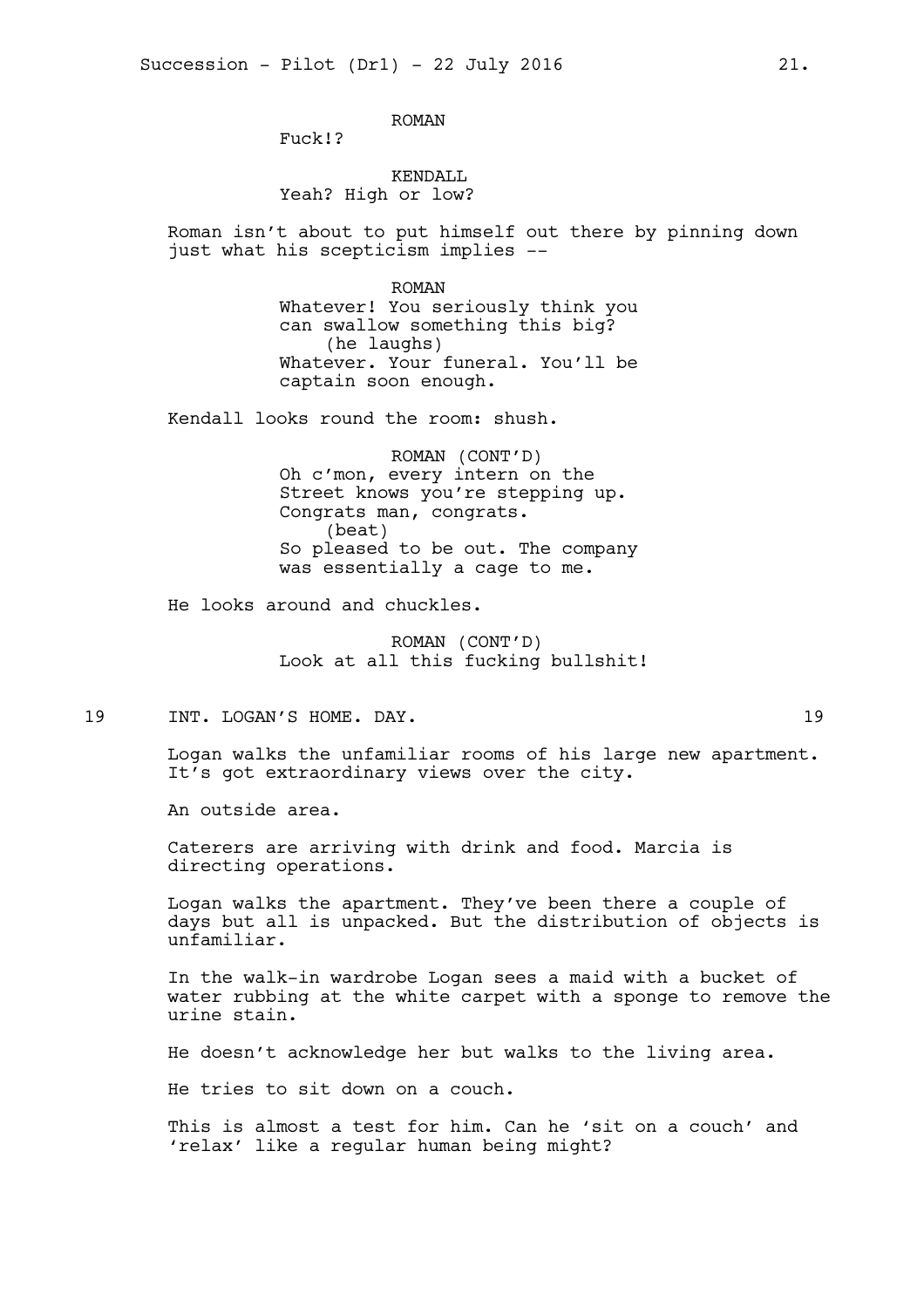He hasn't really had time to sit on a couch on a weekday morning for a lifetime. So it doesn't really work.

He looks at the newspaper 'The Heir with the Flair' story and its picture of his son Kendall.

After a few beats of trying to read. Trying to sip coffee, he's up.

> LOGAN Marcy, I'm heading out, to check in.

MARCIA Great and just you know - stay out till 1?

LOGAN For the surprise?

MARCIA Yes for the surprise. So we can surprise you.

LOGAN Fine - but just in here - yeah? (he motions to where he wants people) Just that area and here - I don't want to get a fucking heart attack from the surprise. Have them all here and not too loud. Just - a -

MARCIA You want me to email you details of the surprise?

He gives a smile as he goes to exit.

20 INT. AIRPLANE. DAY. 20

Up in First class, Shiv, Tom are watching movies. Shiv looking at a laptop. Tom snaps open the expensive box of a very expensive watch. Looks at the ugly-beautiful object within. Is it okay?

We travel down the body of the plane through into economy.

Greg bangs his knees as he swivels to get comfy with insufficient legroom.

21 INT. INVESTMENT BANK. DAY. 21 22

As Colin his fixer waits at the door, Logan enters.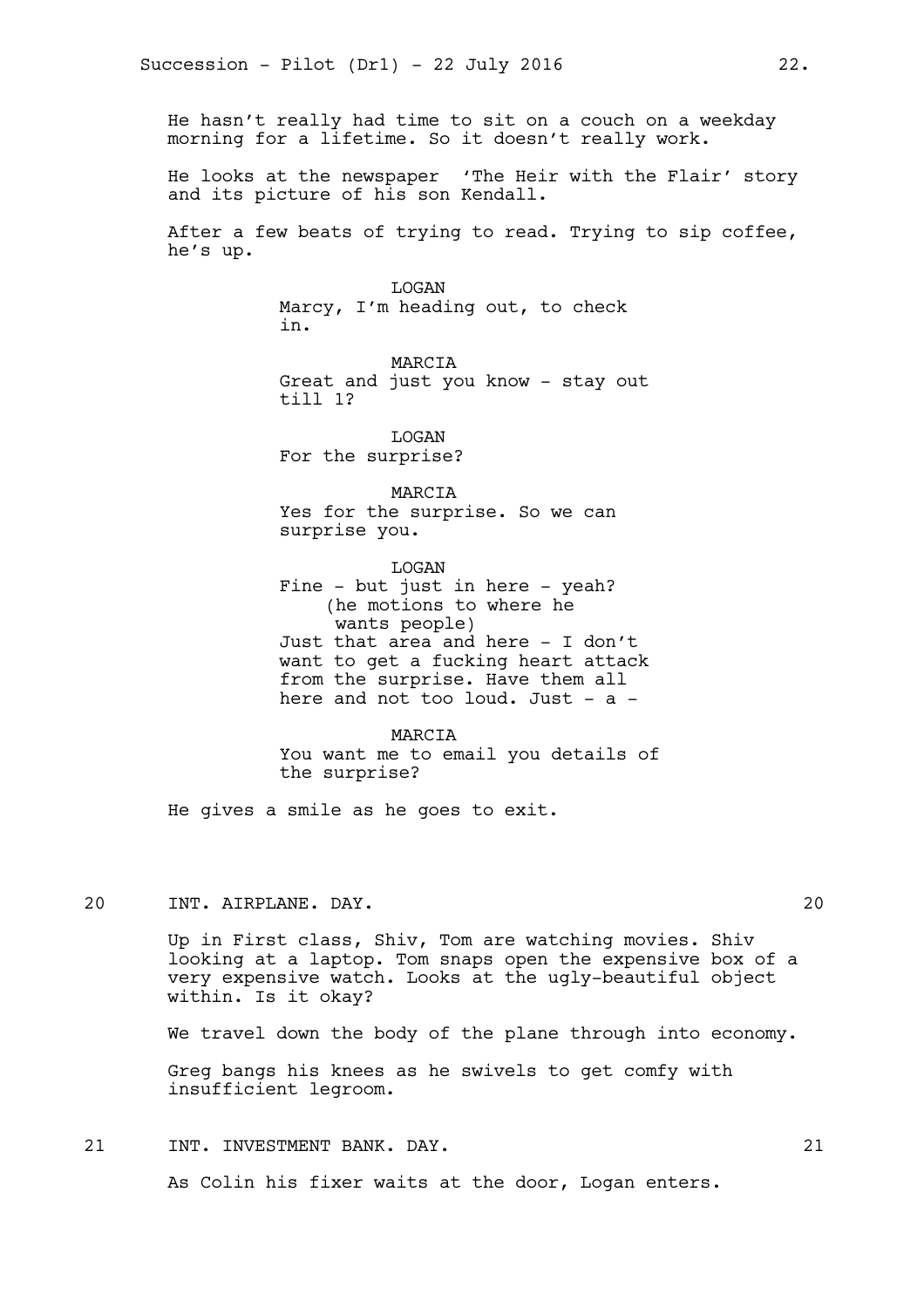The room at the investment bank has been tidied up, but remessed with breakfast stuff.

#### KENDALL

Dad?

# LOGAN How's it going?

The room jerks into life with a bolt of electricity, everyone sits up. Tries to adjust not too unsubtley to the new centre of gravity in the room.

> KENDALL Fine. Good. Why are you --? (shuffling him into a private space and volume) Are we still okay?

LOGAN Oh yeah. Yeah. I just have some paperwork --

KENDALL Ahead of the announcement?

Logan lays papers on the table. Logan sweeps the room. Clocks Frank. Gives him a wink. Looks over at Alessandro, smiles.

> LOGAN Just bullshit. Just putting Marcy on. Details.

Kendall scans the headings on the papers.

KENDALL Okay? The trust? By the time the trust would come into play, I'll be locked in boss though?

LOGAN Uh-huh. That's what we expect.

Is that movement next door? Kendall looks over.

KENDALL Dad - I'm busy, do I need to lawyer all this?

LOGAN (no) It's housekeeping.

Logan hands him a pen. Beat between them. Can son trust father? The father clearly wants this - and the son wants to be liked, to demonstrate his trust --

Logan is making an assessment too. Kendall takes the pen.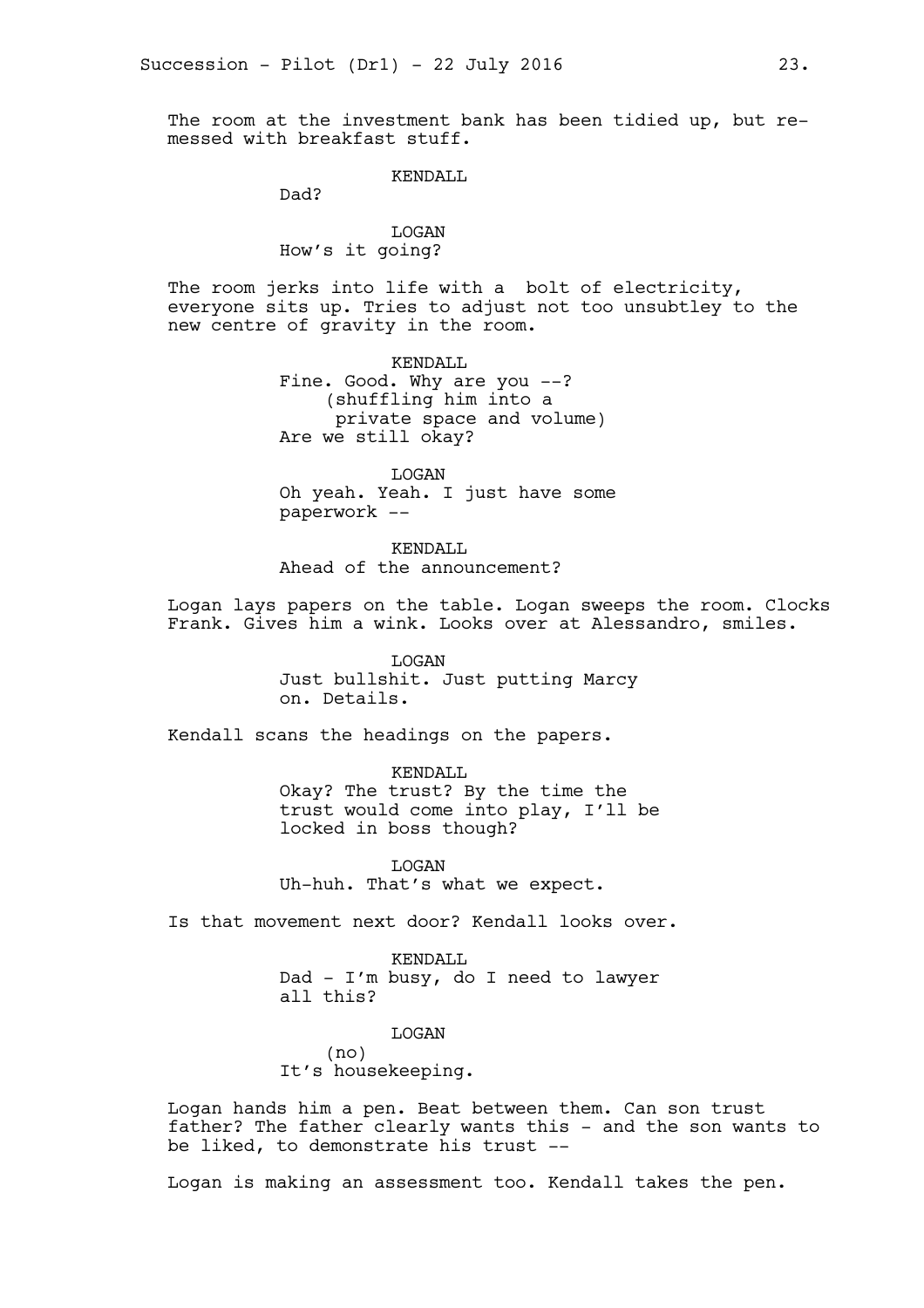KENDALL Fine. Fine by me. I mean the others, might not feel the same?

LOGAN I'll deal with them.

Fuck it. Kendall is all in: signs.

LOGAN (CONT'D) Okay. So - I'll see you in --?

KENDALL Yeah. On that. Lunch. I really want to be with you but --

He motions to the room, the deal.

LOGAN If you need to stay here, you need to stay here.

A difficult balance. They both breathe - Kendall tries to read his Dad.

> KENDALL Thank you. I really want to be with you?

LOGAN I appreciate that.

KENDALL It's just, in case anything blows up. Not that I can see how it would

Kendall waits for a hint. But Logan gives him no steer.

LOGAN Son, it's your call. It's just priorities.

That's hard. Business versus family. Kendall sort of wants his Dad to tell him what to do, but also, both personally and professionally doesn't want to ask for direction.

> LOGAN (CONT'D) There'll be plenty more.

True? Or passive aggressive?

KENDALL Listen. Let me see how things break down, okay?

LOGAN

Uh-huh.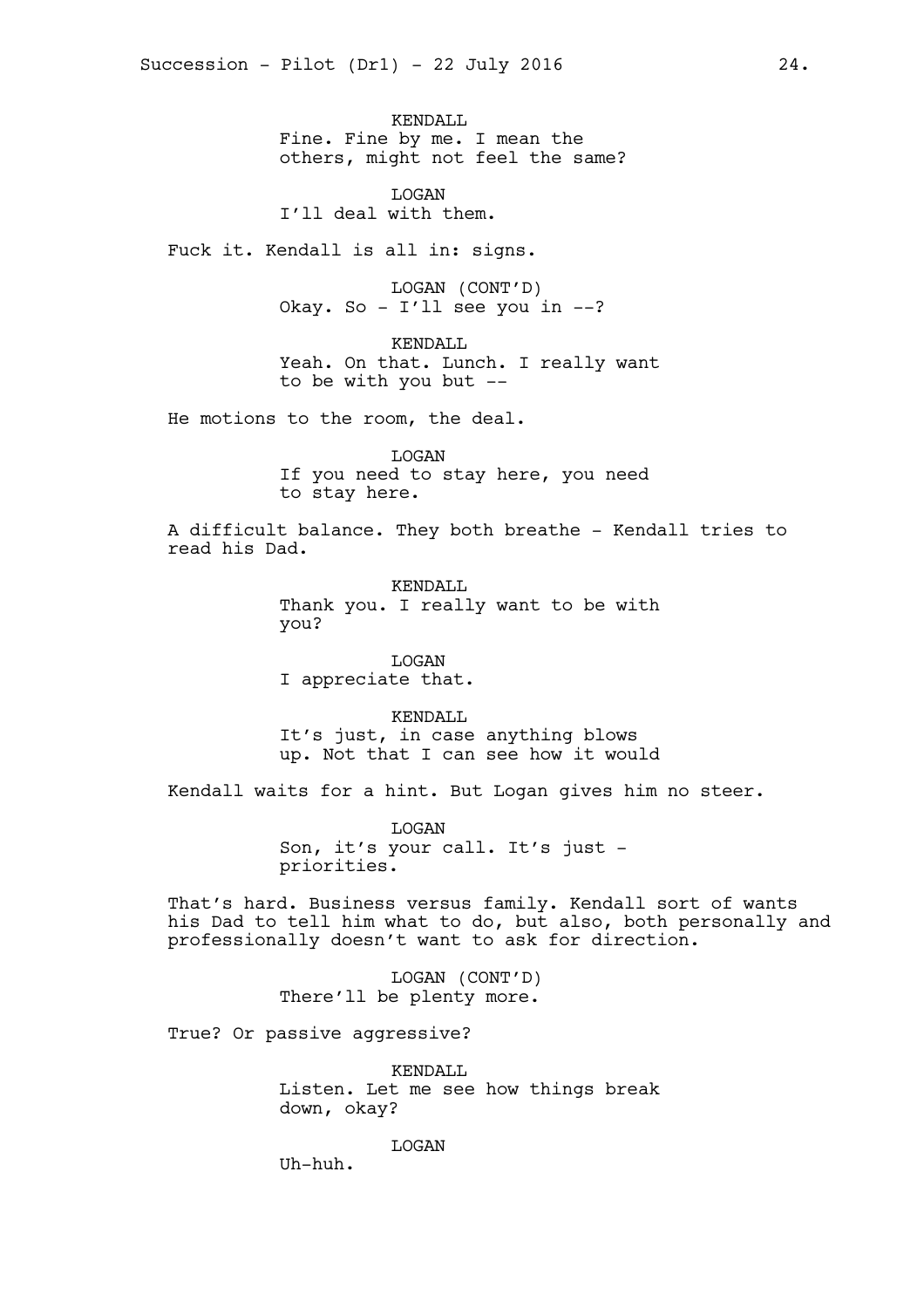Logan makes for the door. Kendall asks quietly --

KENDALL And what's the actual process on my announcement?

LOGAN It's in hand. Let's see how this goes and I can lay it out.

Not entirely clear but - he's off  $-$ -

22 INT. HELICOPTER. DAY. 22

Shiv and Tom in a helicopter shuttle. Manhattan skyline in the distance as they come in from JFK.

23 INT. TAXI. DAY. 23

Greg in a decrepit New York yellow cab.

Rapid News cable news plays on the TV in the cab.

24 EXT. CENTRAL PARK. DAY. 24

Logan walks, killing time, pretty slowly, through central park. Ahead is a security guy.

Behind is his fixer, Colin.

He is alone. Shuffles his feet over patches of ice to be super-sure not to slip.

He sits on a bench and Colin comes up, hands him a wedge of newspaper, US, UK and Canadian. Ten or twelve papers - all owned by Logan.

He starts to examine the pages, lay out, pictures and choice of stories in each one.

He's on a quiet stretch of path. A young couple pass by. It's hard for them to tell what exactly he is? This elderly man with a big pile of papers, wearing sportswear under a thick coat. Hobo, or eccentric millionaire?

25 INT. INVESTMENT BANK. DAY. 25

Kendall has made a decision. He is about ready to leave with FRANK. Gives his final instructions --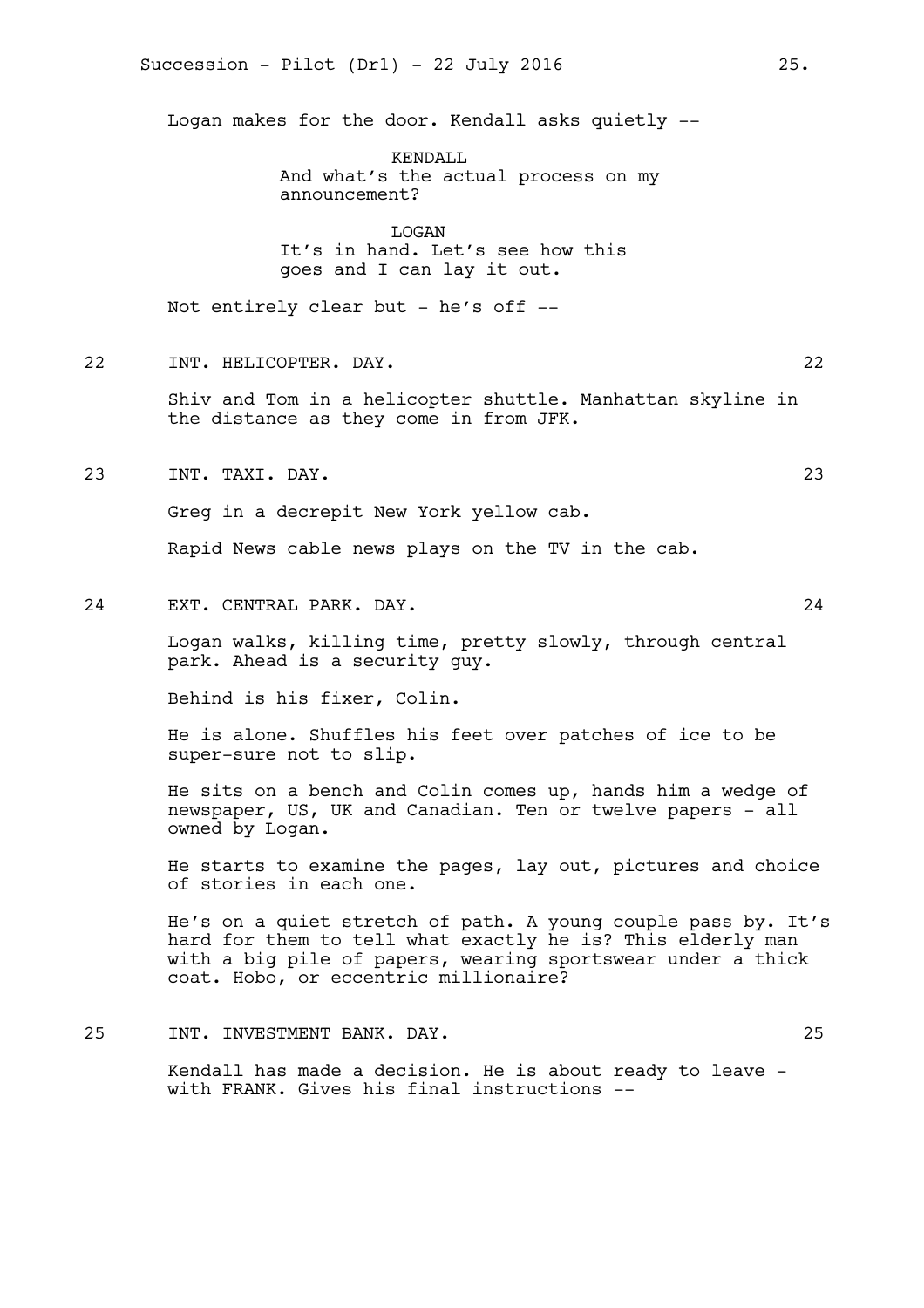KENDALL Anything. Okay? You hear someone farted next door, shoot me some bullet points on duration and volume?

They head out. Through the blinds - Lawrence Delmaestro spots Kendall and FRANK coming out. The opposition's door opens and Lawrence watches them leave. Calls after --

> **LAWRENCE** Out for lunch boys? ('whispers', 'private') I hear they let kids feed the penguins at Bronx zoo if you hurry? (back public) Have a good one!

26 INT. LOGAN'S APARTMENT BUILDING - LOBBY. DAY. 26

Logan is back outside his new apartment building.

There is a gaggle of three photographers outside the building. Colin goes ahead leaving Logan with one minder.

> COLIN Okay guys - can we back off, private event?

They don't go. Colin takes out his camera phone. One by one starts taking deliberate snaps of their faces.

> COLIN (CONT'D) Freelance? Could be getting colder out there boys.

But they hold position. Colin looks over. He can't get rid of them. Logan comes over, puts a phone to the side of his face and lowers it so they can't get a decent shot and heads in -

> PHOTOGRAPHER Logan, can we get a shot?

> > LOGAN

Fuck off.

He marches in to the elevators, where --

GREG stands holding a small package. Colin and the other security guy are suddenly threat aware.

Greg seems sweaty and shifty. Doesn't know how to say hi to the Uncle he's not seen for twenty years --

GREG

Hi.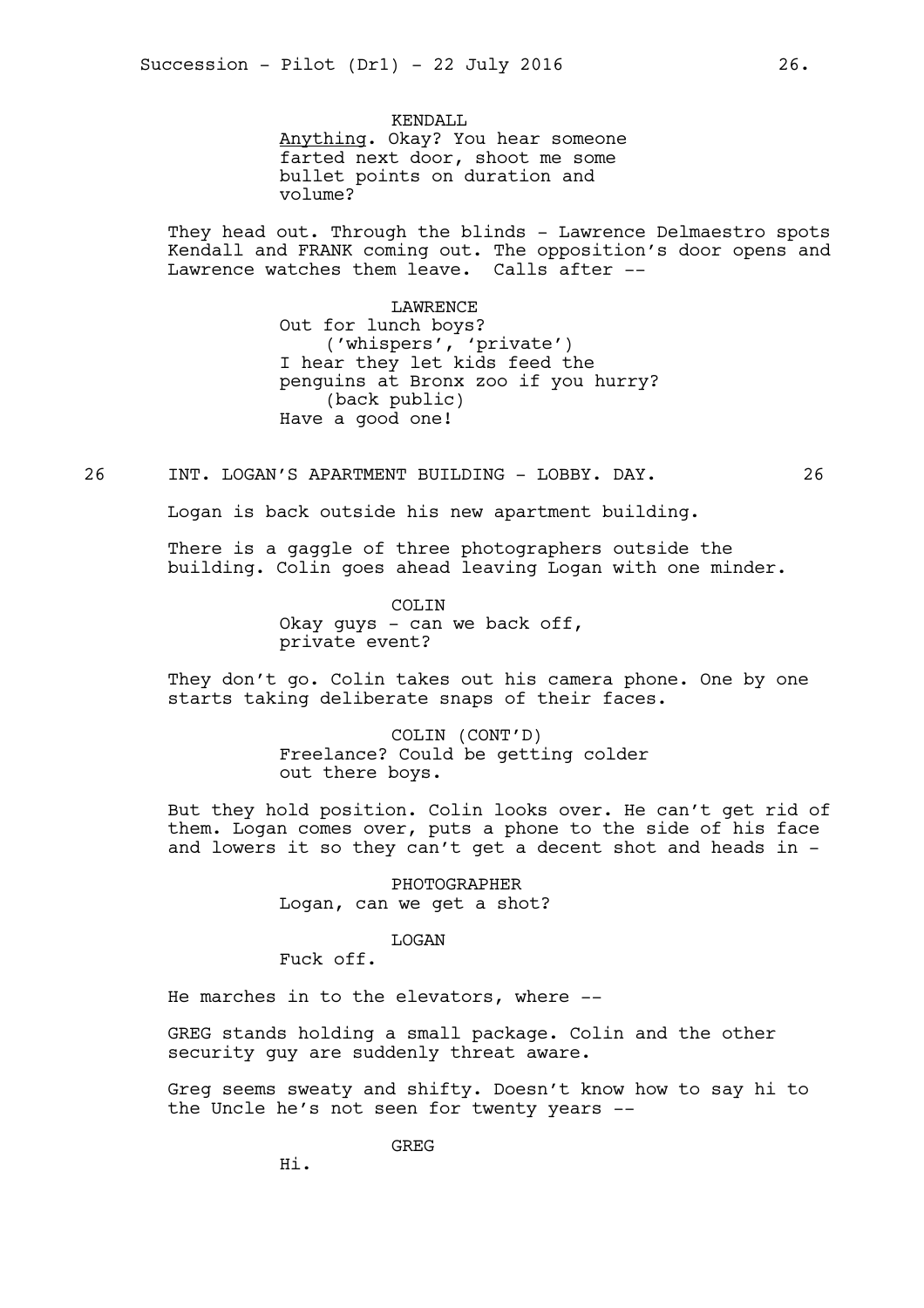# LOGAN

Huh?

Colin stays on point while the other security guy back-tracks to the concierge/doorman's desk to check on the kid's status.

The doors open. Logan goes to get in with Colin. Greg hits Floor 21.

> COLIN That's a private apartment?

GREG I know. (to Logan) I'm - I'm coming to see you --

Logan doesn't like the look of the situation: Greg with his package and a weird intense smile. Colin looks to Logan. Logan's eyes says: 'not cool, I don't know him.'

The old man has a sudden flash of concern. Steps out and Colin steps decisively towards Greg and pins him against the elevator wall. Hard. Over the line of social propriety.

> COLIN Can I see some ID?

He has hold of both Greg's arms. Ready to take him down.

GREG (gabbled) I'm Greg? Marianne's Greg? My Mom called Marcia and I heard - I got a pass from the desk and they called up and said it was all okay --

As Colin and Logan look over, the security guard who is talking to the concierge gives a thumbs up.

> LOGAN Oh. *Greg?* Right. I didn't know you were coming?

GREG Yeah I'm - I think you did?

Colin releases. Logan looks around.

**T.OGAN** Uh-huh. Are you (alone) --

GREG I'm on my own. I hope it's okay. I wanted to say, Happy Birthday.

LOGAN Thank you. You okay Greg?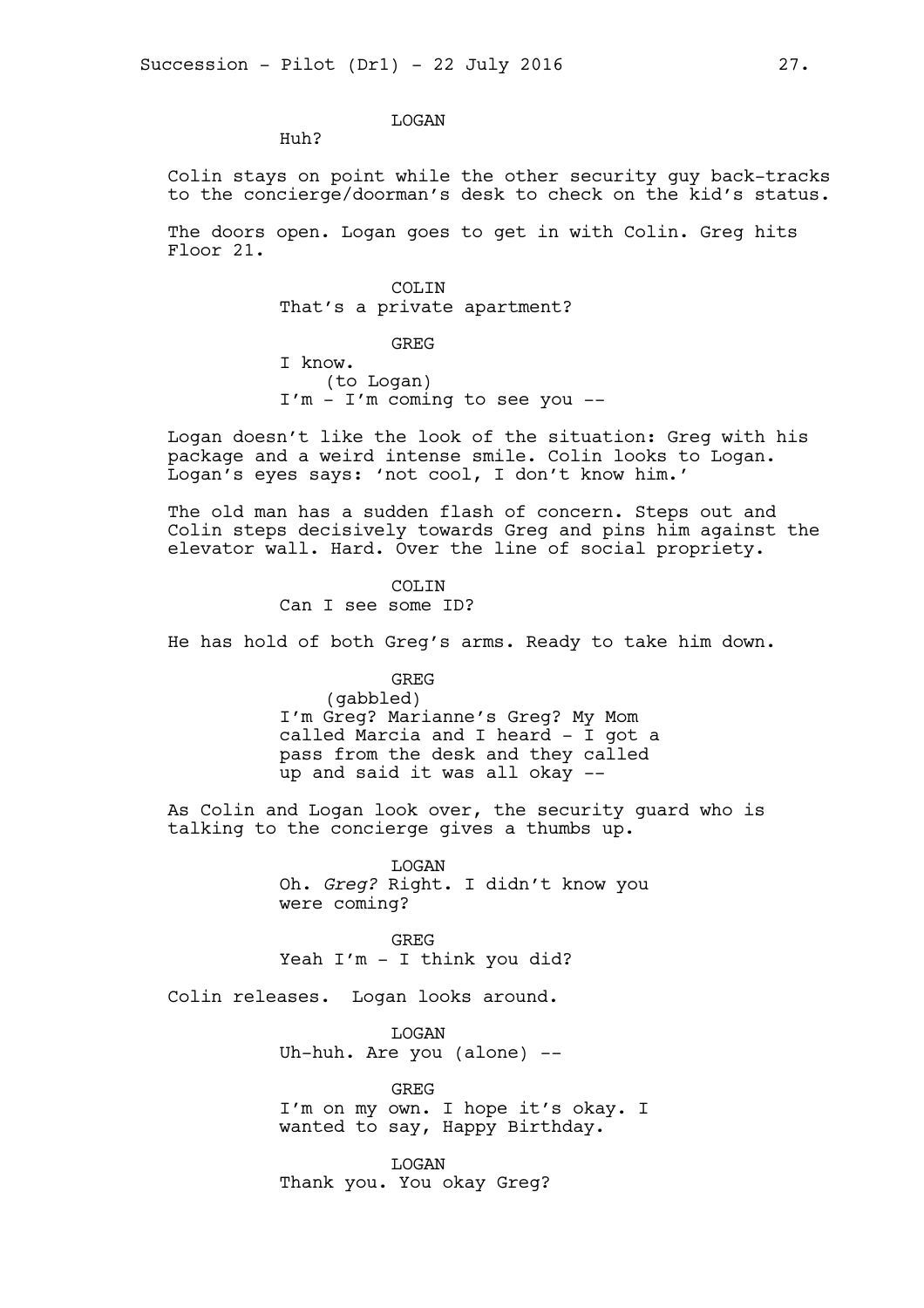Greg's shaken, but wants to make it all okay.

GREG

Oh fine! Seriously, fine. Good. I get it. I totally get it. I could be anyone. I'm pleased - you're, safe. Good to see you Uncle Logan.

27 INT. LOGAN'S APARTMENT. DAY. 27

Marcia is saying hello to Shiv and Tom.

Roman hugs Shiv. Looks to Tom.

ROMAN Hey Tom. How's the UK operation? You still fucking that shit up for us?

TOM Oh yeah, still tidying up your mess pal!

They hug. Joking, but not. Tom winces, over the shoulder. Did he go to far.

> ROMAN Shiv? Sis. How are the pols?

> SHIV Good. Burying the bodies and counting the cash.

GRACE, Roman's wife is there - talking to CONNOR (late 50s Logan's eldest son) and CARRIE, his wife.

Marcia gets a text message.

MARCIA Okay! He's back! Folks, he's back! Can we - can you find somewhere?

Everyone starts to arrange themselves behind different spots in the apartment.

28 INT. ELEVATOR. DAY. 28

Logan and Greg stand uneasily next to one another, with Colin and the other security guy looking at their feet.

Greg doesn't know what to say.

GREG It's - a long way up.

Logan doesn't quite catch it.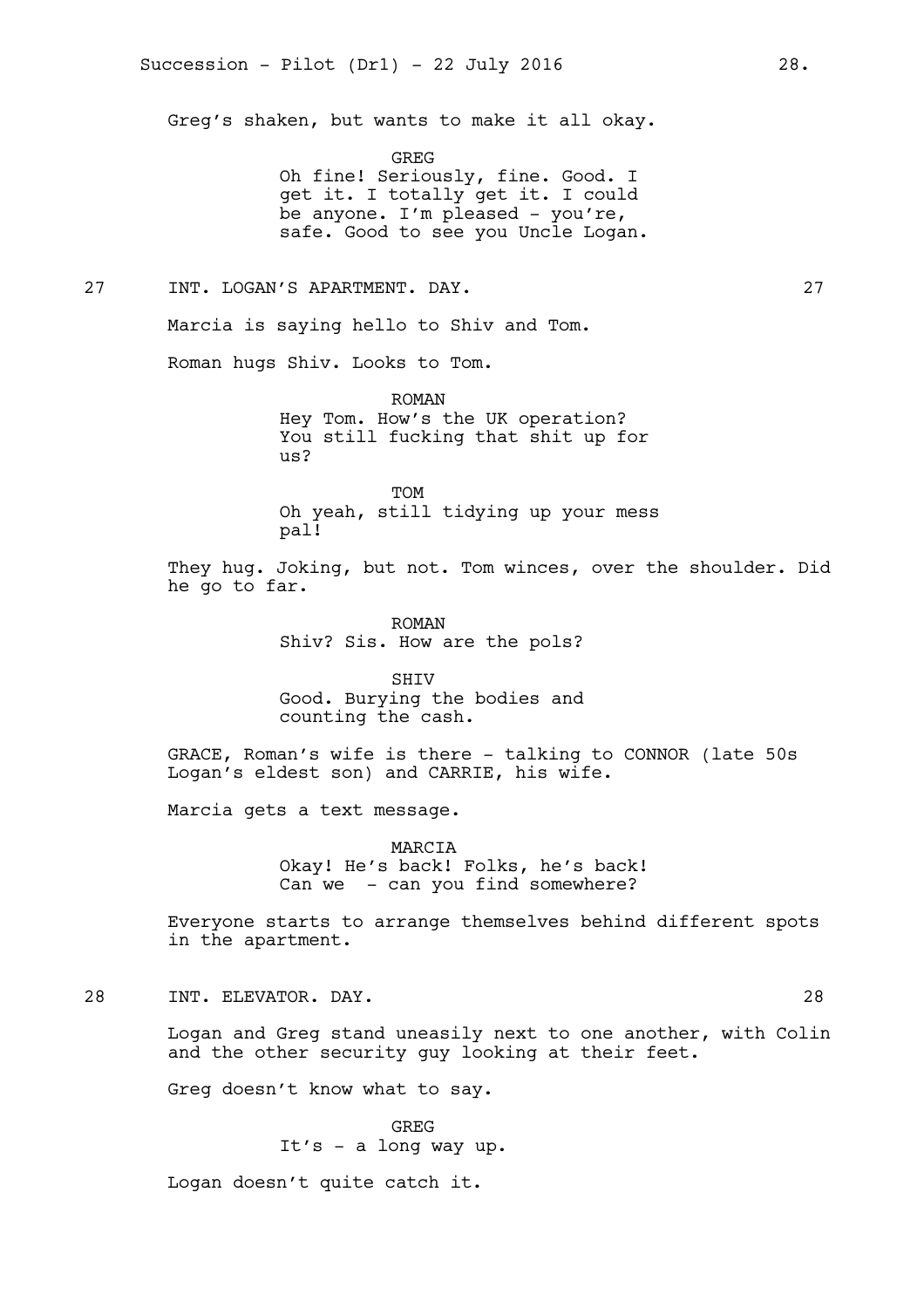LOGAN

Ah?

GREG It's - we're going up?

Logan doesn't do small-talk.

LOGAN

Uh-huh.

GREG So great to be here. I thought you would have known. I hope it's okay? (nothing, is he hearing?) Happy birthday though.

LOGAN

Many thanks.

Silence.

GREG I actually came because, I needed to ask something?

LOGAN

Uh?

#### GREG

Yeah um, I actually had some help, I think you may know, but I got onto the international management training program? The theme park tour? And  $-$  and I'm really  $-$  I was very into it?

LOGAN (zero interest) Fantastic.

The doors open --

29 INT. LOGAN'S APARTMENT - OUTSIDE ELEVATOR. DAY. 29

A beat, then the whole family spring out:

# EVERYONE

# Surprise!

Logan can't get this shit over quick enough.

#### **T<sub>I</sub>OGAN**

Great. Excellent. Wonderful.

People crowd round. They take in Greg - okay?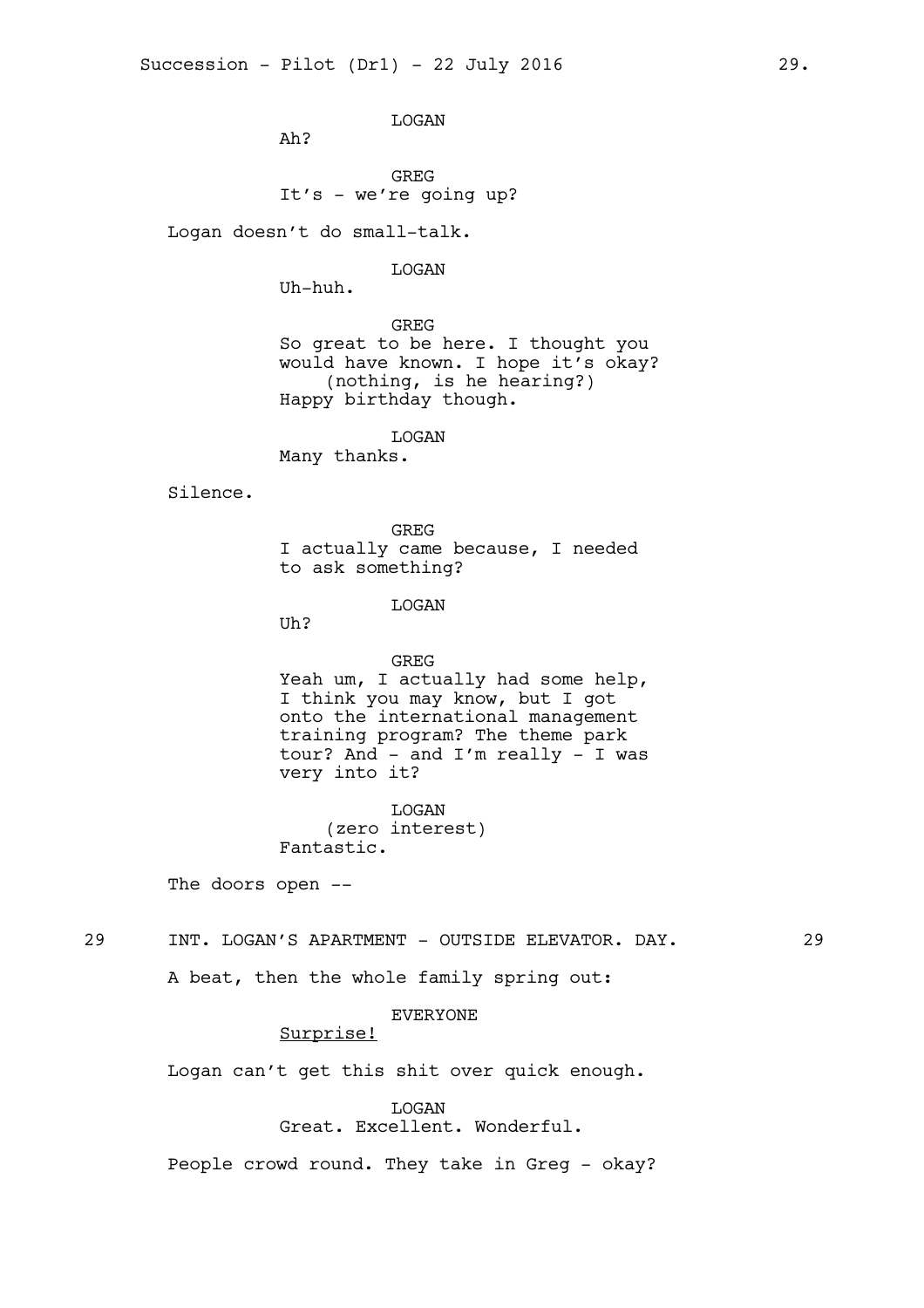LOGAN (CONT'D) Many thanks. Okay, give me some room?

Everyone backs off - Shiv, Roman and Connor are first in line to hug.

> LOGAN (CONT'D) Connor, Primo! How are you?

Hug with eldest son.

CONNOR Good. Excellent Pa. Here you go.

He hands him a gift bag.

LOGAN Oh, okay. Thank you?

Roman is coming in for a hug as Logan puts the package aside. Gives it back to Connor.

> LOGAN (CONT'D) Roman, Romulus! Look at you, you look fantastic!

ROMAN Happy Birthday Dad.

On to Shiv --

LOGAN Siobhan. Sweetheart. Is Tom here?

SHIV

Uh-huh. Yup.

LOGAN Oh well, never mind!

Tom smiles, pushes forward. They shake. Tom has his gift. A watch in a box --

> **TOM** Here. It's just a token of my very real and enduring admiration and --

Then the elevator doors go again and there are FRANK and Kendall.

> **T.OGAN** Kendall? You came.

And in that instant - if he could see it - Kendall would knows he got it wrong. Business first. Always business first. But they hug.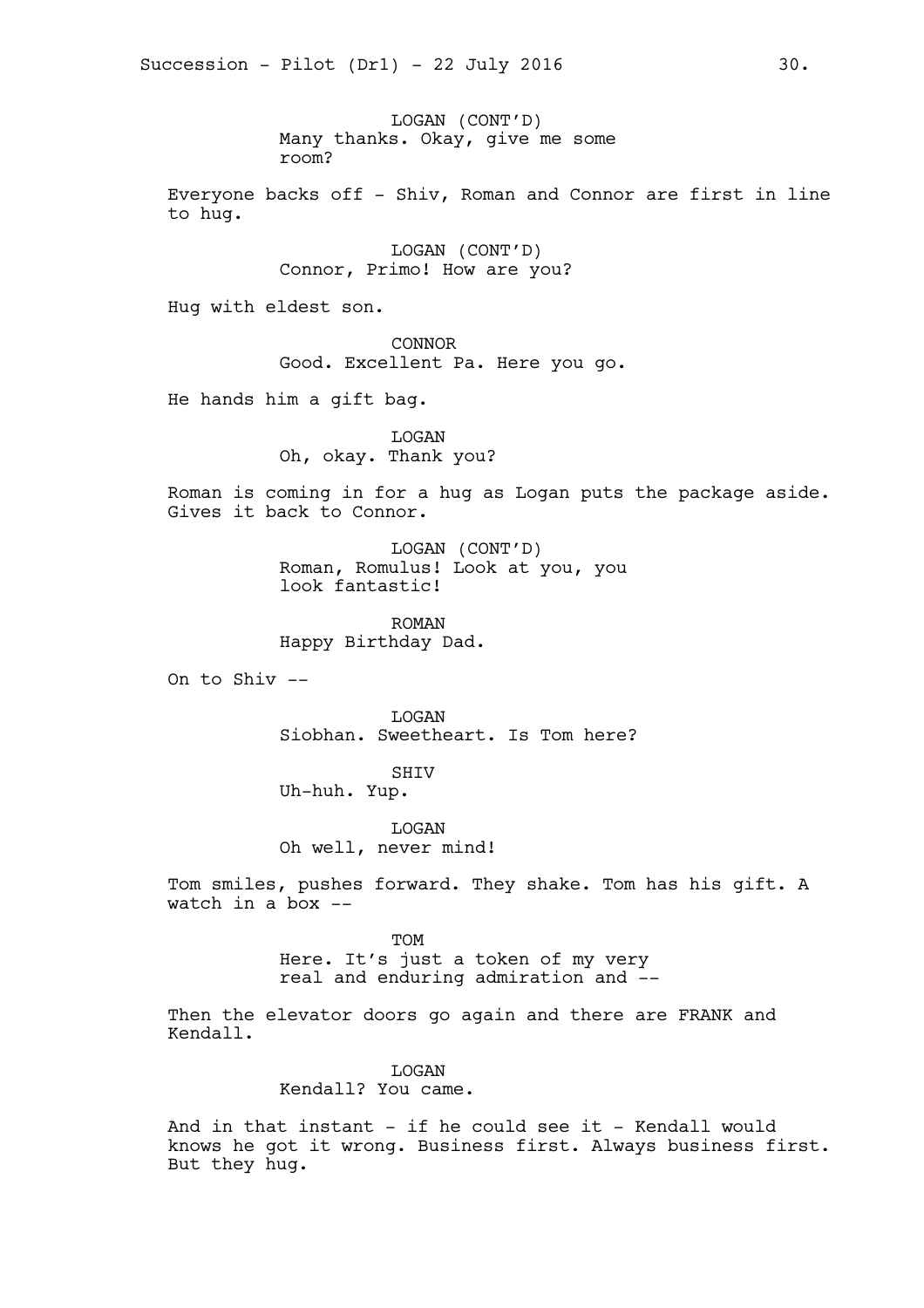Then Shiv gives Kendall a hug.

SHIV Hey. Big day. Congratulations. (then whispered in his ear) You bastard.

But she smiles and he smiles back. Connor makes it over.

CONNOR Congratulations. Good luck.

Roman eyes Frank - not so pleased. Logan gives Frank a handshake.

> LOGAN (then to the room) So, what's the news?

And then - Kendall's phone starts to buzz. He looks at the number, looks around

> KENDALL Here we go. Independent committee. Can I?

Kendall needs privacy. Logan opens an arm, Kendall heads into Logan's office --

> KENDALL (CONT'D) (into phone) Is there word?

Frank follows --

KENDALL (CONT'D) (listening) Okay? (hits a button, into phone) You're on speakerphone.

Frank is all ears. But Roman has shuffled in to the room too, behind.

Kendall is holding a hand up - this is private - but Roman comes in anyway --

> LAWYER (on phone) Yeah - just needed to inform you, the management team have made an adjustments to their bid and it will be all cash on their side?

> > KENDALL

What?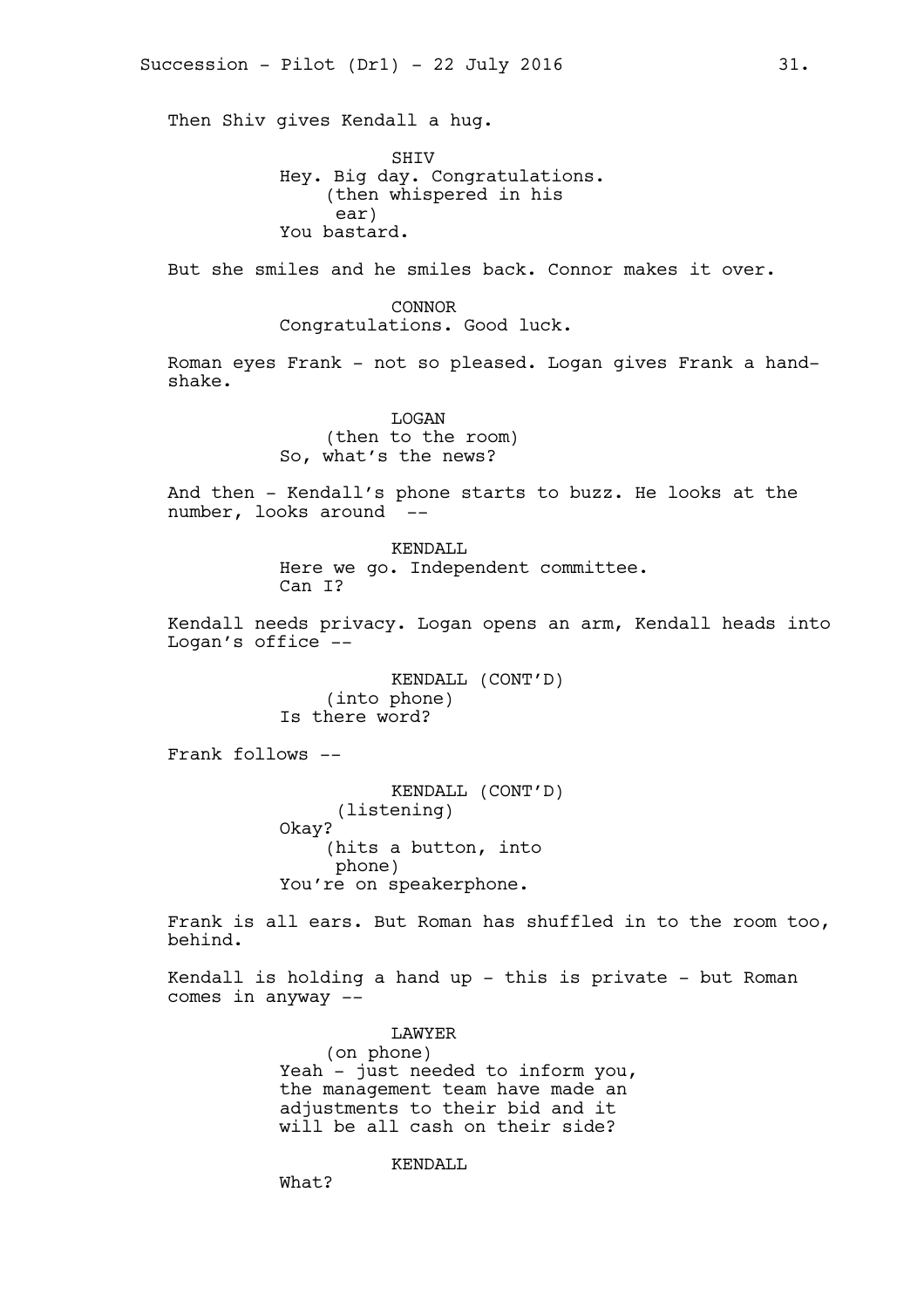LAWYER That's it, we'll be in touch.

KENDALL But they can't? That's not --

LAWYER I can't comment. But that's what the situation is.

KENDALL If you're favouring the internal bid you do know I will have a huge problem --

LAWYER That's all I can communicate. I shouldn't even listen to your response --

KENDALL My response is --

Dial tone. Kendall considers for a beat.

ROMAN O-kay! Now the fucking's started! Now you're getting fucked!

KENDALL (to Frank) They can't alter, those were final bids?

Frank is looking through papers from a file.

FRANK Final bids - but I guess, in extraordinary circumstances, the composition of the bid can be altered?

Logan is in too now - with Shiv.

LOGAN What's cooking?

KENDALL We're just right in the middle of something?

LOGAN

On?

Kendall wants to tell him to keep his nose out. But --

KENDALL

Nothing.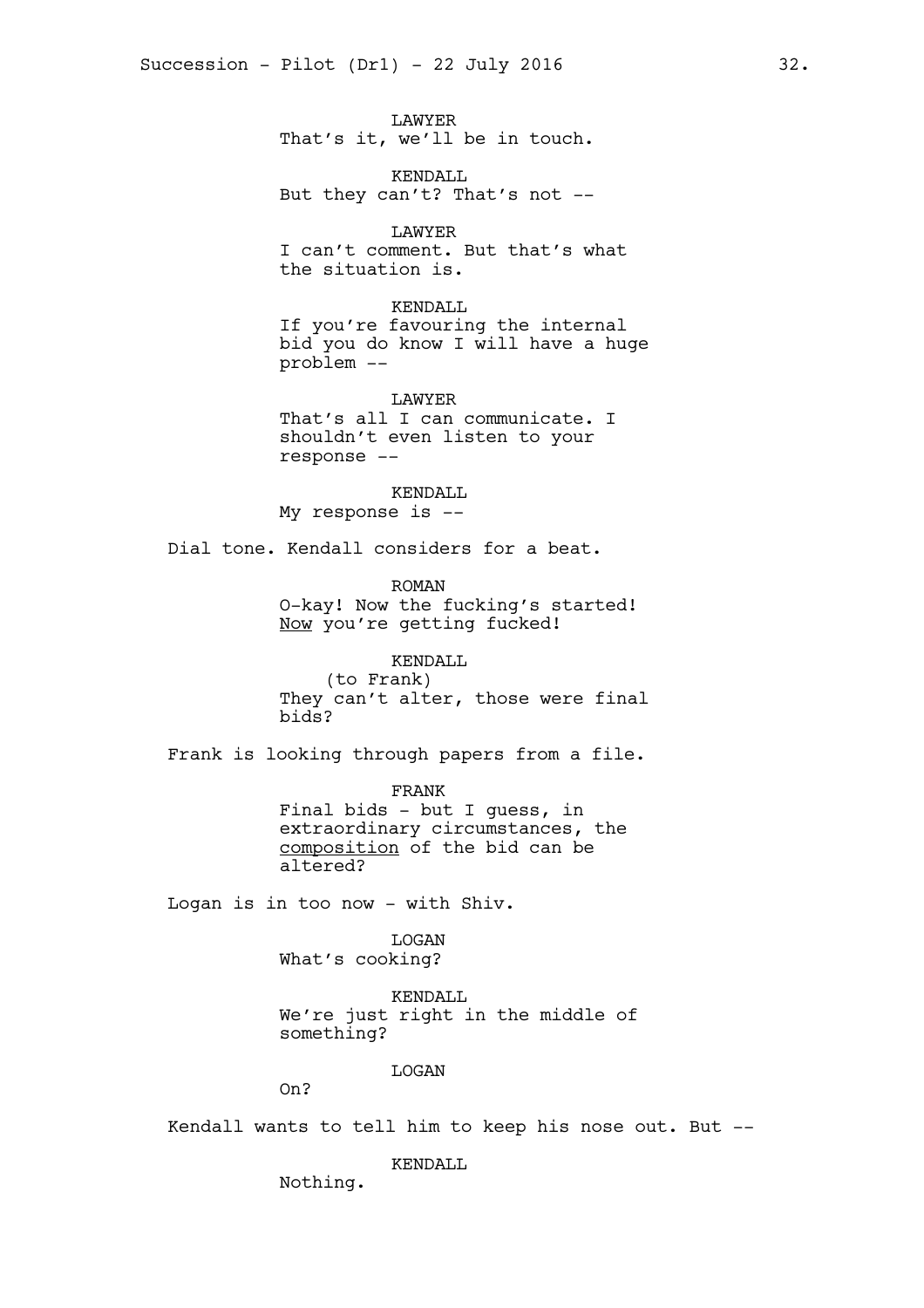Logan doesn't like that. Shiv looks like - well don't humiliate Dad. Kendall relents --

> KENDALL (CONT'D) Management bid just altered.

ROMAN They converted to all cash.

SHIV

Okay!?

KENDALL So I'm just considering options.

LOGAN Raise your bid.

KENDALL Well we can't.

LOGAN Yeah you can.

KENDALL

No because ...

LOGAN Float it, whisper it. Leak it, fuck it. Pull out, start again.

KENDALL There are rules --

LOGAN Yeah fuck the rules. The rules are for the -- the people who like rules--

KENDALL Okay. Thanks for the advice.

His feet are in danger of getting cut from under him --

ROMAN Or. We just take the cash and run? We sell out and take the profit from our stock position?

**T.OGAN** That is a potential move.

ROMAN That's my move.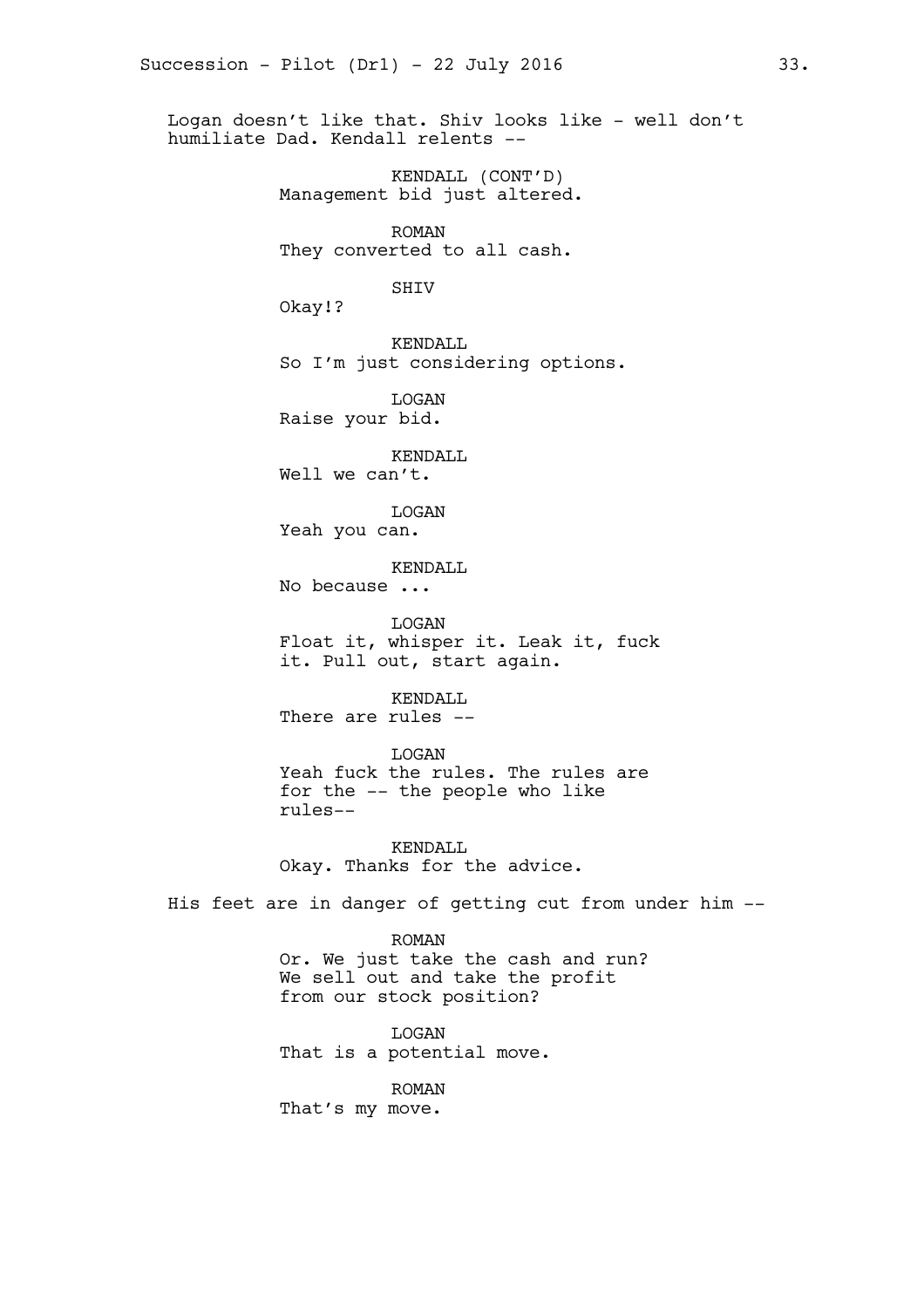KENDALL Well, sure. But - obviously, for my - in terms of corporate strategy, I want news and sport. News and sport. Two things you gotta get live. Two things we need.

**SHTV** Gotta be in news. That's the firm. It's just if this is the right option?

LOGAN

Well --

KENDALL Look, this is not -- thanks but this is all garnish round a very serious sandwich. Okay? Can we clear out?

Logan looks round. He physically winces at the prospect of leaving the room. Roman comes to Logan.

> ROMAN Let's leave the man to it shall we?

Kendall watches them all go.

KENDALL I'll be out, yeah? Thanks guys. Great input.

Then, to Frank.

KENDALL (CONT'D) Okay. If I raised our bid could I cover that?

FRANK Kendall, listen, when is he announcing you taking over?

KENDALL Public? I don't know. Like - today later, it depends--

FRANK I just think, the uncertainty. It's not helping.

KENDALL People know it's gonna be me.

FRANK Sure, it's out there. But I think you need to -- (make the move). (MORE)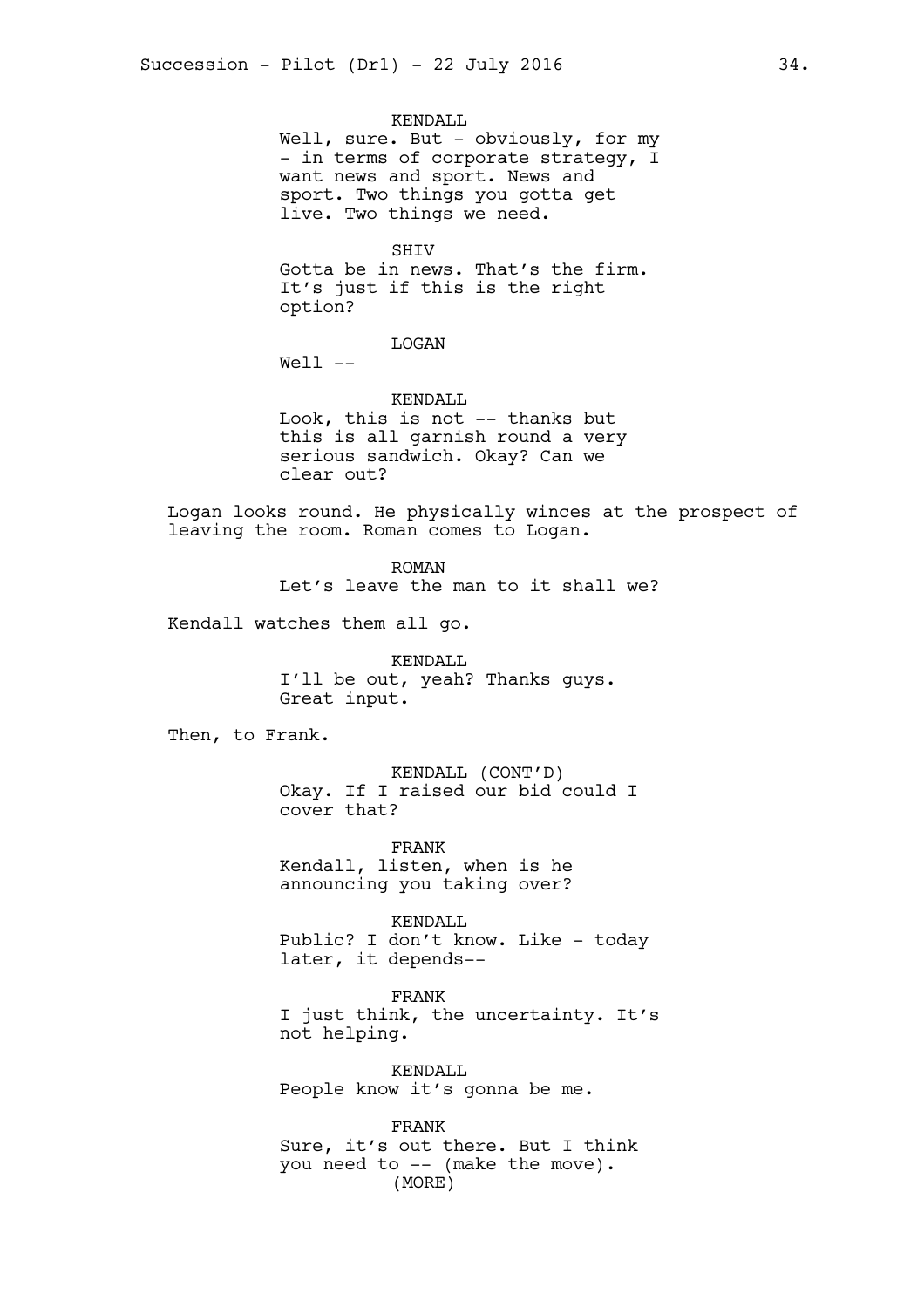He's tired. People need to know who's the boss. FRANK (CONT'D)

# Off Kendall's face:

30 INT. LOGAN'S APARTMENT - CORRIDOR. DAY. 30

Outside: Logan and Roman walk a corridor.

LOGAN And how you like being back in town?

ROMAN Yeah, you know. Lot of good memories. Lot of shitty memories.

LOGAN

Uh-huh. (then) You do know -- I'd love for you to be back inside?

ROMAN

Oh sure. Sure. It's just I mean, he's the real deal, I hear? The heir with the flair. So I guess that makes him Tarzan, me Jane.

LOGAN You wouldn't have to be his buttboy. We could find something?

ROMAN Dad dude, to be honest, I'm making so much fucking money, I don't even need to get in a sweat you know?

Roman's 6 year old kid comes round the corner and he heads off to scoop them up.

31 INT. BATHROOM. DAY. 31

POV on: view of New York

CALMING VOICE You are able to do anything. You are a master of the seas. If your final destination has been correctly determined, then all apparent diversions are but way markers of your route.

Reveal: Greg looks from the skyline to the mirror. He's got his ipod going. He's all anxious.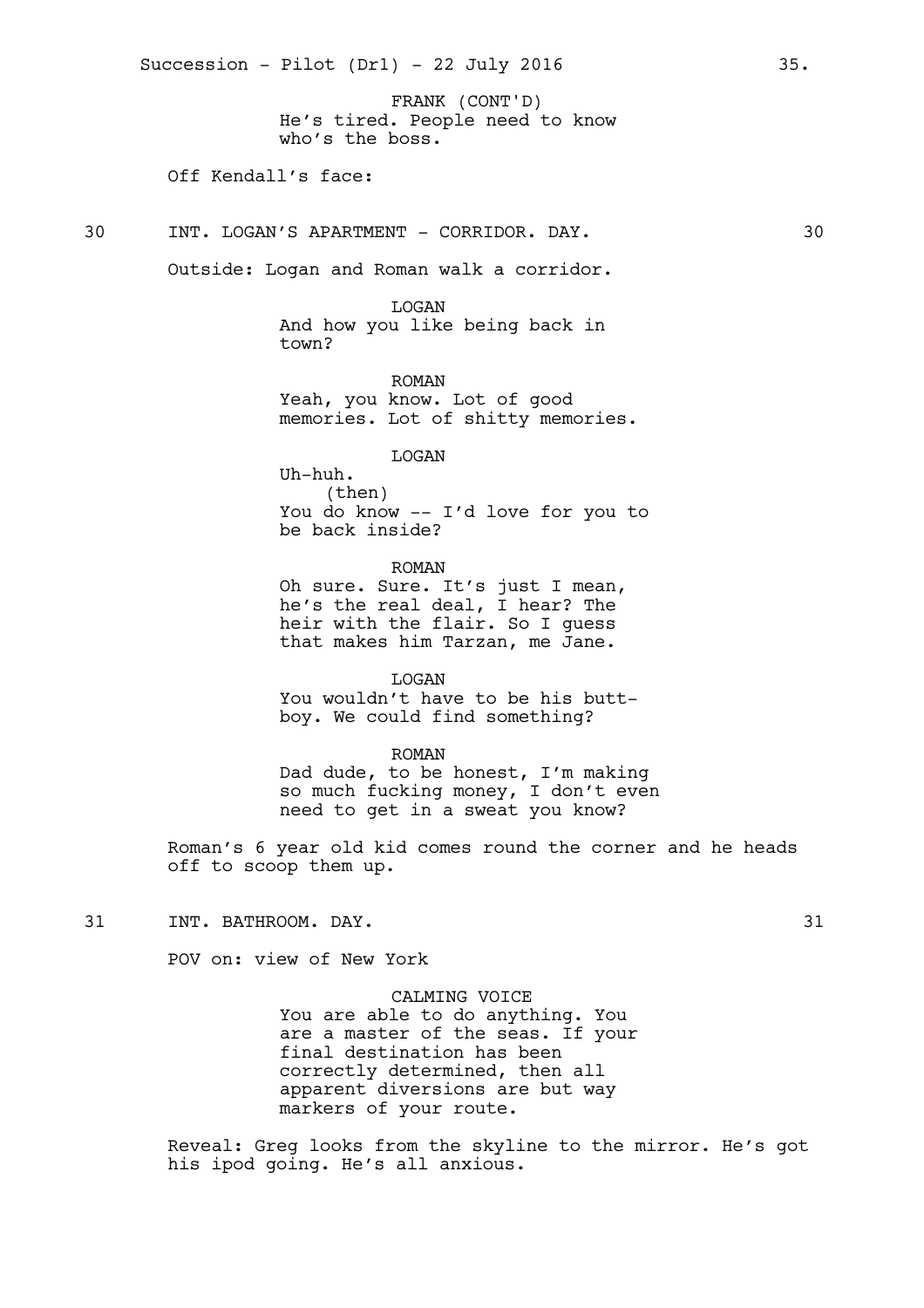But summoning resolve as he lip synchs the words of his selfhelp recording to himself. He can do this --

32 EXT. TERRACE DAY. 32

Shiv has intercepted her father. Presented him with a book.

SHIV So, I brought you this. Happy birthday.

He looks at the book.

LOGAN Oh. Thank you.

He's thinking. Flicks it.

LOGAN (CONT'D) This is? These houses are - these are nice - where is that?

SHIV That's Vancouver?

LOGAN I like Vancouver.

SHIV That's our old house Dad.

He leafs.

SHIV (CONT'D) These are all our old houses? LA, yeah? Montreal. London?

LOGAN Oh, nice. This is nice. Of course.

SHIV

Yeah?

LOGAN Oh sure. Great. This is -- (he searches for the words) -- a quality item. (he sets it aside) I want to look at this properly later.

She regards the book going down.

LOGAN (CONT'D) So, go on, give me five. What's the news. What's happening?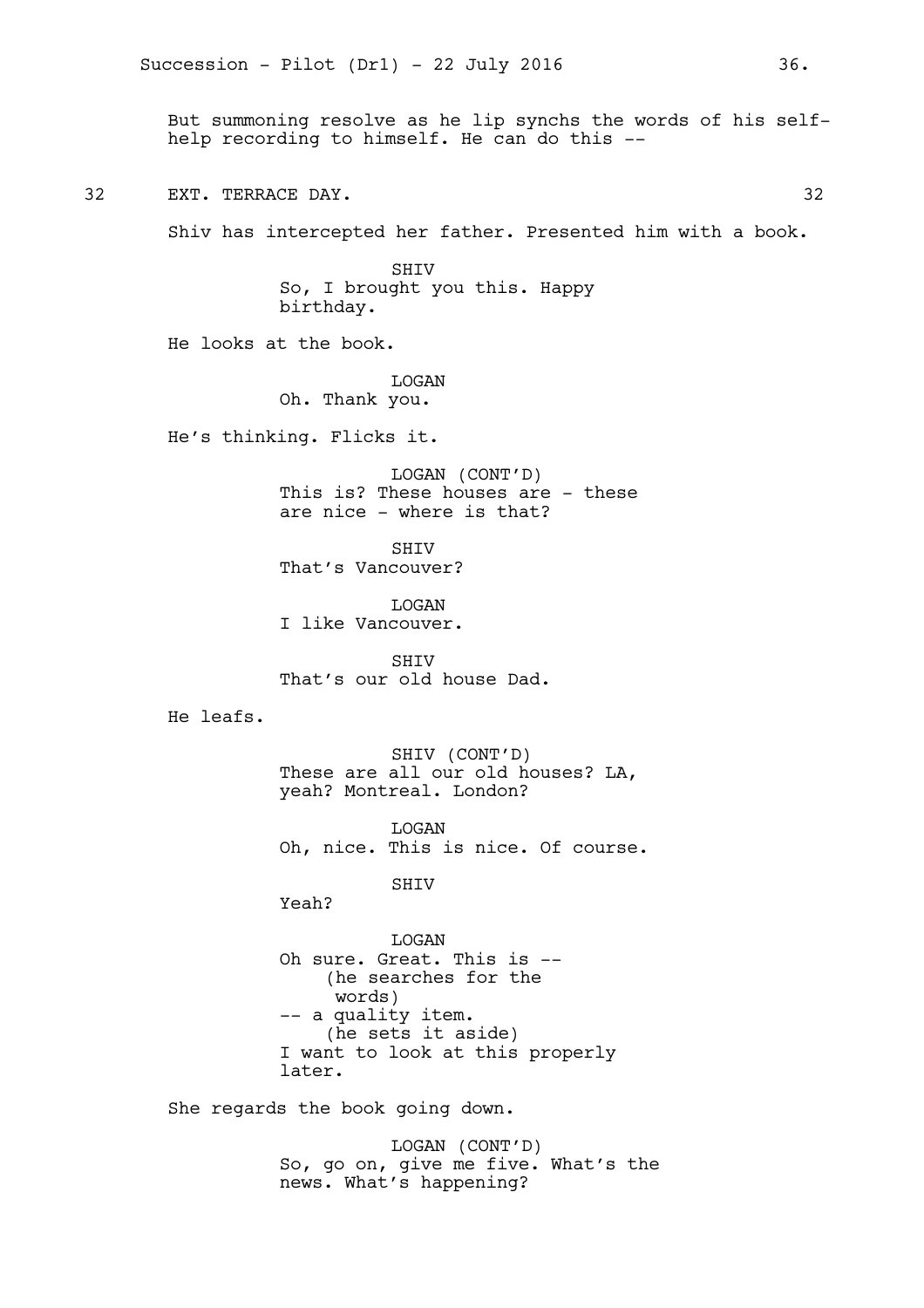SHIV Good. Yeah. I want to talk to you about Tom. He thinks maybe he might be ready for the parks, you know globally and --

LOGAN Uh-huh, but what about you, when you coming back?

SHIV

Oh well, since Kendall's stepping up, I was thinking about staying in politics. Maybe running for something here --

LOGAN Oh for fuck's sake.

Logan looks at her.

LOGAN (CONT'D) Seriously? (with distaste) Politics?

SHIV Why not? I want to do something.

#### LOGAN

What do you want to do? You think we can't get a law passed? There won't be countries in fifty, a hundred years. They'll be like the fucking Holy Roman Empire. We'll all pretend to bow down but they'll be just - flags. Like kings and queens. Why should we look at these lines on the map? The firm Shiv?

SHIV

Yeah but - change?

LOGAN

Change? Politicians are actors the best one are pure theatre. The lines have all been written some other place.

They arrive back in the main living area. Logan clocks Kendall in discussion with Frank in the corner.

Connor is there. With his gift bag again.

CONNOR So Dad, we should get this somewhere ambient. (MORE)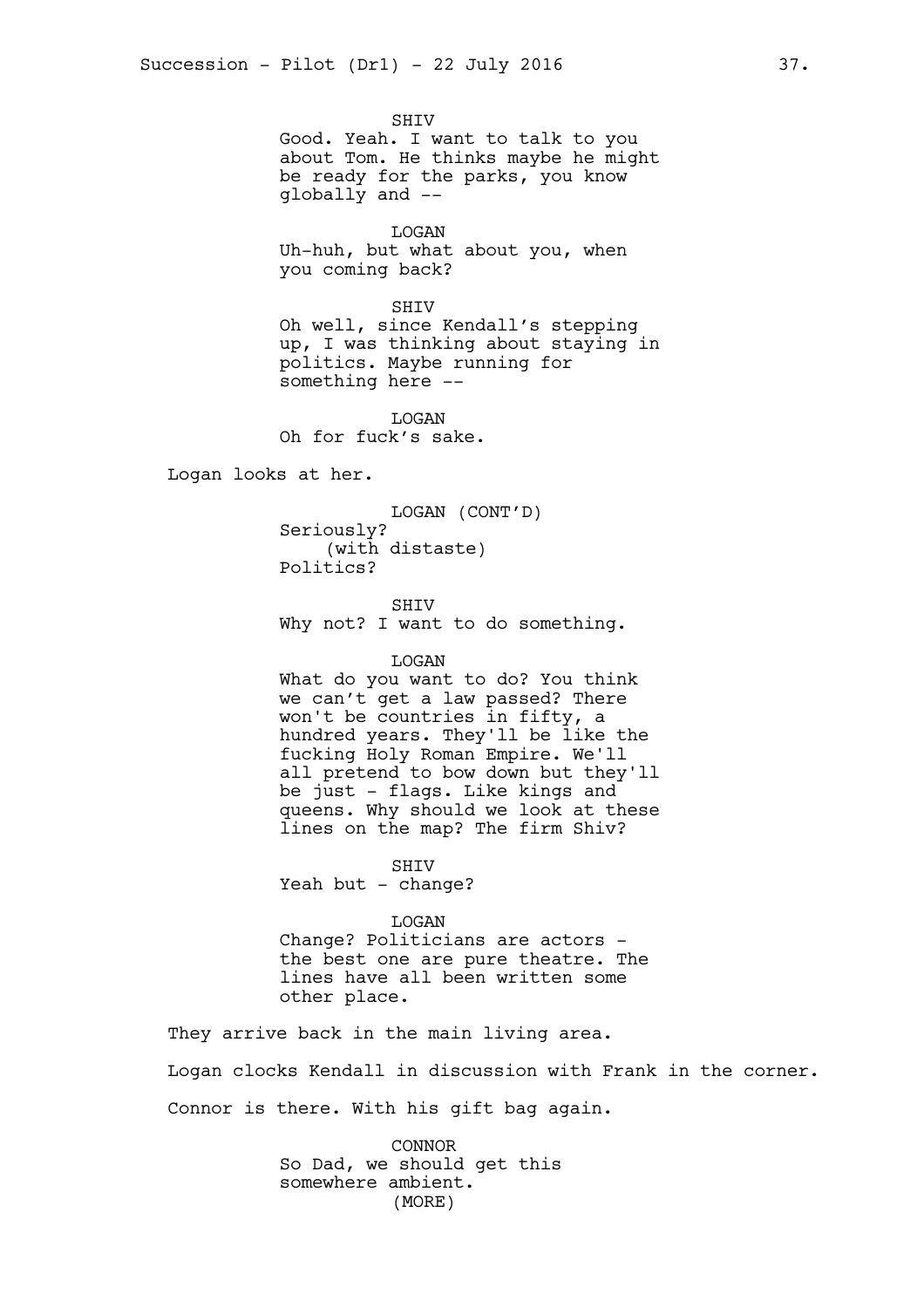(he proffers the package) You want to  $--?$ LOGAN Connor! How you going? How's the beach? Logan pulls a tuppaware box out of a gift bag. LOGAN (CONT'D) Wonderful. (then) What the hell is it? Roman comes close. Looks in the box ROMAN It's a - goo? Is it goo? SHIV (re the gift) Perfect. Kendall is rejoining his siblings now. CONNOR Sourdough starter. Logan looks at it, tips it around. ROMAN (to Kendall) *Amazing*. (I.E. It's amazing how their older brother can so consistently get their father wrong.) CONNOR I thought you might enjoy making something? LOGAN (unenthusiastic) Uh-huh? Right? CONNOR Fine. Forget it I just thought you might like it? **T.OGAN** I do. I just don't know what the fuck it is. CONNOR To make bread, without yeast? The old way? Marcia is there, looking at Logan - don't be a dick. Succession - Pilot  $(Dr1)$  - 22 July 2016 38. CONNOR (CONT'D)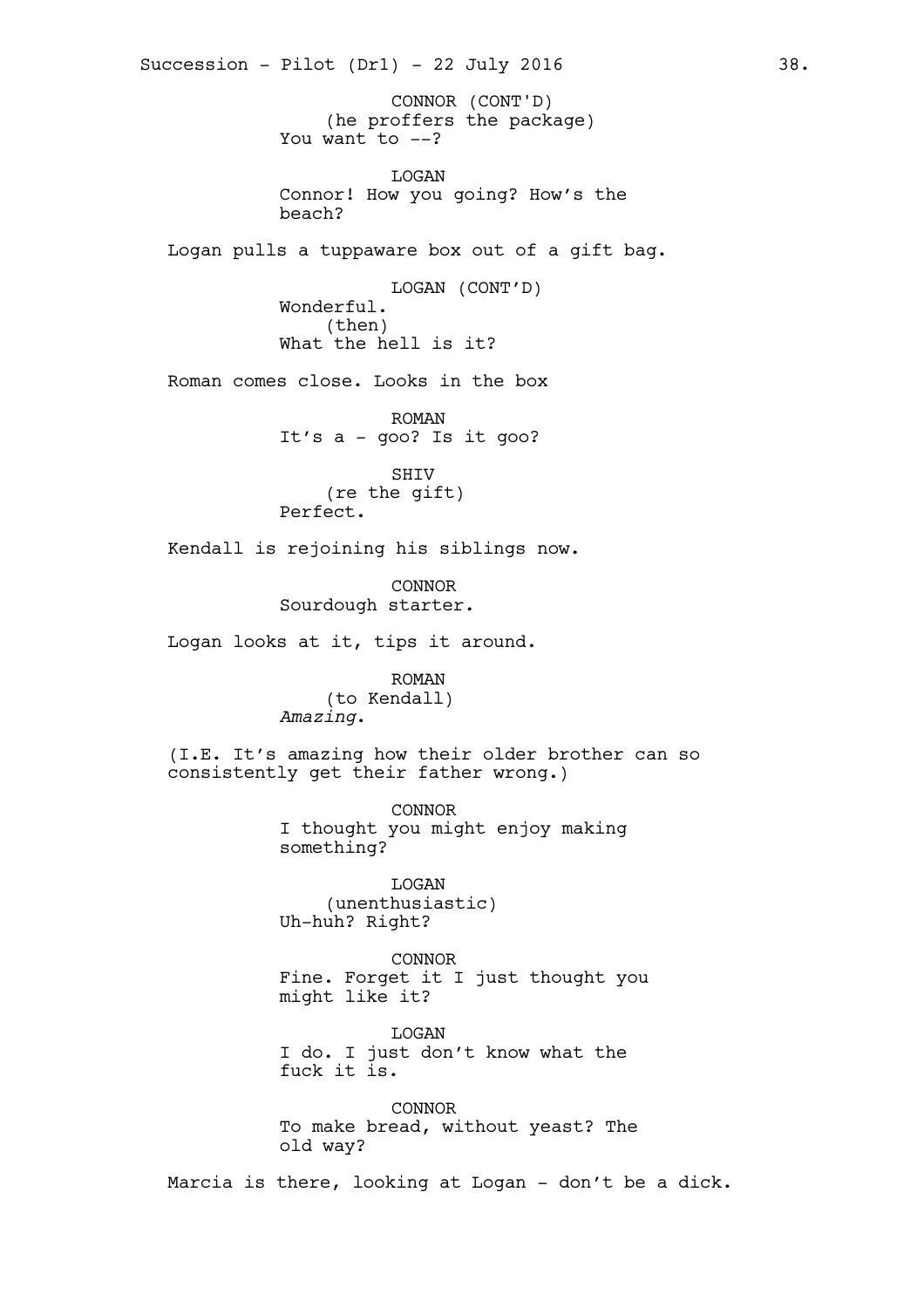LOGAN Oh, okay. Sure. Well, thank you.

Logan smiles. Clocks Kendall, who checks his phone. The group disperses as Logan heads over to Kendall.

> LOGAN (CONT'D) How are we looking?

> > KENDALL

I'll keep you posted. I'm going higher. (then, musters all his nerve to remain 'casual') Look, Dad, I just checked with Frank and the holidays mean the board might be hard to get together so if it's cool, I've scheduled a call for 4 for us to announce? Then we can issue the release?

Logan rides this.

LOGAN Uh-huh. You did?

KENDALL Yeah. Is that okay?

LOGAN

Uh.

Rava, Kendall's ex-wife is arriving with his two kids. They're still on good terms. Kendall looks over. She always makes his belly drop --

> KENDALL Oh. Okay, I'm gonna --

LOGAN Go on. (then mumbled and off hand) I'm not going.

KENDALL

You're  $--?$ 

Kendall doesn't know quite what he's referring to as he heads  $off$   $-$ 

Marcia intercepts Logan.

# MARCIA

# Are we okay?

He nods. She hands him envelopes. Then calls to the room --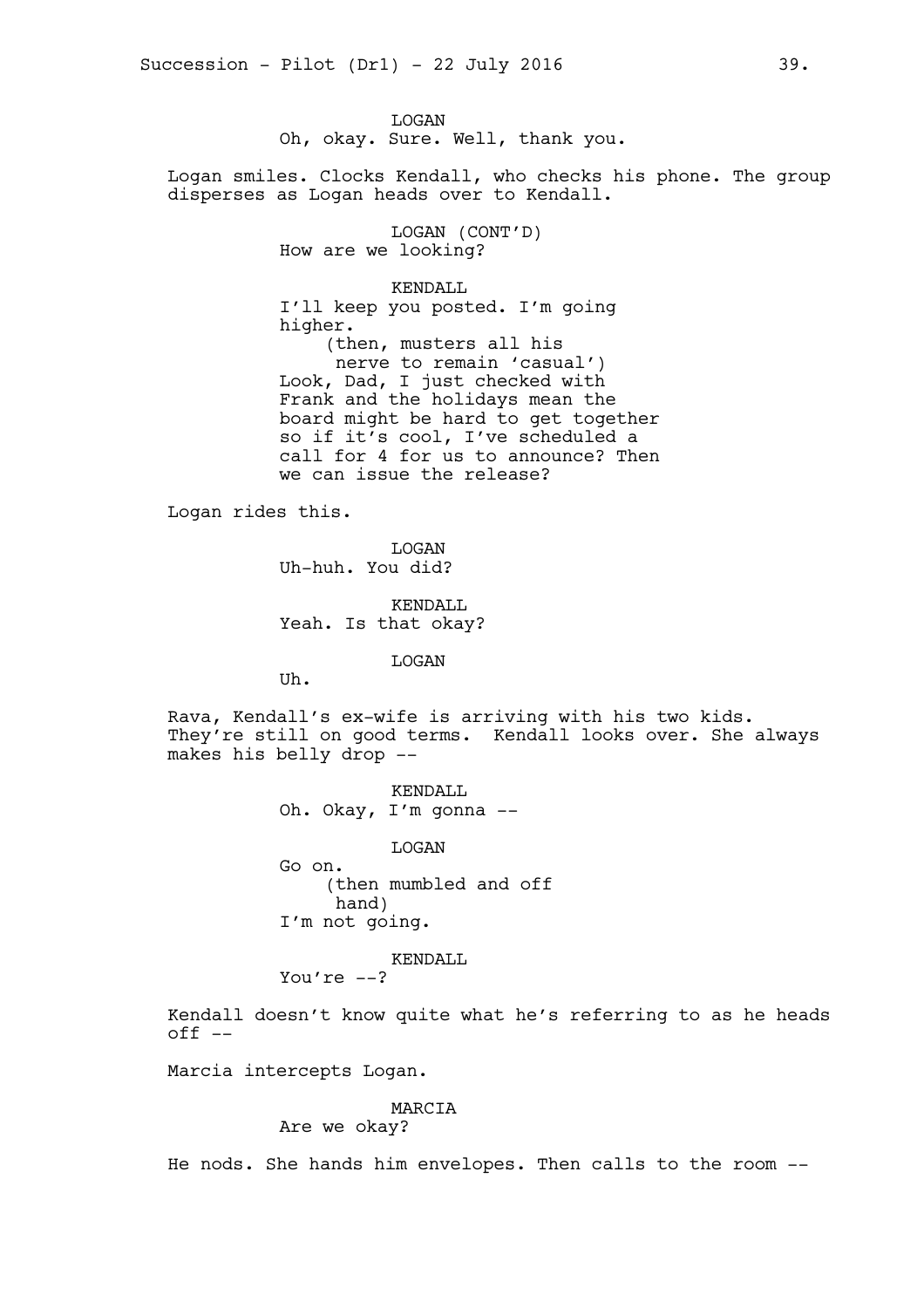MARCIA (CONT'D) I think that's lunch!

Then Logan calls to the room --

LOGAN

Hey, okay, listen, just two minutes before lunch? Kids. Can I get you, in my office?

SHIV

Ooo a speech!

They filter towards their Dad's office.

Greg meanwhile is screwing up all his courage. Ready to make an intervention. He marches over ... full of resolution and tries to intercept --

> GREG Er Uncle Logan could I get --

> > LOGAN

Not now.

GREG (little bit of grit) Sorry. I need your attention.

Logan looks at him.

LOGAN

What?

GREG About the  $-$  what I was saying, about the management training program? I need to get back on to it?

LOGAN You're out?

GREG

Yeah. I got, there was an issue - and so my grandfather said to come and talk and --

LOGAN I'll do anything for my brother.

GREG

(relief) Oh that's - that's nice and, I'm really going to give this one hundred per cent and I would love to be able to move up and --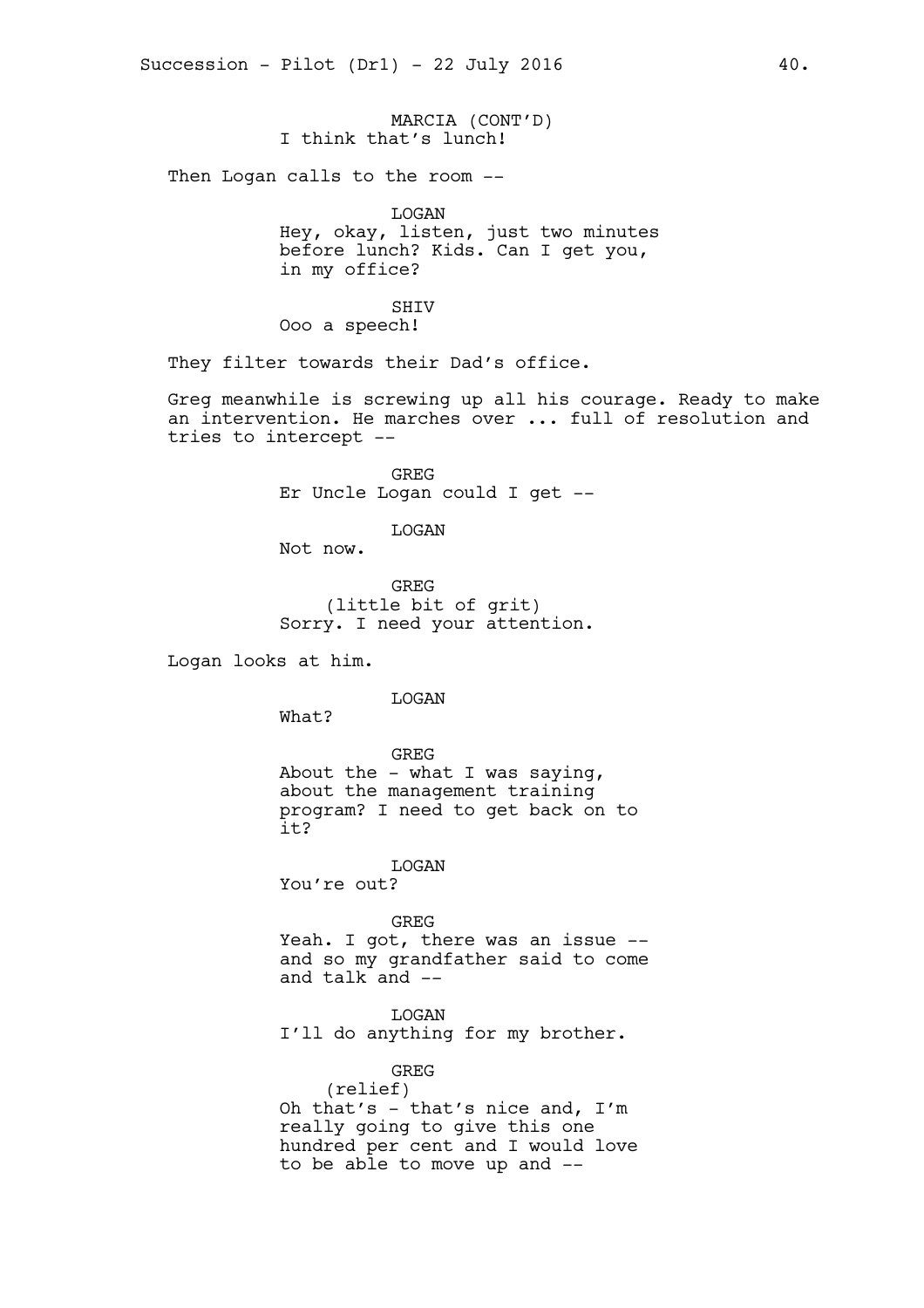LOGAN He just needs to ask.

GREG Oh. My Grandfather? (deal breaker) Right? I think he doesn't like to - (how to explain) I mean you two don't, talk so much, right?

LOGAN Anything. Just get him to ask me.

Logan smiles. Greg doesn't get it. Then he does get it: he's fucked.

> **GREG** Uh-huh. Hm. Right.

And Greg stays behind as the family head into the office --

Roman is joshing --

ROMAN

He wants to know some sourdough starter tips!

CONNOR Once you get into it, it's a very appealing process --

ROMAN Dude, I'm sure. He can let it rise while he does his yoga?

Logan arrives.

KENDALL Dad - are we  $--?$ 

ROMAN What's the deal?

SHIV He's going to reveal his hotline to his lizard overlords.

They're all gathered in the office now.

In the b/g Greg winces, bites his lip, physically bangs his forehead with his palm out of frustration at his failure. Logan closes the door.

> CONNOR You haven't been robbing the pension fund have you?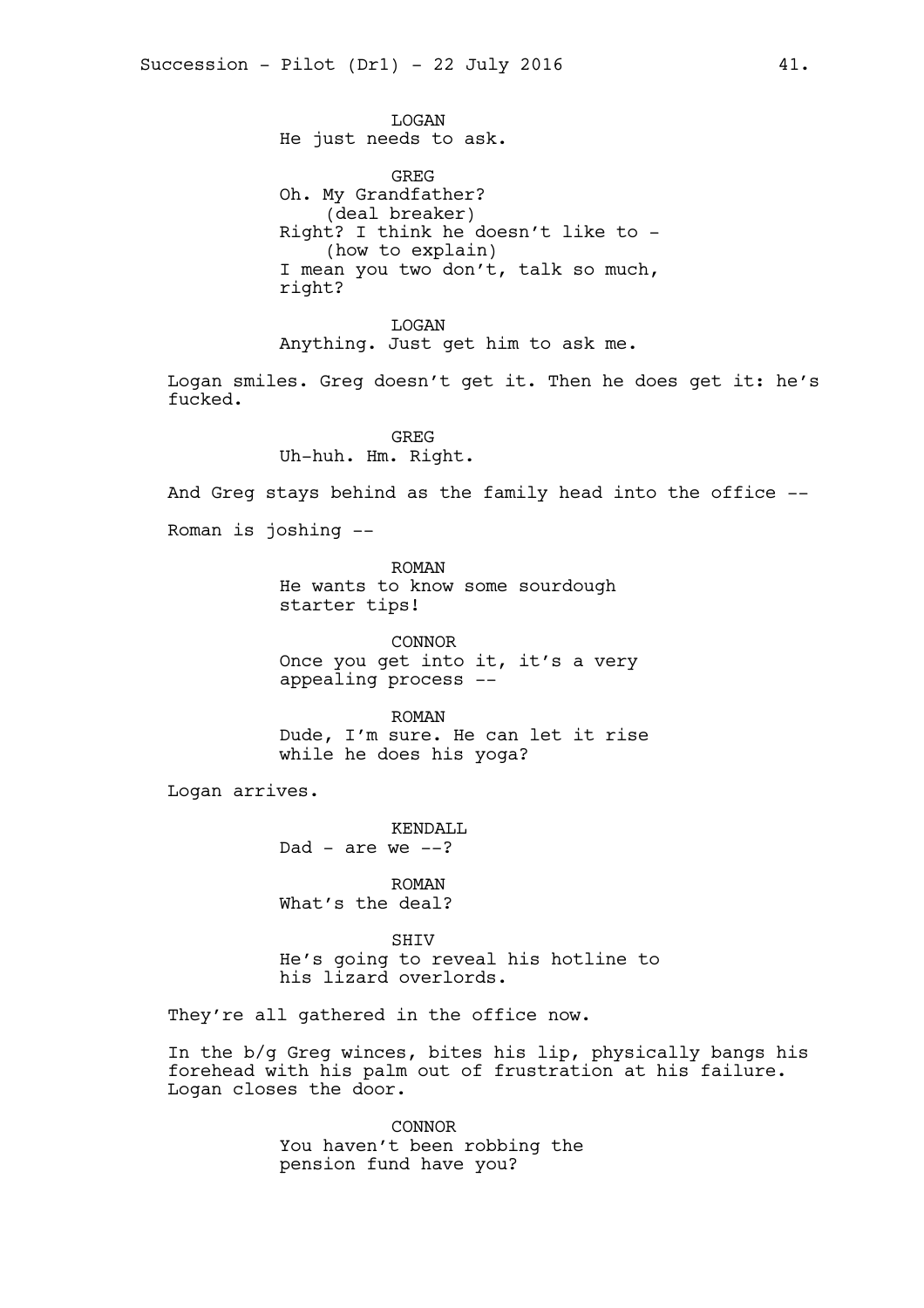SHIV Dad are you trans?

LOGAN

What?

SHIV

He's bi-curious. The homophobia is classic diversionary shit.

LOGAN Er - yeah, yeah fuck off. So. (quiet descends) - on the family trust, that will decide the succession in the event of my unlikely demise. I'm going to add Marcia to myself you four, Frank, and my brother.

SHIV

Whoa? Okay?

ROMAN

Marcia?

LOGAN And my seat also to go to her on my death --

Shiv sees things fast --

SHIV Which would give her, double weight?

LOGAN Uh-huh. So I've got the paperwork for --

Kendall didn't know about the double weight thing --

KENDALL What so, Marcia will have two votes when  $you --$ 

Logan has three sets of legal papers for them.

ROMAN

 $If$   $-$ 

CONNOR Well no, *when* you -

LOGAN Kendall's already signed up but if I can get you all to --

Kendall is leafing through the documents --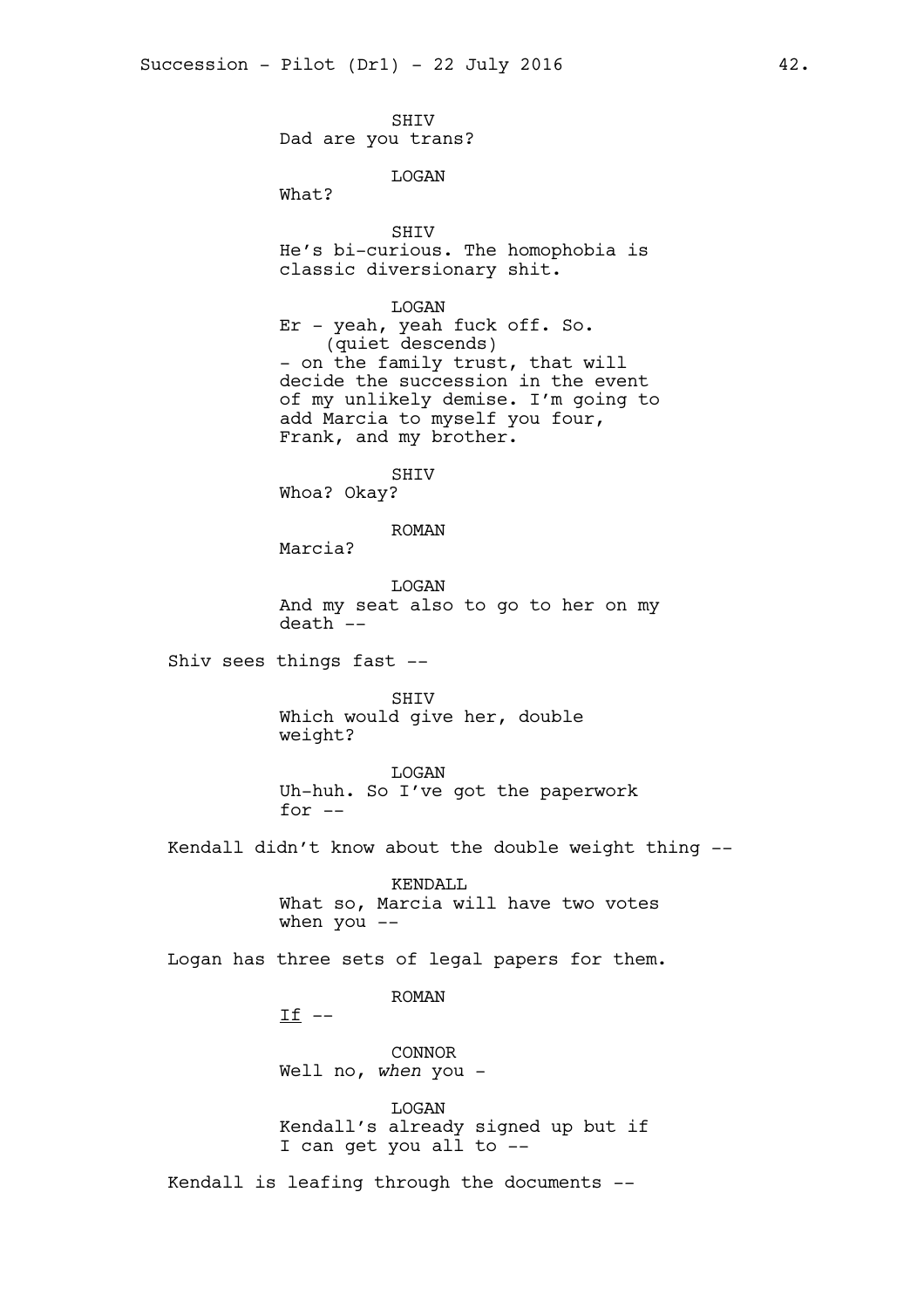KENDALL Two? Two votes - when - Er, I don't think I was aware of that when  $I$  --

ROMAN Read the small print asshole!

Shiv is looking at her papers.

SHIV

This looks - I mean, yeah. But, I might need to talk to - you know, for all the implications?

Roman scans the papers.

ROMAN

Likewise.

LOGAN Of course. I understand.

SHIV Just to get the full picture?

LOGAN Sure. Take a beat. By four PM will be fine.

The kids take this in. What? Like in a matter of hours?

LOGAN (CONT'D) It's my birthday, this is a present, it's a great deal.

The kids are momentarily disorientated.

LOGAN (CONT'D) And also, I just mentioned this to Kendall, but despite the chatter, and all things considered I'm going to give it a couple of years.

SHIV

As in?

**T.OGAN** I'll stay in situ. As chairman and head of the firm.

KENDALL

What?

LOGAN Well I just said son, or were you not listening as usual?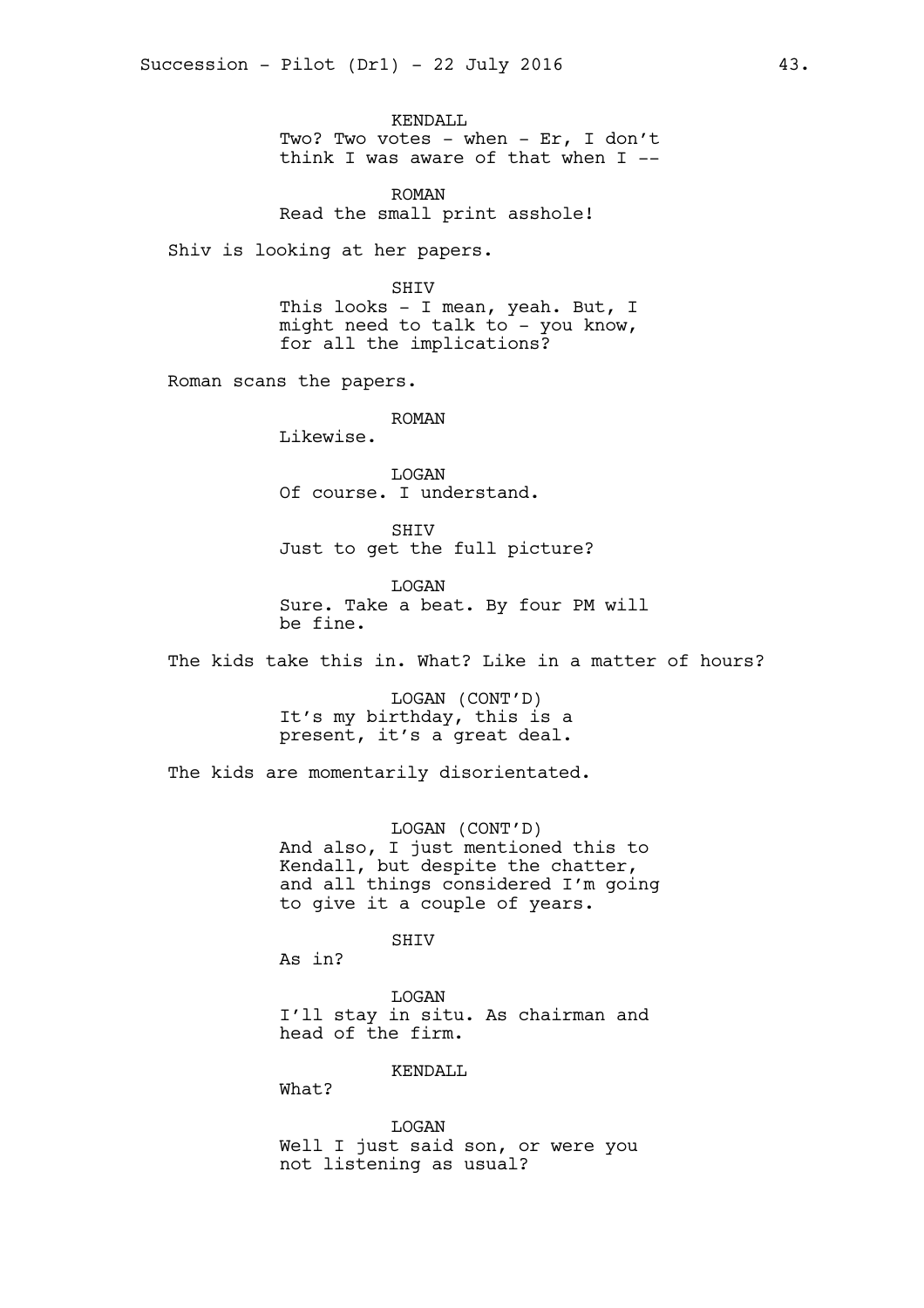KENDALL But  $-- I'm$ , you're not  $--$ 

LOGAN No big -- I'm just staying on. We can discuss the details.

KENDALL You didn't tell me.

LOGAN We can announce to the board you're in pole position. Pending events.

KENDALL Pending events?

Roman and Shiv look freaked and shocked - but immediately, not necessarily completely against --

> LOGAN Okay lunch!

Logan heads out. Leaving the kids in shock.

ROMAN (lightly) Oh fuck!!!

Kendall objects to his levity of tone. His life has just gone up in smoke:

> KENDALL Well I don't know what you're fucking laughing about!

> ROMAN I'm not even laughing - what?

KENDALL This is - this is going to be a shit-storm. He's going to blow the firm's credibility. (switches tack) Did he look okay by you?

**SHTV** Oh come on! Ken. This is typical.

CONNOR I'm out - okay, I'm not playing. Whatever you three say - goes. Goodbye!

Connor goes to leave.

SHIV

Con!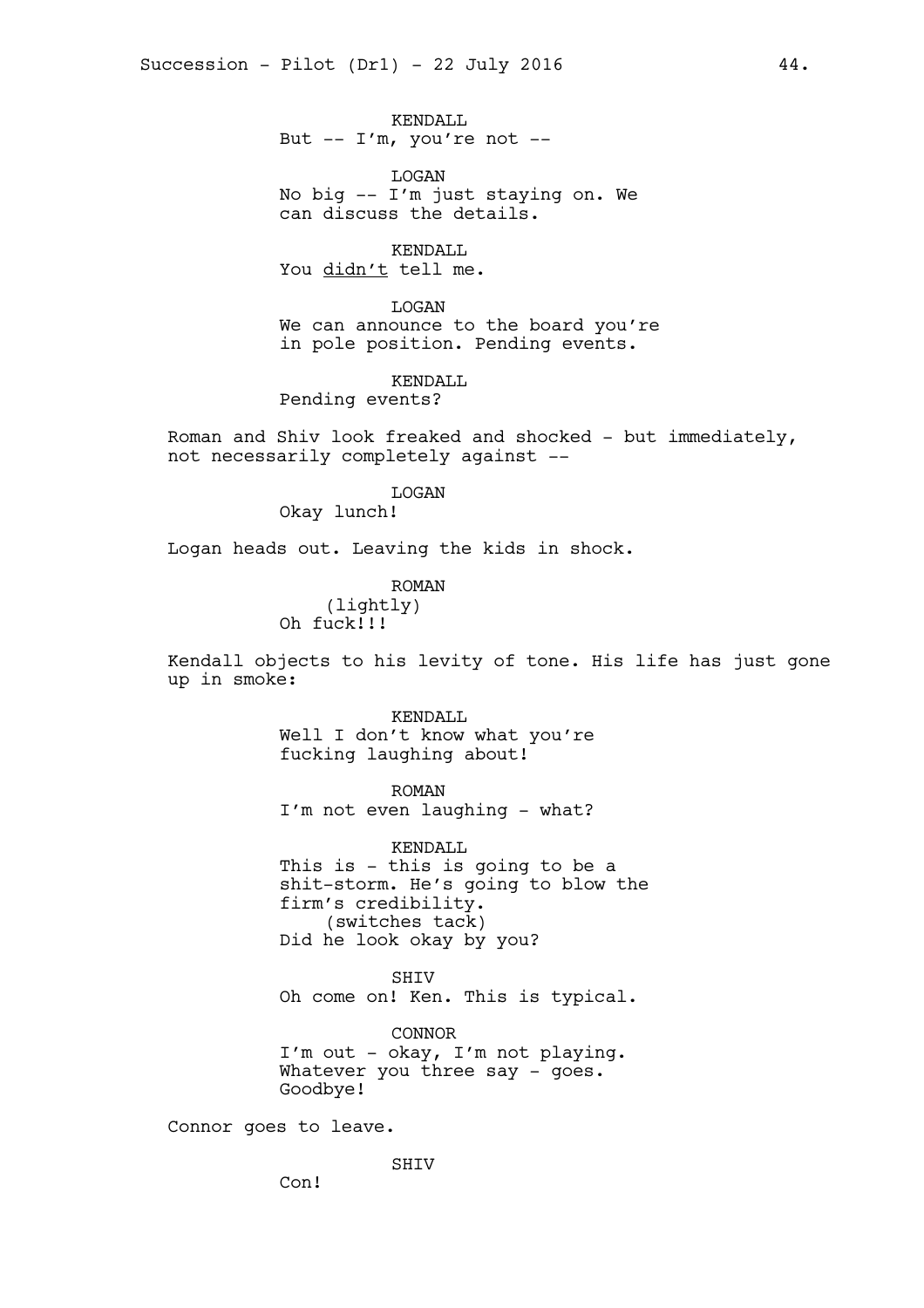CONNOR On the trust, I refuse to play. I'll sign or not - whatever you want?

SHIV Well it needs to be unanimous, right. And Kendall's signed?

CONNOR If it is, it is. I'm water, I flow. I do not want to engage.

KENDALL Look, no, first - are you all okay with him tearing up an announcement that has been ...

Shiv shrugs.

KENDALL (CONT'D) Oh fucking shrug, that's right fucking shrug me ...

SHIV

Kendall, it's just Dad --

Kendall makes for the door. He needs to talk. Clocks that Roman is messaging on his phone --

> KENDALL Are you messaging? What are you ...

Kendall reaches for Roman's phone. With the elder brother's sense of ownership. Roman pulls it away:

> ROMAN Hey! What the fuck? Off the cloth moth! Private!

KENDALL What's private?

ROMAN My phone. We're not fourteen dude!

KENDALL What are you -- Are you telling?

ROMAN No. We all need advice man --

KENDALL This stays in here, right? It's a lock down --

Kendall heads out to follow his Dad. Marcia is arriving at the door.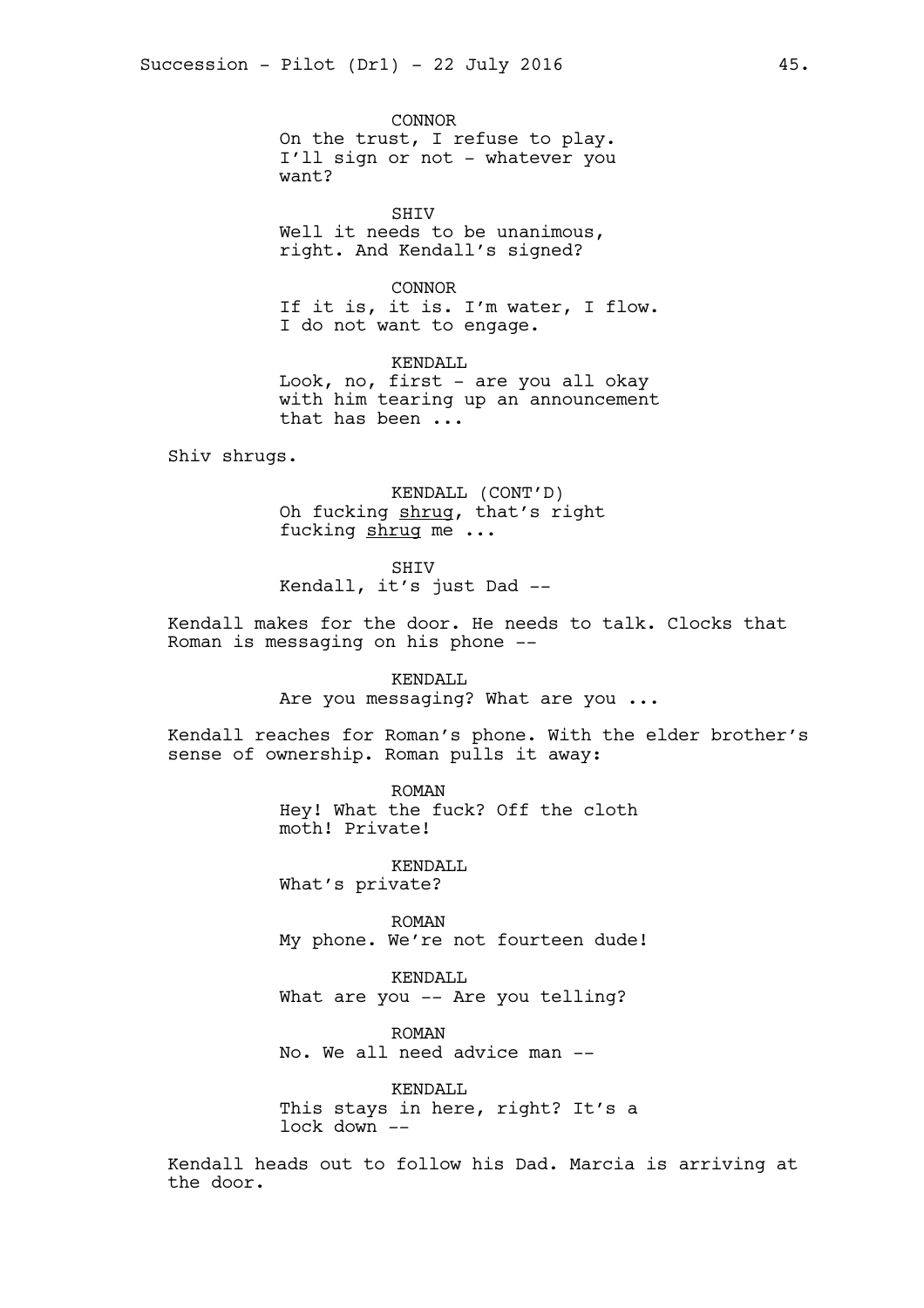MARCIA That is lunch guys?

Kendall gives her a smile but walks past and off. Shiv is there with Marcia --

> SHIV Oh lovely. Thank you. You've arranged everything very nicely Marcy.

Marcia smiles it out.

MARCIA Thank you. Thank you very much.

SHIV Beautifully arranged.

MARCIA

Thank you.

And Marcia's off, calling other for lunch. Roman looks at Shiv.

> SHIV You like the new king maker?

33 INT. DINING ROOM. DAY 33

Kendall catches up with Logan.

KENDALL You've fucked me.

LOGAN I just changed my mind Kendall -

KENDALL When? When exactly. Cos it feels like you --

LOGAN I had doubts and then certain things - have caused me to rethink.

KENDALL What. Like what?

LOGAN Nothing. It's me. It's mainly me. But you - you're still, two years ago you were still in the clinic.

KENDALL Rehab. And Dad that makes --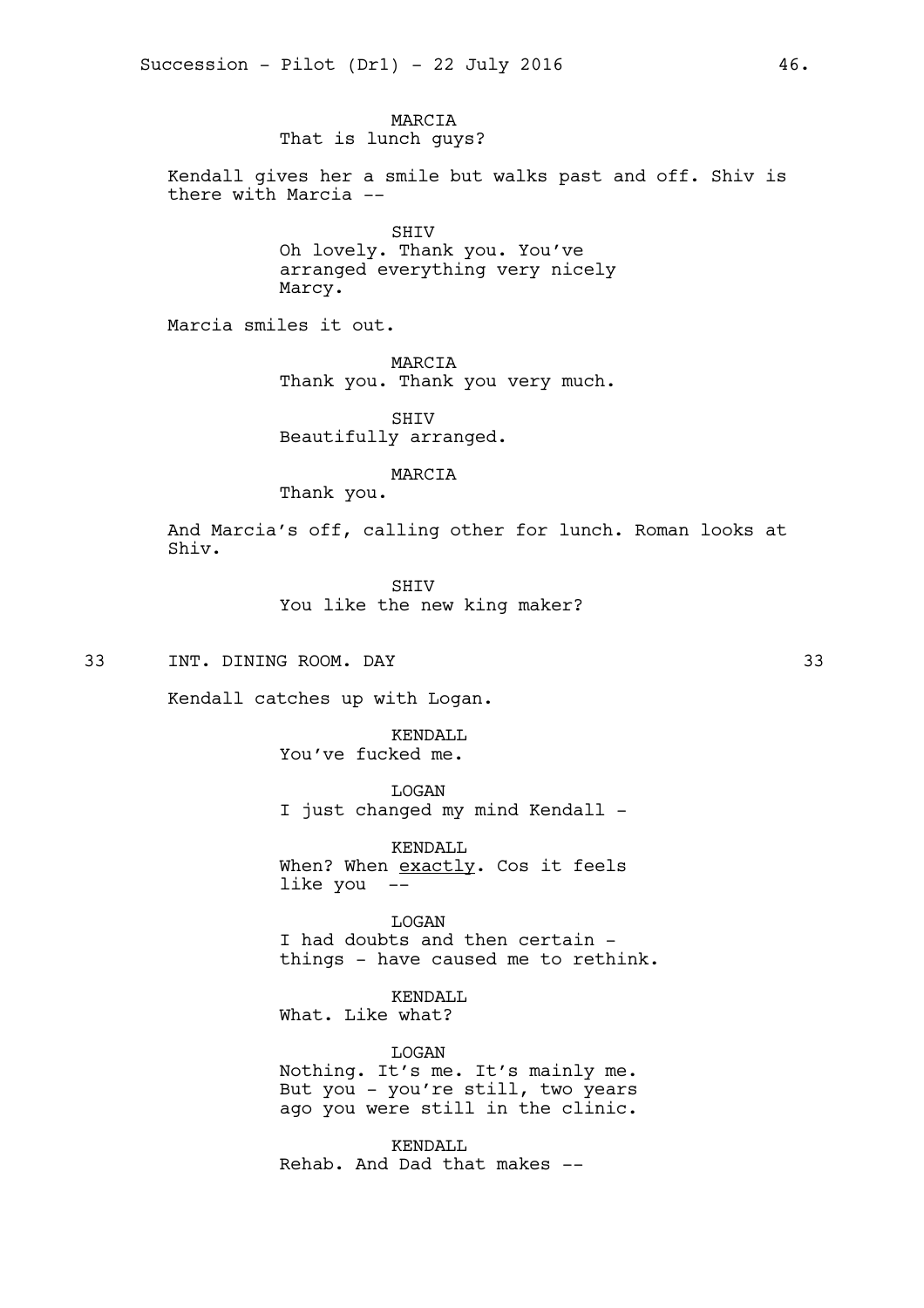LOGAN It's all good. I'm just worried you might be soft, as yet.

KENDALL Are you kidding?

**T.OGAN** I hear Larry Delmaestro trash talked you and you let him just come?

KENDALL I was being professional!

LOGAN I hear it played weak. Conflict averse.

KENDALL I wasn't about to get into a fucking big dick competition.

LOGAN I hear you bent for him.

KENDALL

I what?

LOGAN I hear you bent for him and he fucked you?

KENDALL

Well, no.

LOGAN Thing is, you've probably read a lot of books about management technique and this and that but you know what?

KENDALL

What?

LOGAN Sometimes it is a big dick competition. That's what it is.

## KENDALL

So that's it? I should have shouted at some guy? But I didn't. So you've ripped up eighteen months of corporate strategy? You're eighty Dad. You can't do it all?

Logan shrugs. Almost mumbles --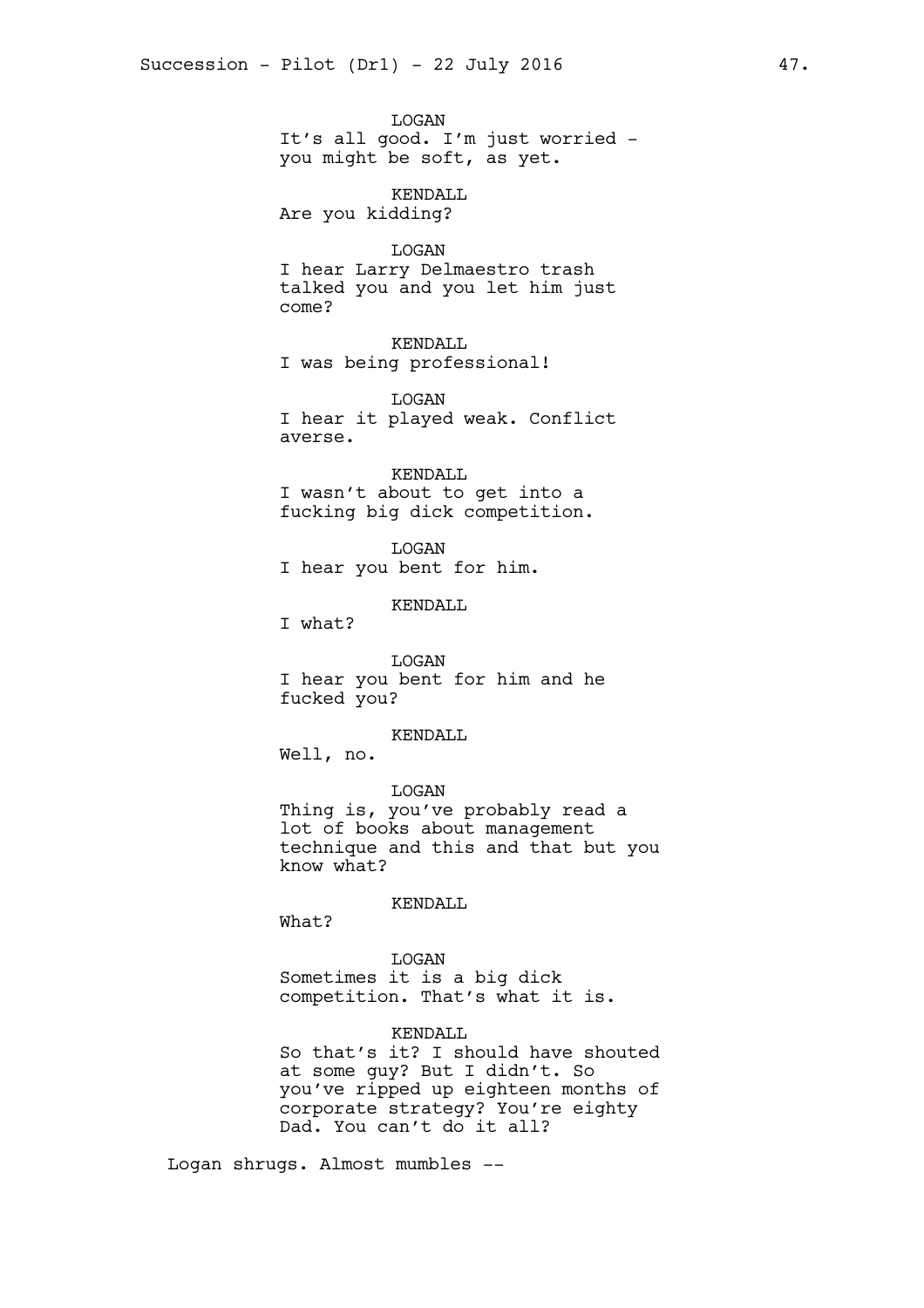LOGAN And you never lawyered the trust change.

KENDALL You're gonna use that against me? I trusted my father. That's a black mark?

LOGAN It's an - an accumulation. You left the room.

KENDALL To come to my father's birthday party? We don't know how many more there'll be!

Logan doesn't like that. Kendall breathes.

KENDALL (CONT'D) So come on. When will you be ready? To step down?

LOGAN

I don't know - five?

KENDALL

Five years?!

LOGAN

Ten?

KENDALL

Ten!!

LOGAN

Twenty.

KENDALL Twenty. Dad? Seriously for God's sake?

Logan has reached the edge of what he feels he needs to do to placate.

> LOGAN It's my fucking company.

Kendall is full of rage now.

KENDALL Yeah and you're running into the fucking ground. This is a zombie company and you're asleep at the wheel -

Logan with eyes that are cold fire stares him out.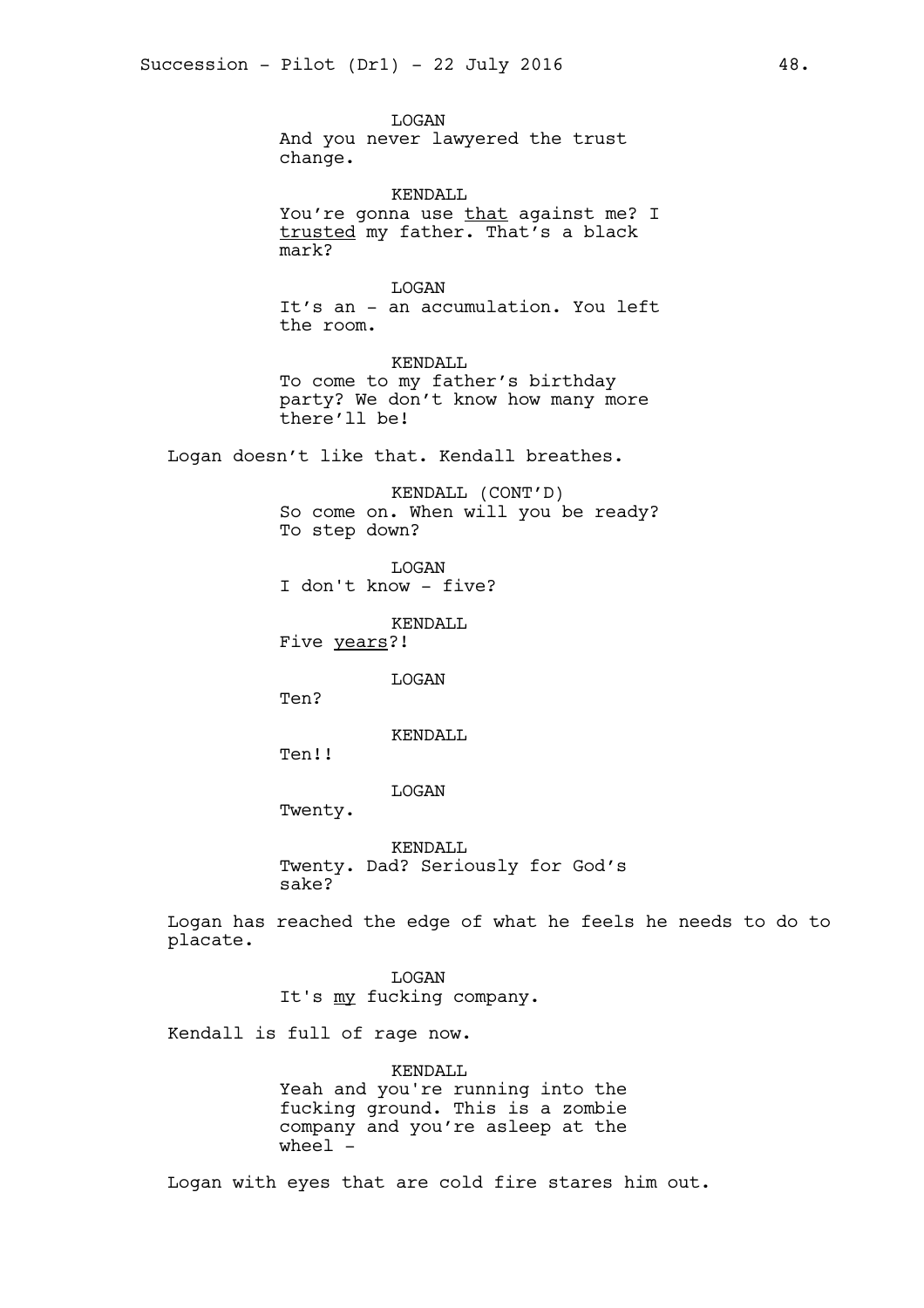LOGAN

Uh-huh?

Kendall tries a new tack.

## KENDALL

You know this is floated already. There's fucking paps outside. I'm getting asking for a quote.

### LOGAN

Fuck them.

KENDALL

This plays horrible. It plays as humiliation. My profile will be in the toilet. This is a fucking Snubbageddon.

LOGAN Relax, you're not living in a tent in Syria.

KENDALL When The street hears, when the board hears --

#### LOGAN

Yeah yeah. Everything changes. The studio was gonna tank when I bought it, everyone was gonna stay home with video tapes, then guess what  $$ no, they wanna go out. Everyone told me no one wanted to watch Network, except you make it fucking zing and they do. You make your own reality. But once you've done it, then, apparently, everyone's of the opinion, it was all fucking obvious?

Logan walks off. And we --

### 34 INT. DINNING ROOM. DAY. 34

It's lunch. Head of the table is Logan.

Round it we have: Kendall and Rava and their 2 kids; 8 and 14; Frank; Greg; Connor and Carrie; Roman and Grace and their 6 year old; Shiv and Tom; and Marcia.

But everyone is eating in silence. Shiv looks at Roman, Roman looks at Shiv. Tom smiles at Kendall. Kendall looks at Marcia.

> GRACE Delicious.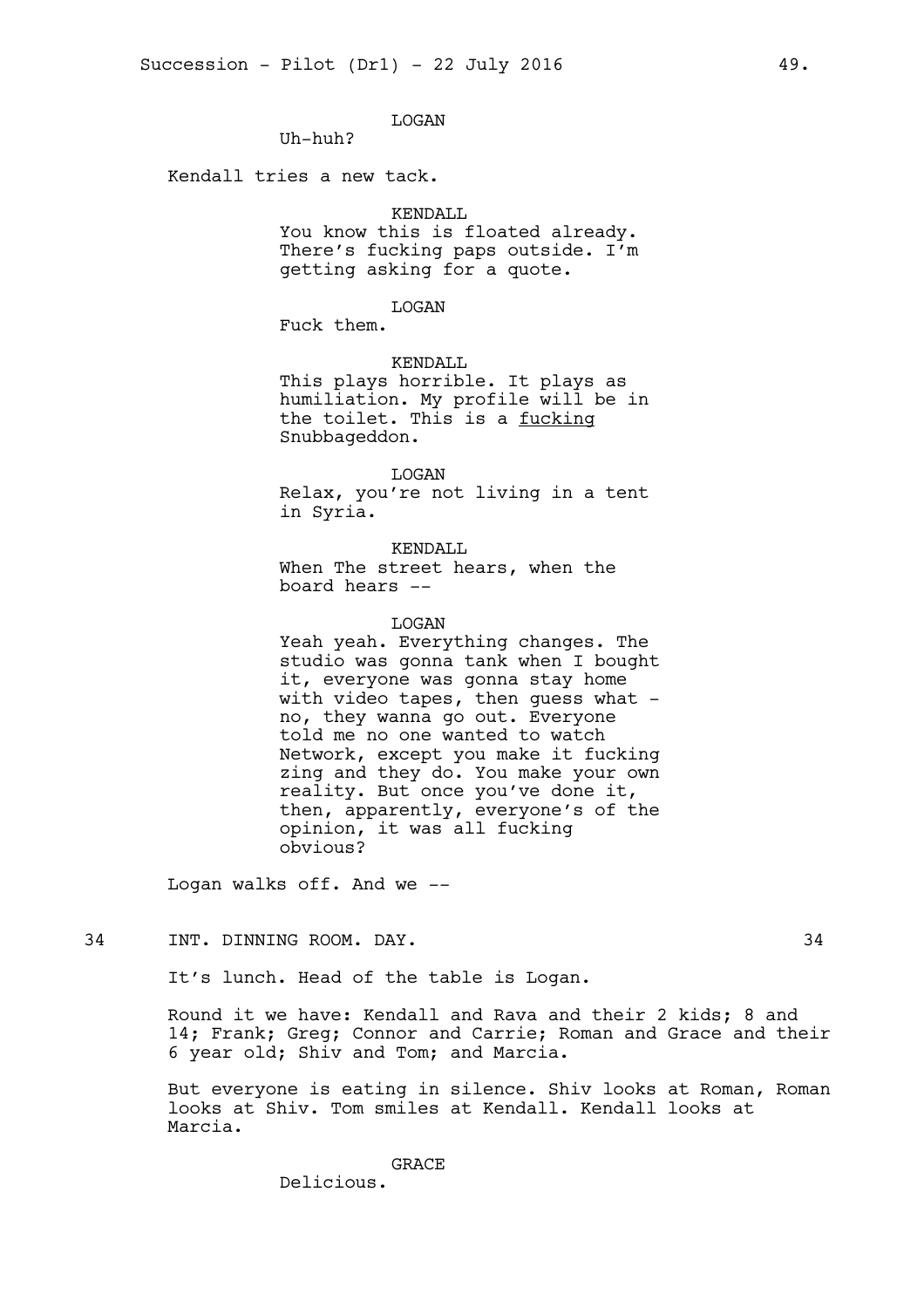MARCIA Thank you. GRACE Not at all. Muted buzz. Shiv is looking at her phone in her lap. CONNOR And Greg, how's your Mom? GREG Oh good. Actually good. Kendall is sending a message in his lap. Looks up, distracted. KENDALL Oh that's good. That is good. He gets a buzz in his lap. KENDALL (CONT'D) If you'll excuse me? 35 INT. BATHROOM. DAY. 35 Kendall is on the phone. KENDALL Okay - okay. Thank you. Ends call. There's a knock and Kendall opens to Shiv. KENDALL (CONT'D) My lawyer says it has to be unanimous. You? She has her phone. SHIV

Probably, yeah. But if it wasn't, by majority maybe there could be a sub vote on a change pending ratification?

He looks at his sister.

KENDALL And what are you thinking?

SHIV Well - starting position is -  $I'm$ diluting my power and that's, probably a no, right?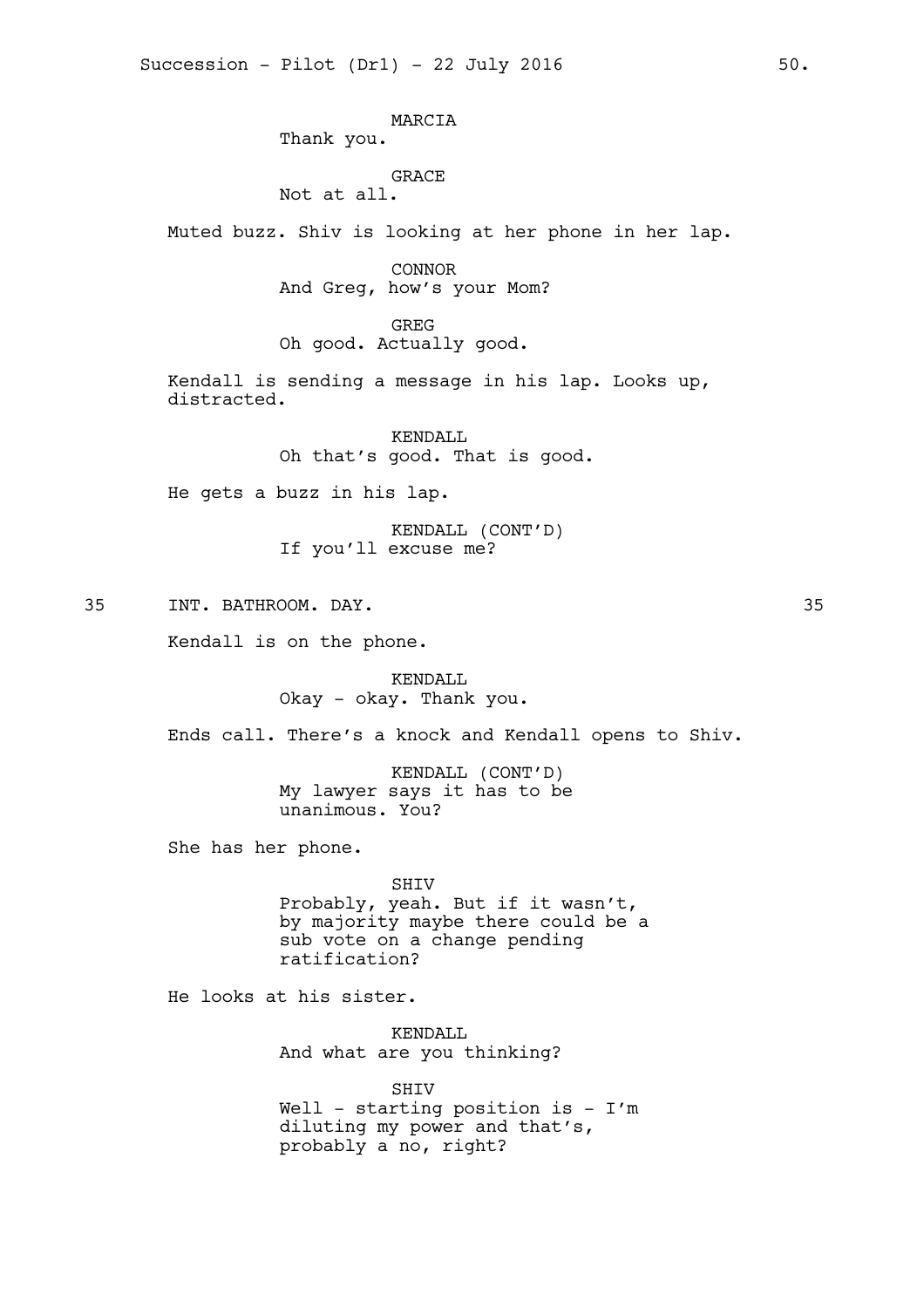KENDALL Absolutely. Why would we do this is the thing? Knock knock. It's Roman - he enters -- KENDALL (CONT'D) Shiv's saying she's for no, on Marcia? SHIV Well -  $no, I said --$ Kendall looks at her -- SHIV (CONT'D) That's my initial position. KENDALL Oh, I thought --SHIV It depends. ROMAN Uh-huh, it does depend. KENDALL How does it depend? SHIV What the final situation is? ROMAN Plus, do you want to tell Dad no? KENDALL That's not a big deal. Bullshit! SHIV Yeah?? You'll stick the bottle brush up the Lion King's butt hole? KENDALL Not me necessarily, but as a group, we could just -- **SHTV** Write it on a post it and run away? He'll shit lava.

> ROMAN I mean, the things is, it's his firm, so ...?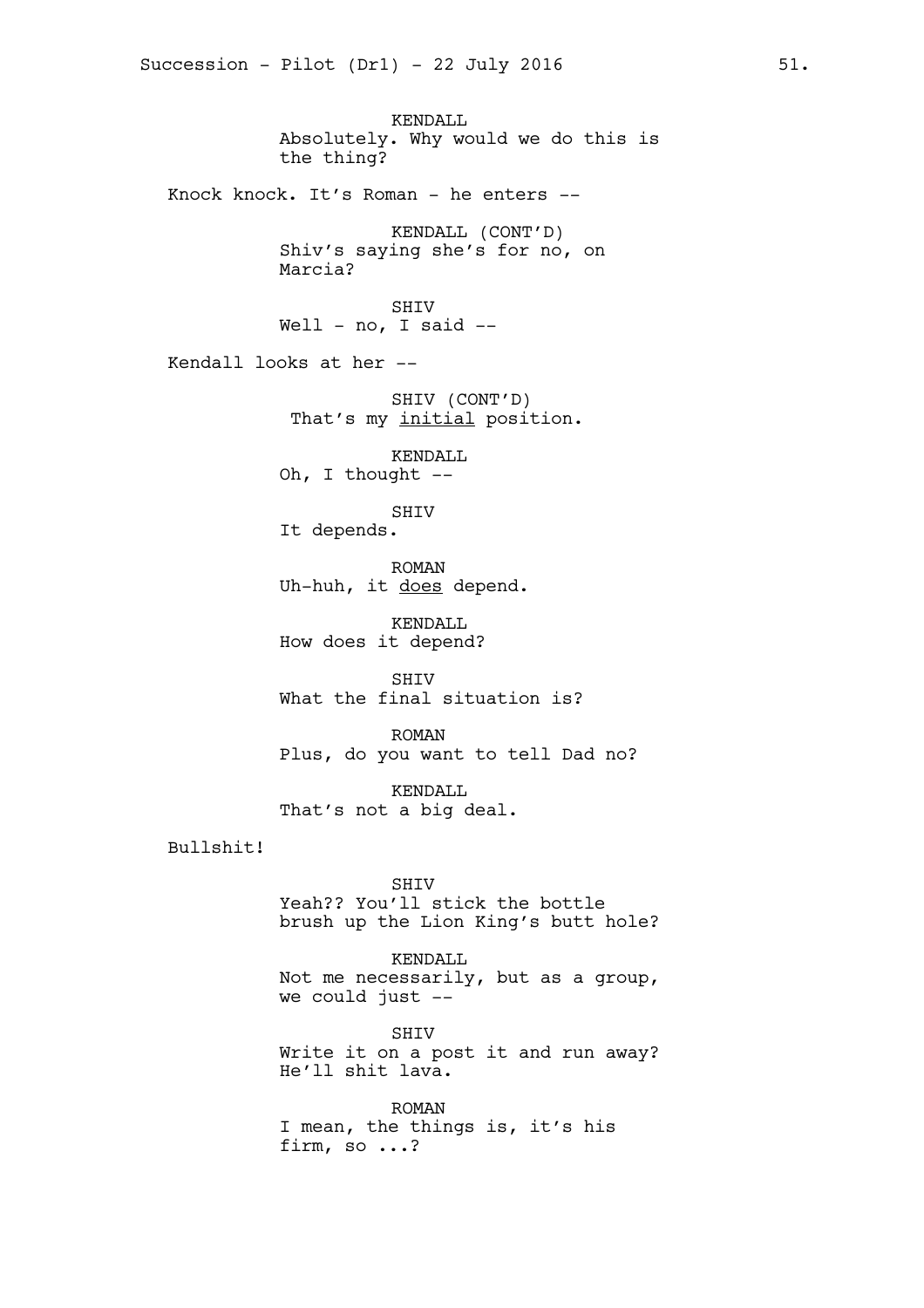KENDALL

So you're gonna give a double vote to a power hungry maniac who will do fuck knows what with it because she's got our Dad's dick in some Singapore pussy grip and she's juicing him before he croaks -- !

ROMAN

Oh dude, come on --

A soft knocking.

MARCIA (O.S.)

Guys?

Ouch - they make faces. Did she hear?

KENDALL Sure thing. Coming!

They open up the door. She looks all sweetness and light.

MARCIA Sorry guys, I know you don't get to see each other much. But it's desert?

They file past - back to the dining room. Kendall last.

KENDALL Thanks Marcia, sorry to be so rude.

MARCIA It's fine. I get it, it's fine. It's do as you like here. It's not like we're in Singapore.

She mentions the name lightly. It's repetition could just be a coincidence. But an extra quarter of a second's eye contact suggests probably not.

36 INT. DINING ROOM. DAY. 36

As the kids file back in, Logan is addressing the table.

**T.OGAN** Okay. So, when we're done. It's time for the game.

KENDALL We're playing the game?

LOGAN Well, it's my birthday so yes we're playing the game?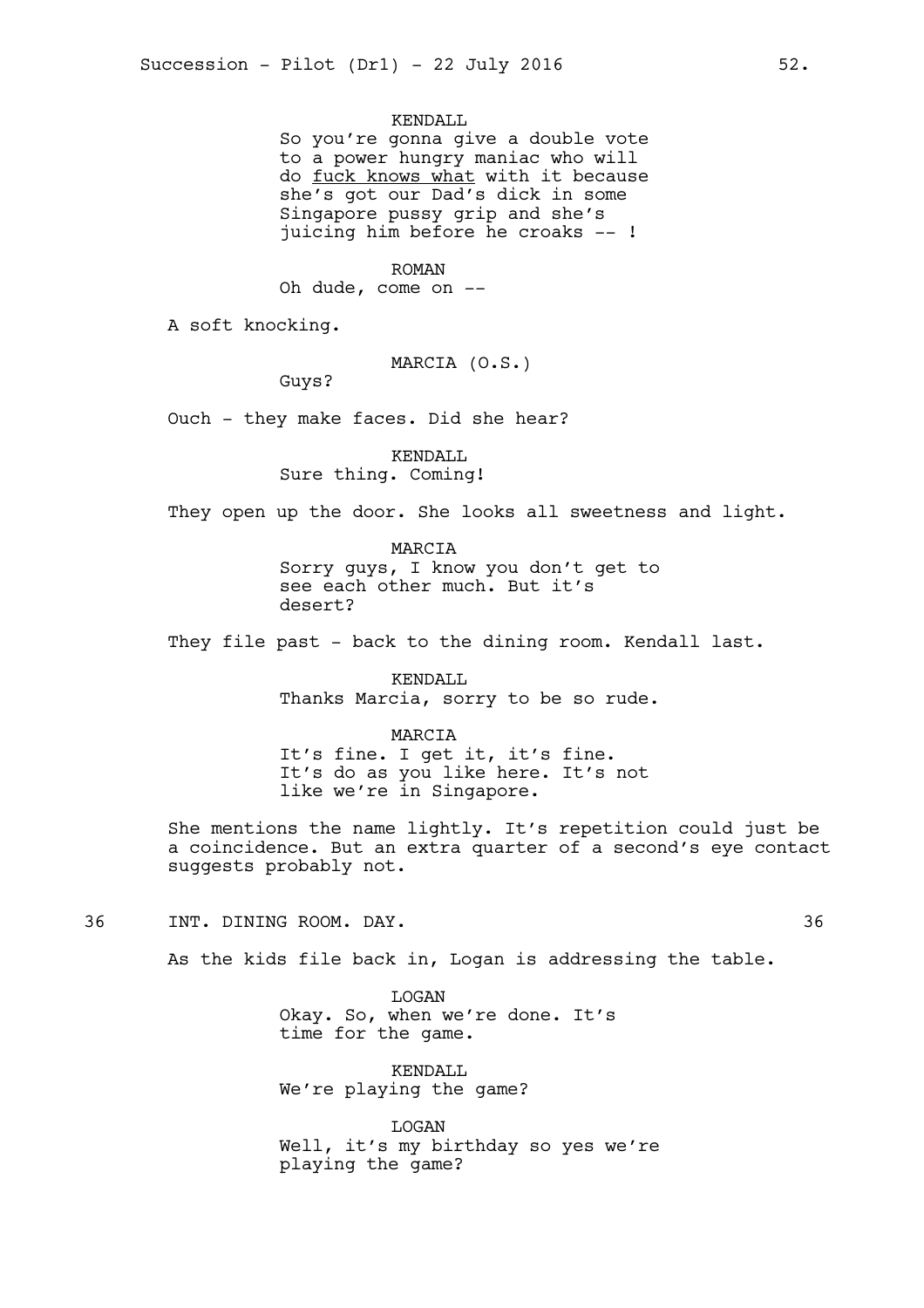37 EXT. PARK AVENUE APARTMENT. DAY. 37

Six Escalades are parked up outside with Kendall's Bentley. The families each climb into one.

Greg is anxious to get a word with Logan, he lingers. Looking for an opening.

As people climb into the cars - Greg edges towards Marcia and Logan --

> MARCIA You okay Greg?

GREG Sure -  $I'm$  not ...

MARCIA Wanna jump in with Frank or Connor?

GREG Um. I think - is there room in there?

Cars are pulling off. Logan doesn't fancy it, already getting in - but Marcia is not about to be rude --

38 INT. CAR - BACK SEAT. DAY 38

Greg is next to Logan, between him and Marcia. Colin, the minder, is up front.

Logan isn't used to riding with three across the back.

GREG I'm sorry if it's a crush?

LOGAN

S'fine.

They ride in silence.

GREG Yeah, I was just talking. To your brother? Grandpa.

Logan bristles.

**T.OGAN** 

Uh-huh.

GREG He said Happy Birthday.

LOGAN

Did he?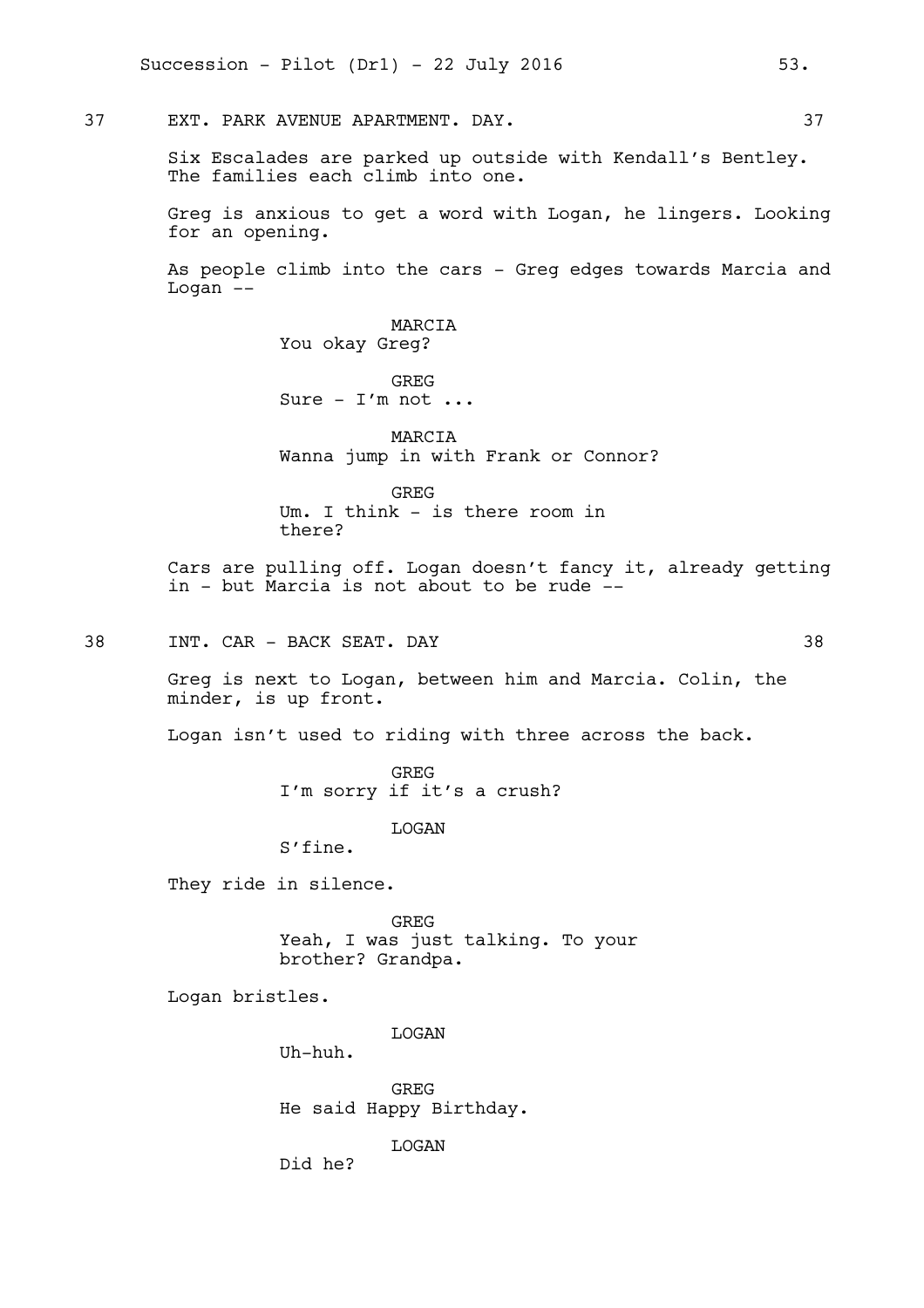GREG Well. No. I guess. Not. (beat) But he is aware it's your birthday.

LOGAN

Uh-huh.

GREG But it occurred to me. Having him on the trust. That must be suboptimal, in some ways?

Nothing from Logan.

GREG (CONT'D) Because of history?

Still poker face.

#### GREG (CONT'D)

But if I could - if he was willing to give his seat to someone more perspicacious. Someone you could deal with. Who could lean the ropes, running theme parks? Would that, maybe, be a win-win?

LOGAN

Perspicacious?

GREG Uh-huh. I mean. You scratch my back ... I wouldn't say I could scratch yours. It's too considerable. But you scratch my back, I you know, not suck your --. But. Is there an angle there perhaps?

Logan thinks - they ride in silence.

## 39 EXT. WEST 30TH ST HELIPORT. DAY. 39

The cars are pulling up. Three Bell 412 helicopters await. As Logan climbs out, Greg moves off, uncomfortable from having tried his power-move. Logan surveys the helicopters and their pilots waiting. He stops and whispers to Colin --

> **T.OGAN** ... I don't like leftie.

> > COLIN

Which?

Logan turns aside to talk privately with Colin.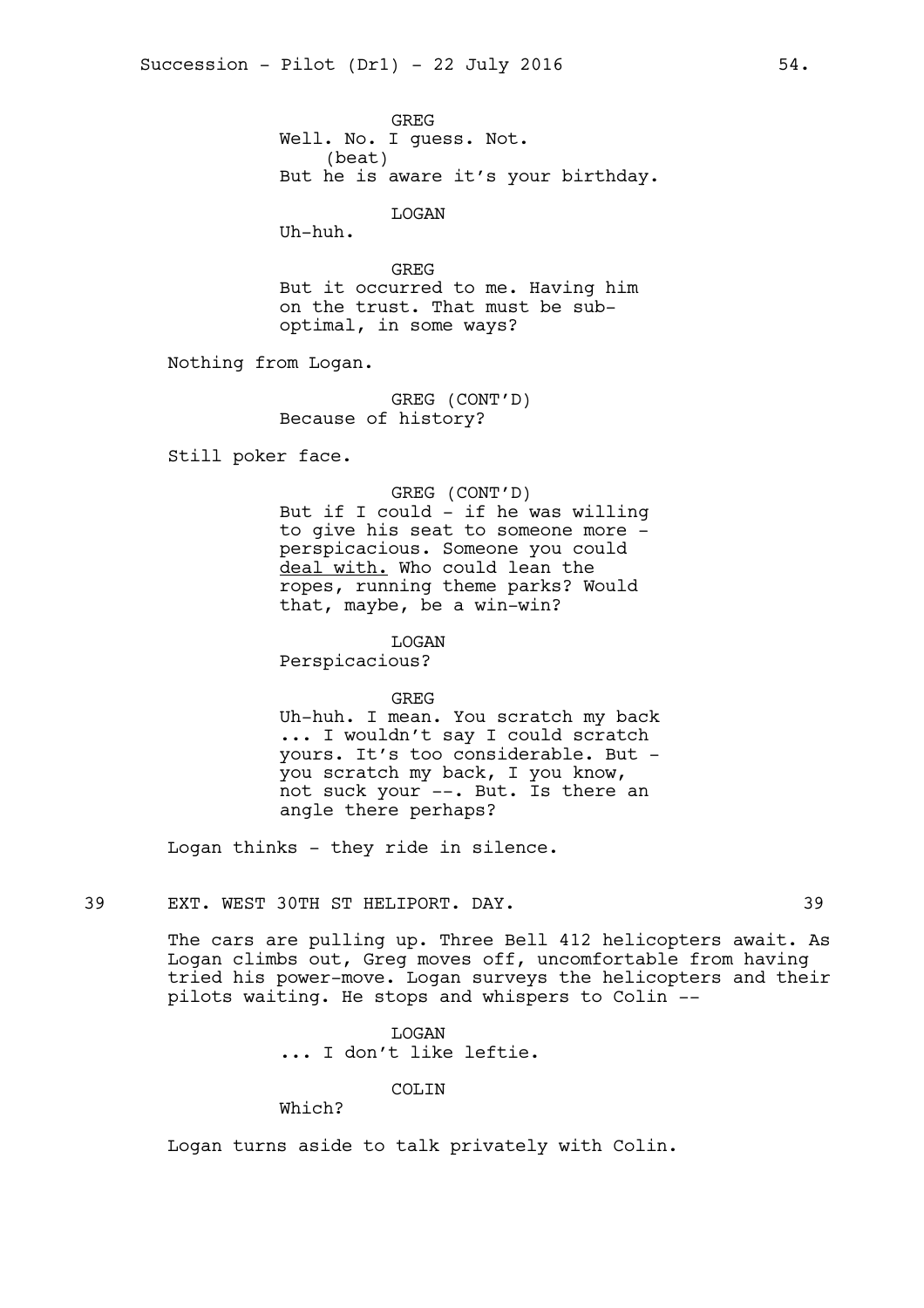LOGAN

Leftie.

COLIN

Leftie?

LOGAN Yeah. Far left.

The guy on the far left has a beard and is laughing, talking loud and macho into his cell phone.

> COLIN Yeah? He's - he's a trusted -you've had him before?

LOGAN I don't want him flying me.

COLIN

Uh-huh?

LOGAN He's safe, I'm sure. But we had that bumpy touch-down on the Vineyard? He looks like a prick.

Colin gets the message.

COLIN Not a problem - do you want me to let him go?

LOGAN He's fine. Just --

COLIN You go righty. Who shall I send in lefty?

They look at the helicopters. Look at the family. Suddenly it feels like a judgement of Solomon.

> LOGAN I don't -- Greg or Connor and --? (he doesn't like picking the occupants of left helicopter) It's fine. You decide.

Logan walks off towards the right-hand helicopter.

Colin is left holding the baby. He knows it will all be fine, but now there is a bad vibe about the whole allocation. And what if something did happen? Shiv is heading over --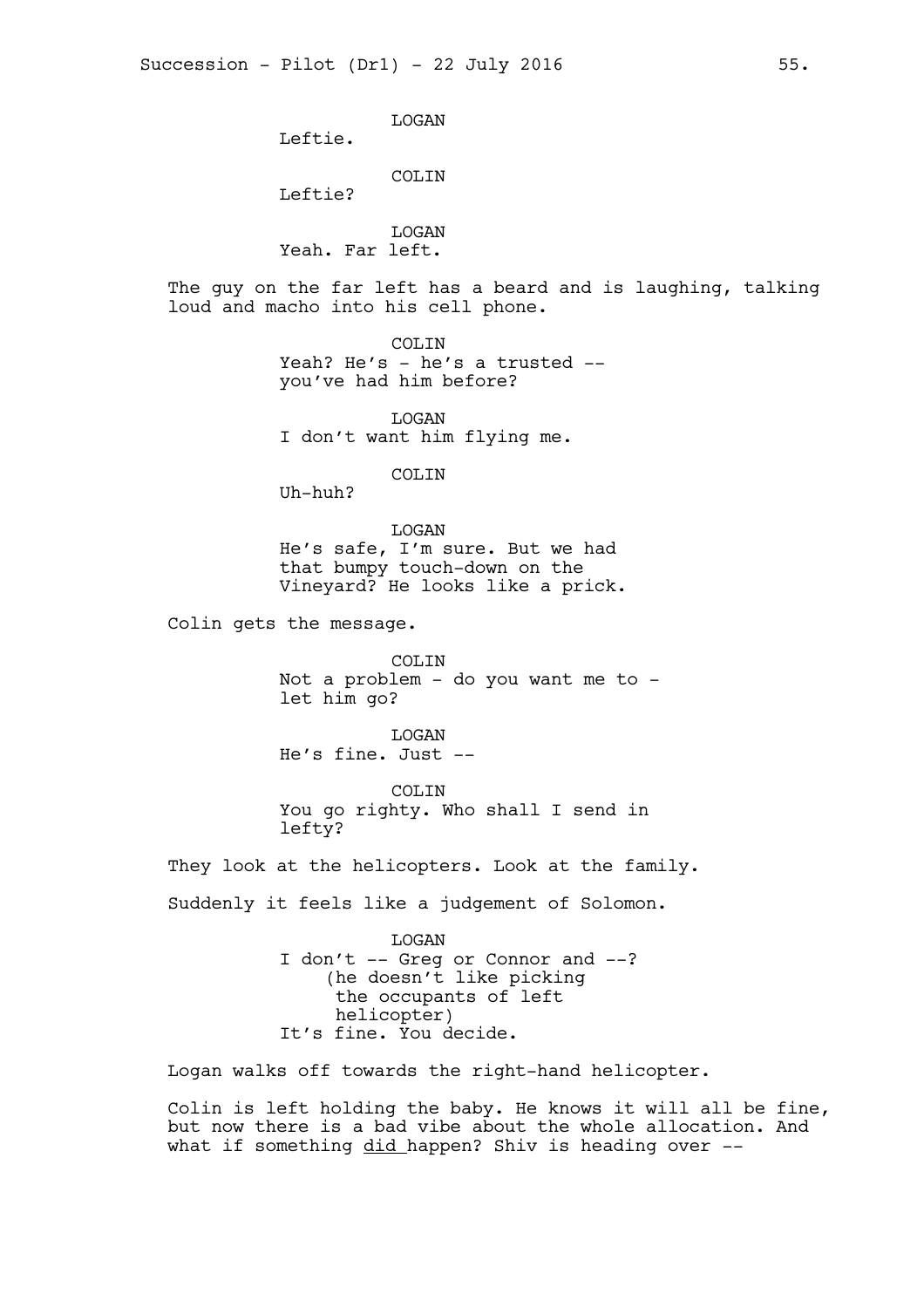SHIV Can we go? What's going on Colin?

COLIN Just jump in to that bird Shiv, thank you!

He motioning to leftie.

40 EXT. NEW YORK. DAY. 40

Three helicopters take off and head up the East River --

41 INT. HELICOPTER. DAY 41

On the bearded pilot. He has an iphone game on his lap. They're on auto pilot.

In back:

Inside the comfortable but noisy cabin, Shiv reads the change of Trust agreements. Across from her Kendall watches. She looks up. He shakes his head: no.

She raises her eyebrows. Tom looks at Kendall. His two kids, 8 and 14 in between them. And Rava who stares out to sea.

## 42 INT. HELICOPTER. DAY. 42

Logan and Marcia are flying with Roman and Grace. Logan next to Roman. Logan looks at him then whispers --

> LOGAN So what you thinking son? (Roman raises his eyebrows) On the thing?

Roman looks over at Marcia.

LOGAN (CONT'D) She's really smart. She'd make good picks. Family first.

ROMAN Oh sure. I'm sure.

LOGAN

So?

ROMAN So? Well, you know. I guess, I want to do anything for you.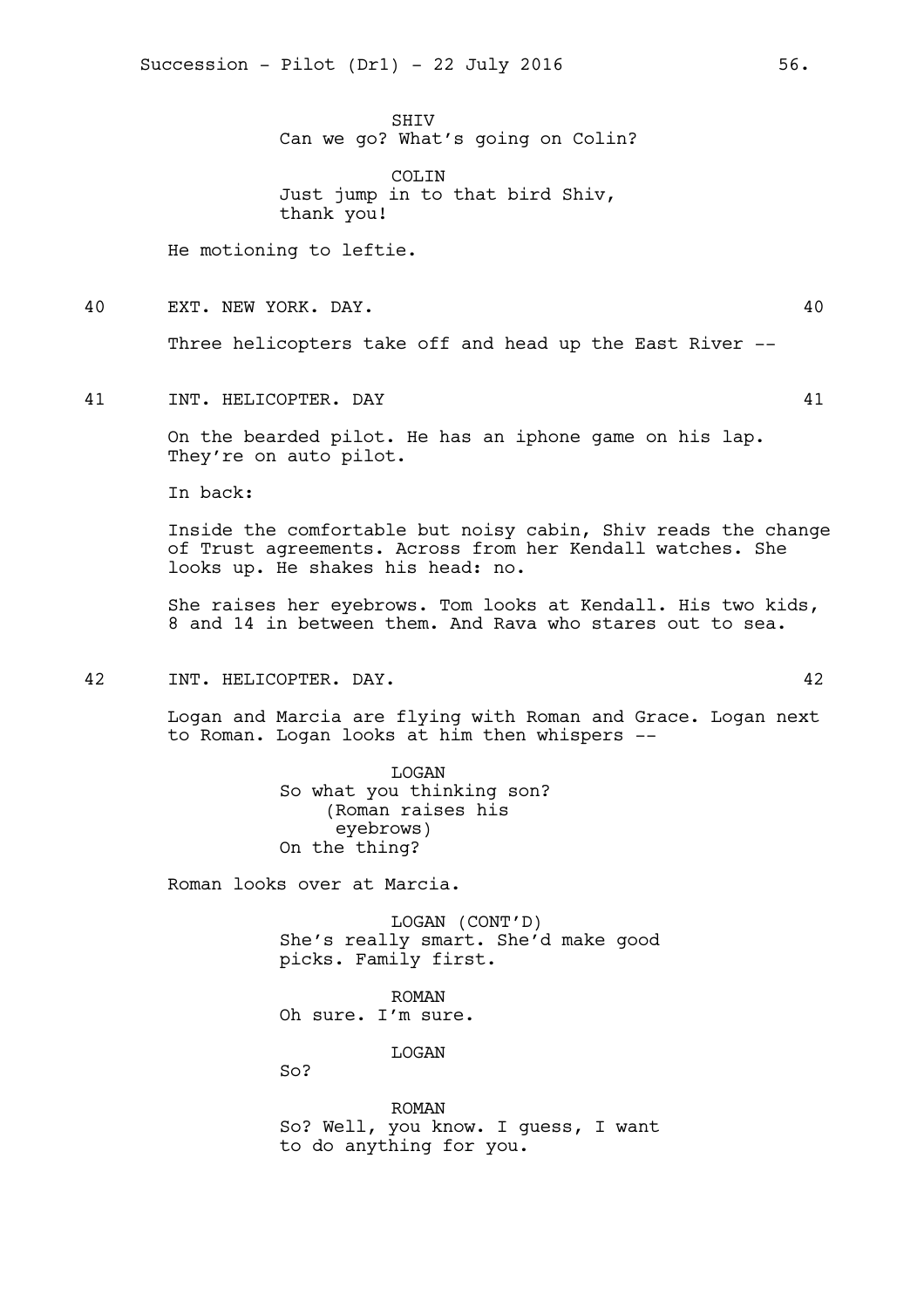LOGAN Well thank you. ROMAN But  $--$ LOGAN But, where's your cut? ROMAN No. God no. It's your firm Dad. It's not 'what's in it for me.' (beat) But you know, what is in it for me? LOGAN Oh sure. Everything's a deal son. (then) Because I would love to get you back in? ROMAN Sure. Sure. (then) It was just tough last time. It was very tough for me inside. LOGAN Yeah. I know. ROMAN Yeah. Frank. He let me know the score, big time. LOGAN Frank is important to the firm. ROMAN Sure. I understand. But he was problematic. I could deal with that problem, but the question was, did I want to? Logan nods through this bullshit. LOGAN So what would be your dream outfit?

> ROMAN Oh God, I don't know. You know me, I think we should liquidate. Financiallize. Who wants pipes and product. When you can float-hot with pure cash?

> > LOGAN

Uh-huh.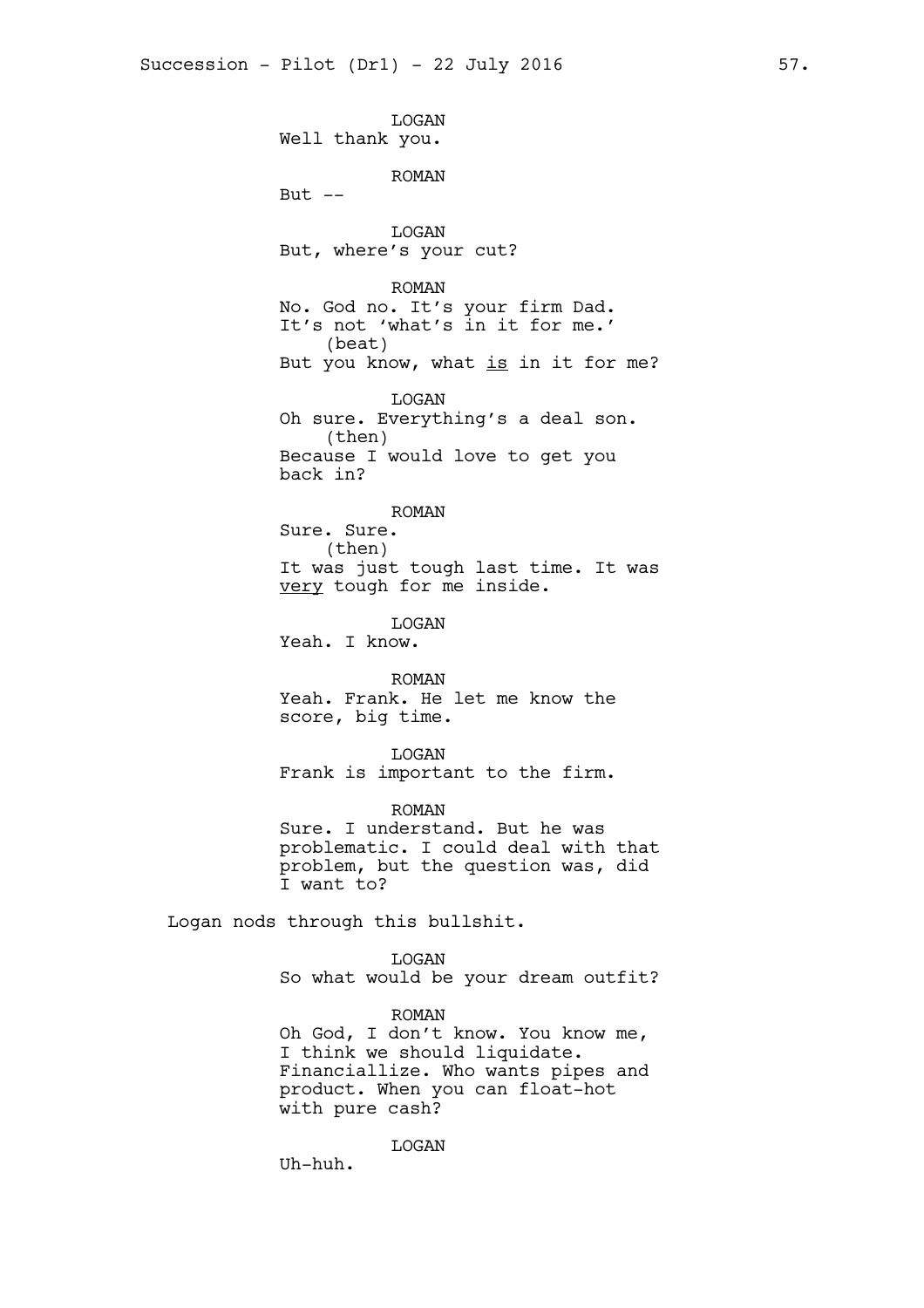ROMAN

Look. I wanna run the show. But, till then. Chief Operating Officer. But I guess, that's Frank?

LOGAN

Uh-huh.

Roman smiles. Logan looks away, considering.

## 43 EXT. LONG ISLAND. DAY. 43

The three choppers make it down.

They are in a hard-bitten bit of grassland with a frosting of snow or ice. The wind blows.

In the field there are some folk waiting under gazebos with softball equipment, and some stainless steel flasks of coffee, soup and tea on trestle tables.

As the family make for the refreshments - some guys, and their young kids standing nearby with shovels and rakes move out to re-clear a diamond and prepare it for a game.

44 EXT. GAZEBO. DAY. 44

As the family stand and watch the workers shovel snow and set up bases, Logan clocks Shiv.

> LOGAN How you feeling. We good?

SHIV Well. I'm not against. Necessarily. You know Tom would love to oversee the parks? I think he'd be good?

LOGAN Well, okay. Sure. That sounds interesting.

They smile at each other. A deal?

LOGAN (CONT'D) And for you. If things are getting shaken, up, if you came back, what would be good?

**SHTV** Me? Well to come back, I'd want the top job. So.

**T.OGAN** And if that was difficult?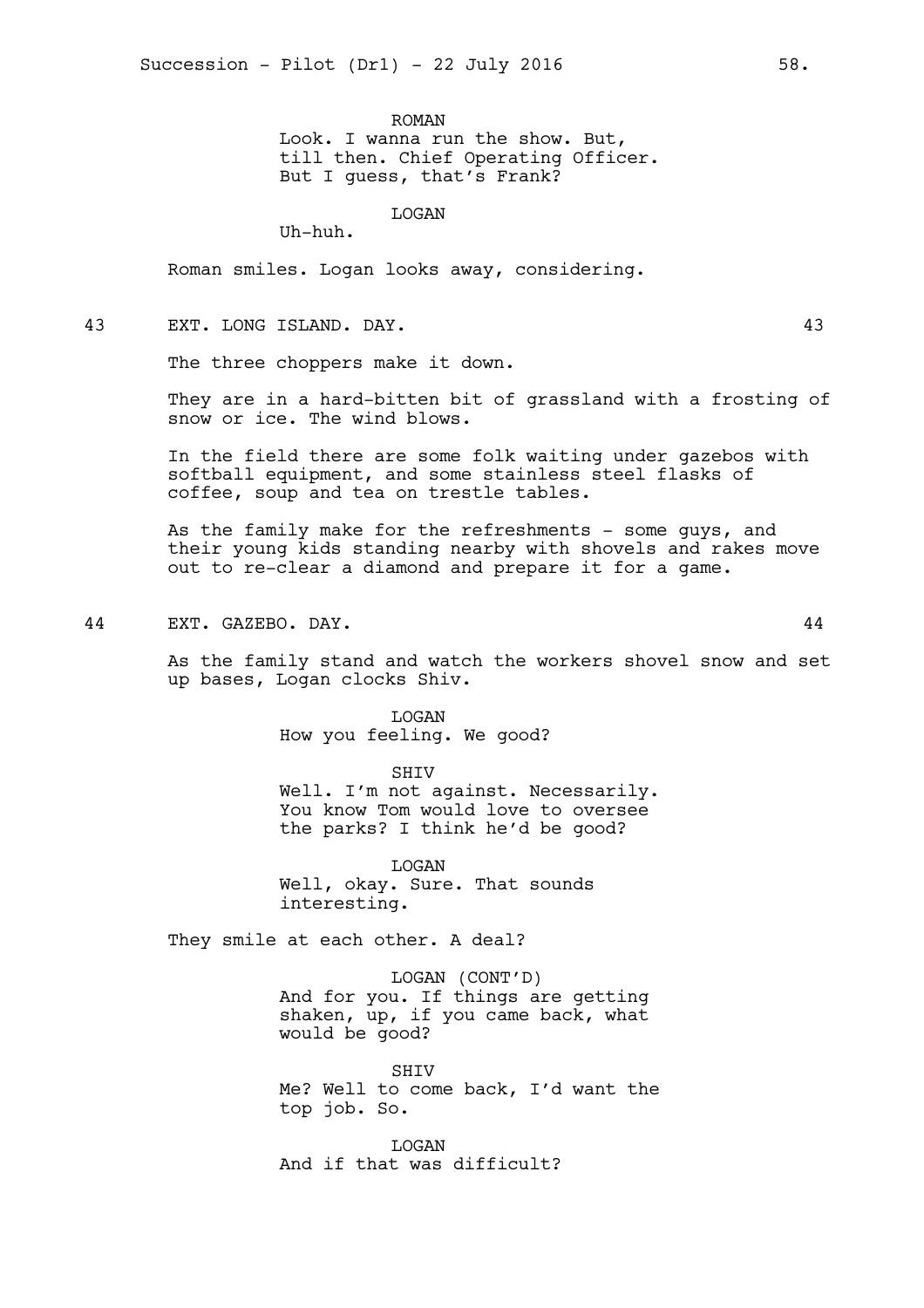SHIV I dunno. LOGAN Uh-huh? Overseeing everything outside the US - parks and all? **SHTV** What, Tom's boss? LOGAN Yeah? She smiles: maybe. Over in the field, Greg is making a phone call. SHIV What's the kid sniffing for? LOGAN He fucked up. He's come begging. SHIV Are you gonna give him any? LOGAN I like him. **SHTV** You like him? LOGAN Yeah, I think he might be a shit, underneath it. A hard little piece. (provocative) I think he'd like the parks too? Could Tom handle some competition? SHIV Uh-huh? Colin gets word that they're all set-up. Logan walks off towards him. Tom intercepts -- TOM Yeah so - just wanted to give this to you. And say 'happy birthday.' He hands him the watch, in it's box. LOGAN Ugh. Thanks. Thank you. **TOM** Yeah it's a Patek Philippe. So. They both look at the very expensive white gold watch.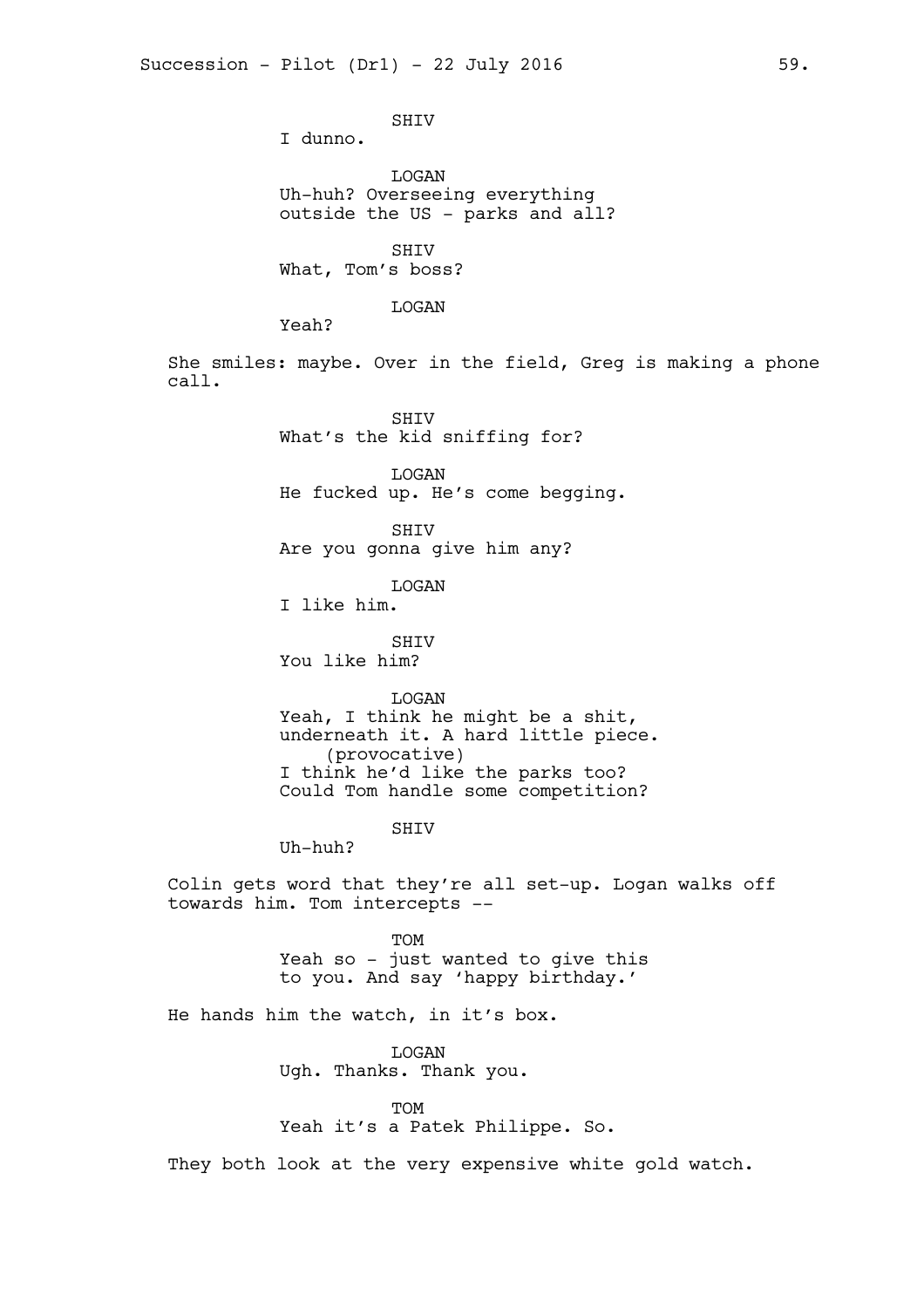LOGAN

Accurate?

TOM Oh very accurate. Every time you look at it, it tells you exactly how rich you are!

Tom laughs, Logan smiles as he walks on.

Nearby, Kendall approaches Shiv with his arm round Roman

KENDALL Okay. Okay. Guys. Quick one.

They huddle up.

#### KENDALL (CONT'D)

We can still salvage this. Here's the deal: we say no - all of us, full block, no back-sliding, no angles. We say, stability, stick to the plan. I take over - and we just - you two under me, one takes East, one takes West - co-presidents?

SHIV

Under you?

KENDALL

Uh-huh. (beat, looks at them) But three. The power of three?

SHIV

Can we think about it?

KENDALL

Of course --

ROMAN Yeah I thought about it, fuck you!

Roman laughs and walks off --

Shiv isn't so harsh but she laughs too, walks off too. A batting team is assembling. Shiv starts to talk to Tom.

## 45 EXT. LONG ISLAND. DAY. 45

It's freezing. Greg is walk towards the outfield, Tom smiles, joins him in the walk.

> TOM So I hear you're the new kid?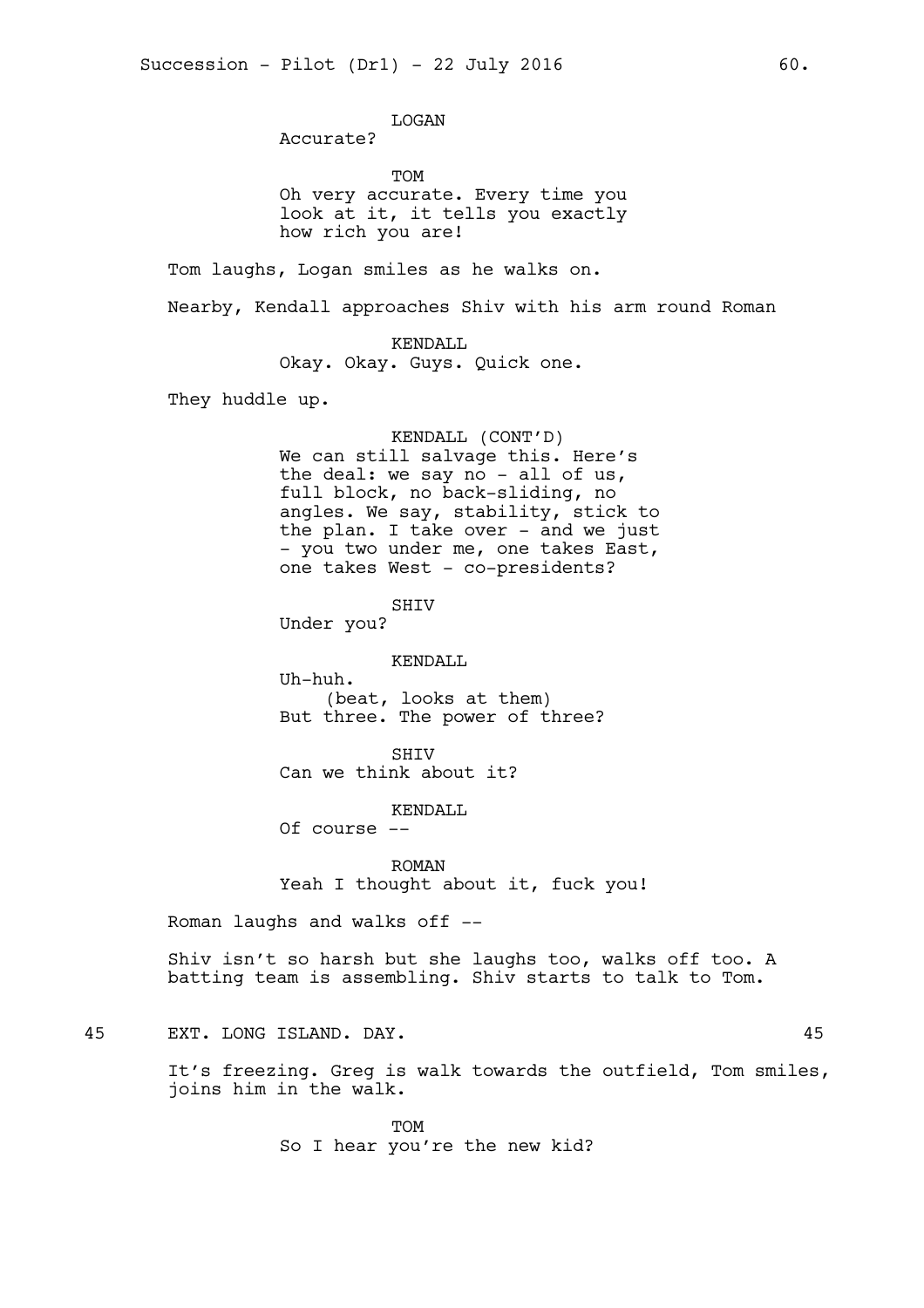GREG Huh? TOM I hear you're coming in - eyes on the prize? GREG Oh well I only just started to get into the business I'm not even -- TOM I've got my eye on you. Could be good or -- not so good? GREG Okay? Thanks. TOM You need any help advice -- just, you know -- (Greg is smiling into it) - don't fucking bother okay? Greg's smile fades. Tom smiles. TOM (CONT'D) Are you tripping? None of this is happening. GREG Right? TOM I might look fun but the thing about me is I'm a terrible, terrible cunt. **GREG** Seriously, all I want is to -- TOM I've got a theme park strategy on and I'll fuck you as soon as look at you. **GREG** Well there's no need, because --Greg looks at Tom a bit scared, then he breaks a smile. **TOM** I'm only razzing you cuz! You're dreaming! Relax. Pals, yeah?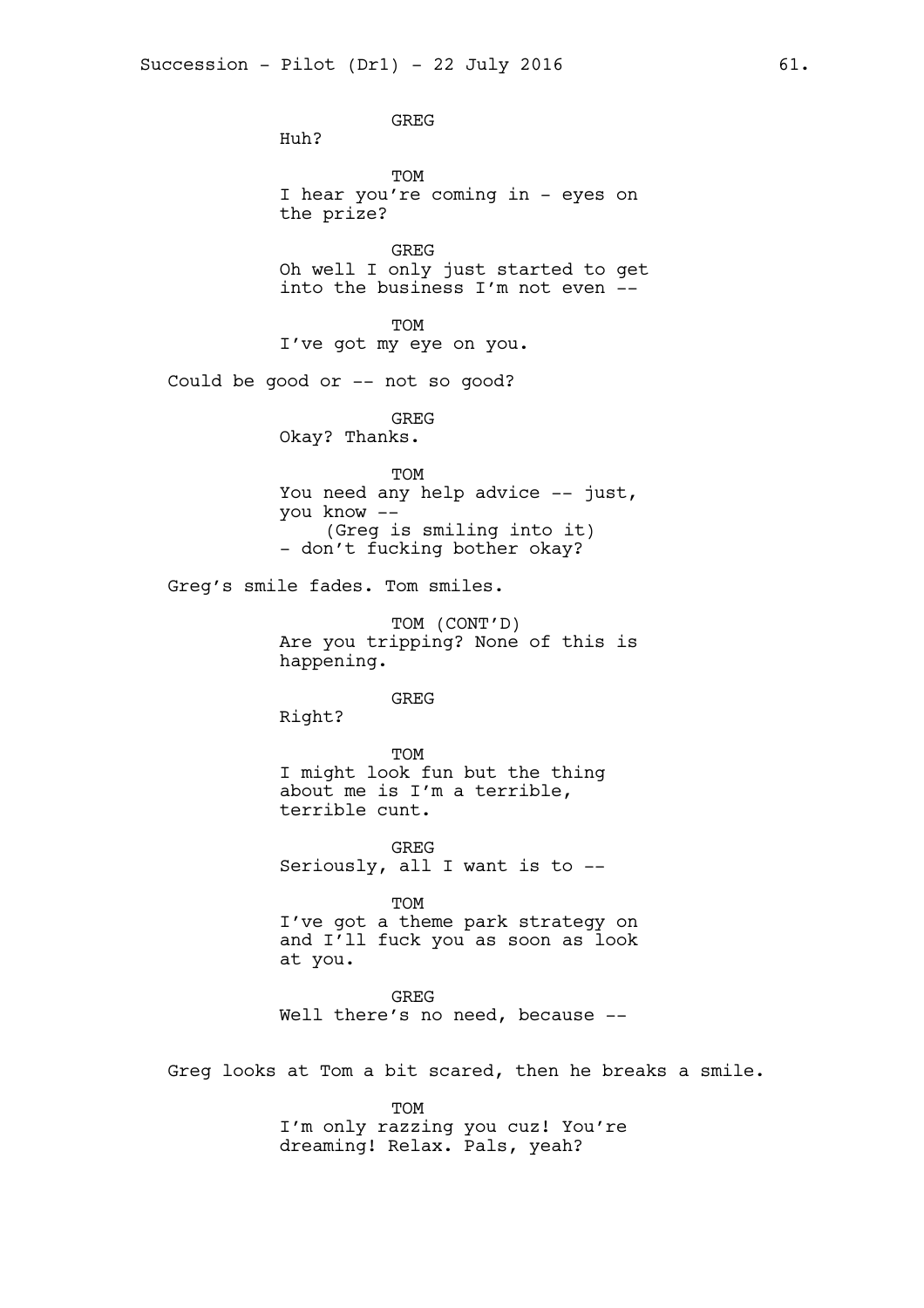GREG Okay. Huh, yeah, pals?

And Greg walks off.

We stay on his face as he trudges through the crisp grass. Casting a glance back to check out Shiv who smiles at him.

Elsewhere: Kendall is about to be pitched to by Grace. But before she can pitch, his phone starts buzzing.

> KENDALL Oh -- okay. Apologies. Hold it.

He answers. A boo goes up.

KENDALL (CONT'D) Uh-huh. Uh-huh. Okay.

End of call.

KENDALL (CONT'D) Okay. I'm out of here. It's the crunch. Frank will you be link man here? Dad can I --

LOGAN

Of course.

Kendall says farewell to Frank, Rava and the kids and makes for one of the helicopters in the distance.

From first base where he's waiting to run, Roman pipes up --

ROMAN If Kendall's going we need one more to make it fair!

He looks round.

ROMAN (CONT'D)

You wanna?

There's a kid, Tolly, watching with his Latino father. Tolly, looks at his Dad.

PABLO

Sure?

ROMAN C'mon. You're up. Relax. Can you hit a ball?

Tolly smiles.

ROMAN (CONT'D) Cos I'll give you a million dollars if you hit a home run, kid.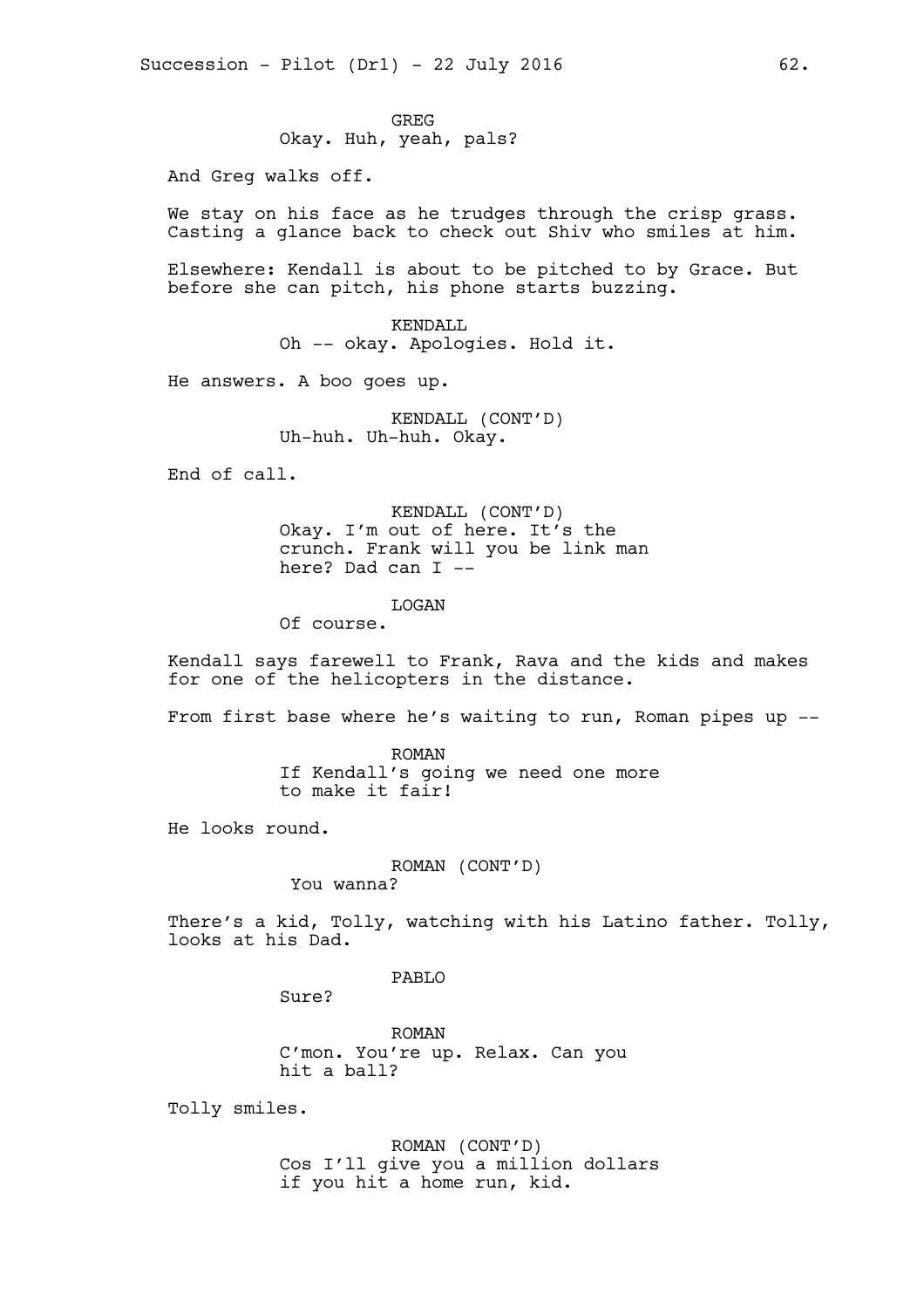The boy smiles.

ROMAN (CONT'D) I don't know why you're smiling. Seriously. A million.

FRANK Hey I'll, do it for a million!

Frank steps forward, from his spot as back-stop to take the bat from the kid - who pulls it away, still half-smiling, but unsure what game he's in with these adults, and wanting to keep his shot at the big time.

There's a mini cheer for the kid as he dodges Frank who backs away smiling.

> FRANK (CONT'D) I'm kidding - you're good.

ROMAN Grace, where's my --

He gets his cheque book.

**SHTV** 

Rome?

There's a murmur of disapproval.

ROMAN Oh you don't want him incentivised!

Roman scribbles.

ROMAN (CONT'D) One million dollars for a home run.

Roman holds out the cheque. The kid looks at his Dad over with a couple of other workers, leaning on a shovel.

Pablo knows he should intervene. Or at least - contexualize this mad offer. But he doesn't know what to say, he smiles like it's all something of a joke. But, like his son, he doesn't know quite how much of a joke it is. He grins, fixed.

> LOGAN Okay. We okay?

The kid feels the world wobble around him. The centre of attention; of a grown-up game.

Roman waves the cheque. The kid doesn't understand much about the situation, but he understands a million dollars.

Grace pitches, not a tough ball. The kid is in a vortex of emotion and he swings hard for it - hits it and it spins out. Not a great connection.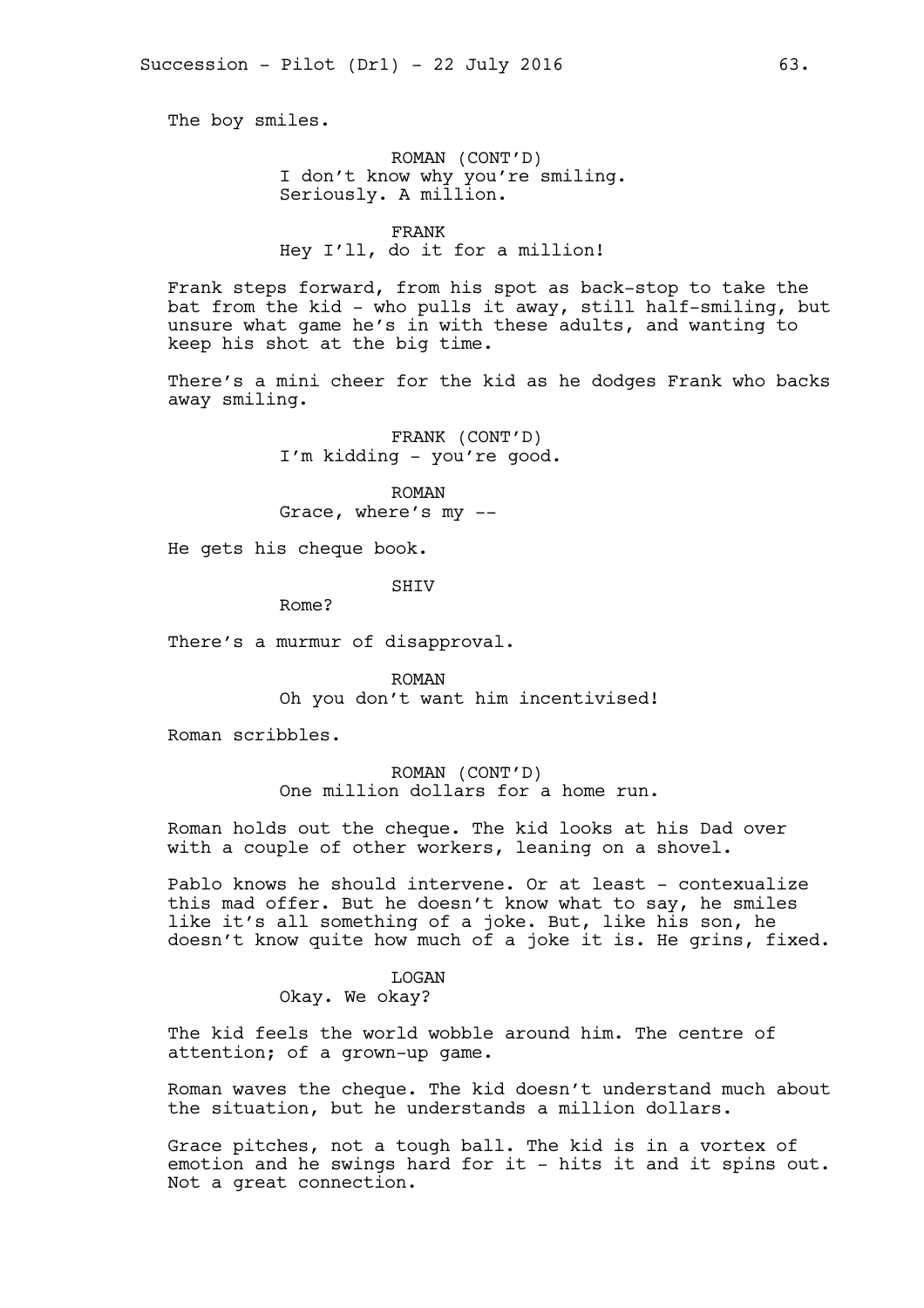But lands between two fielders who react slowly, and he's off running. Running, he feels, for his life --

But as he makes it round first and second base the ball comes in to third. To one of Kendall's kids, who fumbles but catches and Tolly is -- out.

Roman, one base ahead, who has made it round, boos.

ROMAN Ah man. You choked! You choked it!

He rips up the cheque.

ROMAN (CONT'D) Still you tried. Here's quarter of a million!

He rips the cheque in four and gives him one quarter.

The Dad with the shovel - smiles, like it's all funny.

46 EXT. LONG ISLAND FIELD. DAY. 46

In the distance: Kendall climbs in. The helicopter takes off.

47 INT. HELICOPTER. DAY. 47

Kendall is on the phone.

#### KENDALL

Yeah - friends of Kendall Roy are saying Logan's lost it. Kendall loves him but he's slowing down. Making bad calls. The board are worried. That's what we're hearing.

48 EXT. 6TH PIER HELIPORT. DAY. 48

The helicopter is landing.

49 EXT. LONG ISLAND FIELD. DAY. 49

Mid-match drinks. Frank is in the middle of the gang.

#### FRANK

So, look, it falls to me. I guess, today to just say a few words. Um. Logan Roy. Born in Quebec province eighty years ago today to a Pop with a print shop and a Mom with a herd of cattle. He of course, took the print shop, Roger his elder brother the farm. (MORE)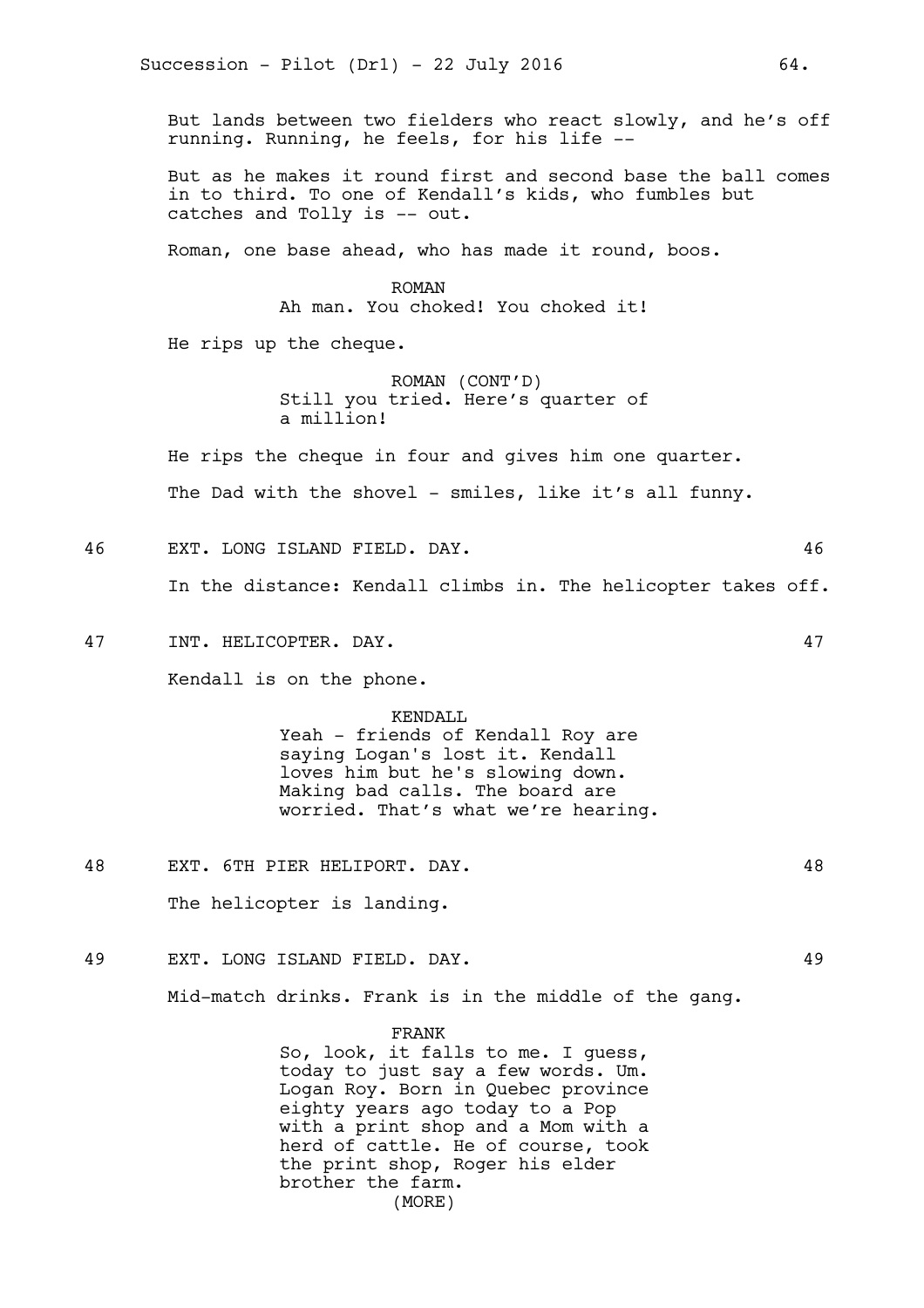Roger has been a considerable success winning any number of awards at county fairs! FRANK (CONT'D)

Laughs. Not from Greg.

FRANK (CONT'D) Logan of course has also made a decent way for himself. The 11th largest media conglomerate in the world. Feared by the phoney, loved by the true, a pal to Prime Ministers, a truth teller to Presidents. He's tough, he's wily, but he's always true to his word. So, today, with his family around him, which means everything.

Connor whispers to Carrie his wife:

CONNOR (whispered) Three wives. Three families. And counting.

Carrie smiles.

FRANK Let's raise a toast. Logan Roy!

They all raise.

## ALL

Logan Roy.

## 50 INT. INVESTMENT BANK. DAY. 50

Kendall arrives outside the room his gang have been waiting in. Alessandro and the gang head out. But Lawrence Delmaestro is coming out of the rivals' room across the way --

### LAWRENCE

Oh, he's come back?

Just then, a lawyer arrives to take them back to the independent committee --

> LAWYER Guys? I think - we're ready?

The two gangs start the walk again. Now Kendall is in combative mood --

> LAWRENCE I hear the old man pumped and dumped you? How was lunch? You putting on some weight Kendall?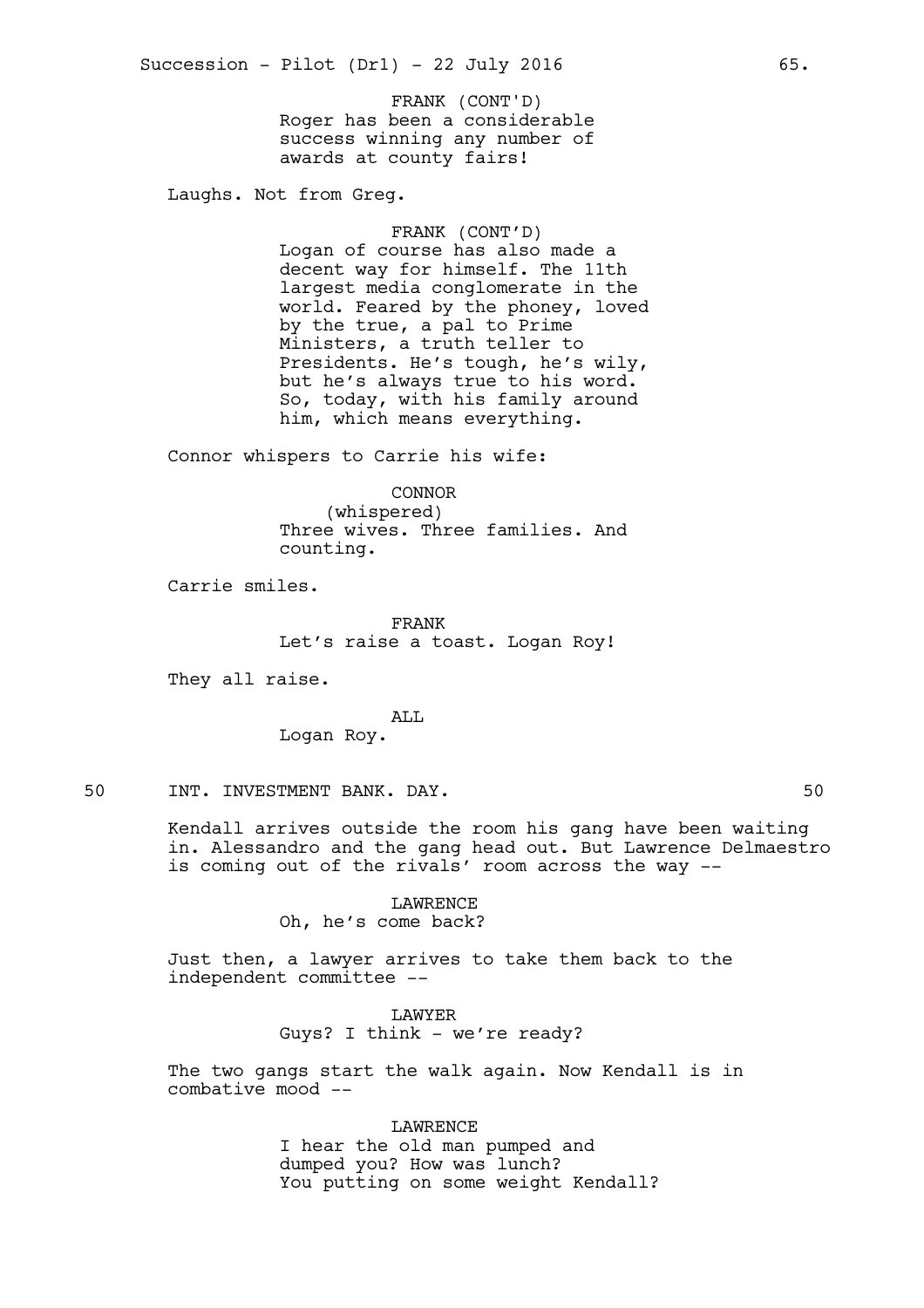KENDALL Yeah, but only cos every time I fuck your wife she gives me a twinkie.

Lawrence recoils. Kendall sees it and pushes on, leans in --

KENDALL (CONT'D) I'm gonna buy you with so much debt you're going to be loaded up like a dying fucking mule.

LAWRENCE Yeah, well good luck with that.

They start to move off --

#### KENDALL

I'm gonna sweat your firm like a hog - feed you on bacon I strip from your own back till you're so worn down you beg me to fuck you to death.

#### LAWRENCE

Yeah? Good luck cos I'd be out. And I'm the only man alive who knows my way round this company.

KENDALL

No. You're an FM. You're a Fungible Motherfucker. You're replaceable like a spare tire on a Toyota.

Lawrence is searching for a comeback.

#### LAWRENCE

We'll see  $-$ 

#### KENDALL

But you know what, I don't think you even will leave when we buy you. Because I'm going to stuff your mouth with so much gold you'll eat your words. Non exec director. Non voting shares. Non disclosure agreement. I'm going to lock you in a golden cage, fuck you with a silver dildo and pay you so much you sing whatever song I want.

They reach the area outside the independent committee.

51 INT. HELICOPTER. DAY. 51

Logan is sitting with Frank.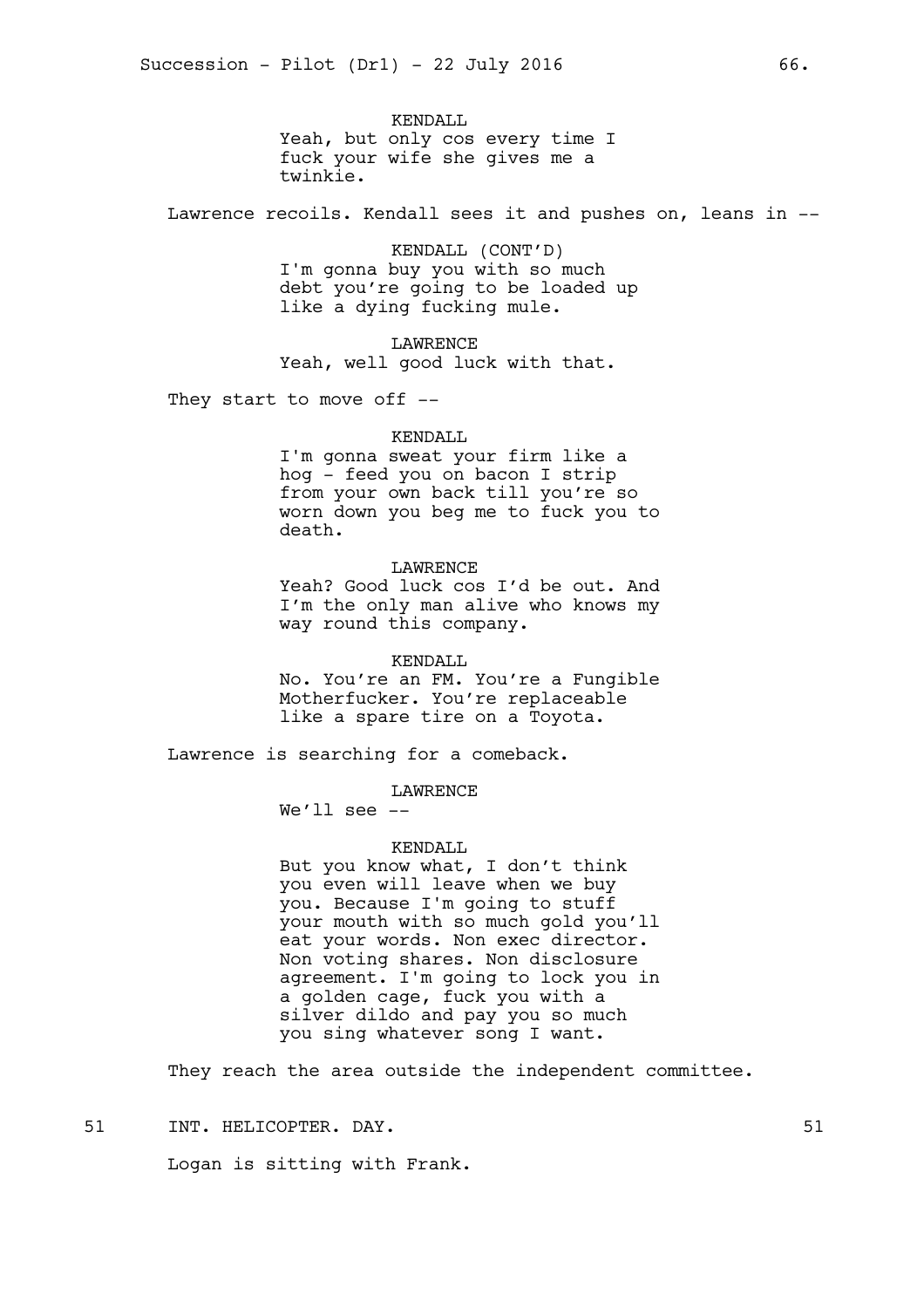LOGAN Frank. Lovely speech. Really nice words.

FRANK Thank you Logan. I meant it.

LOGAN So, look, I've been thinking if now isn't a time for a new role?

FRANK

Oh. Okay?

LOGAN

Yeah.

Frank catches something in his demeanor. Suddenly he's alive to dangerous possibilities.

> FRANK As in. What sort of duties?

> > LOGAN

Light.

FRANK Light duties?

LOGAN No one has as much respect as me for you Frank.

Those are not good words to hear --

FRANK

Are you - are you -- Logan?

LOGAN It's a step up. Light duties. Wide ranging. The press release should be on your phone. Just proof it.

FRANK You mean - what?

Frank looks at his phone.

LOGAN

Okay?

FRANK That's it? Seriously. That's just fucking it? After thirty years and -

Logan looks out the door and calls over --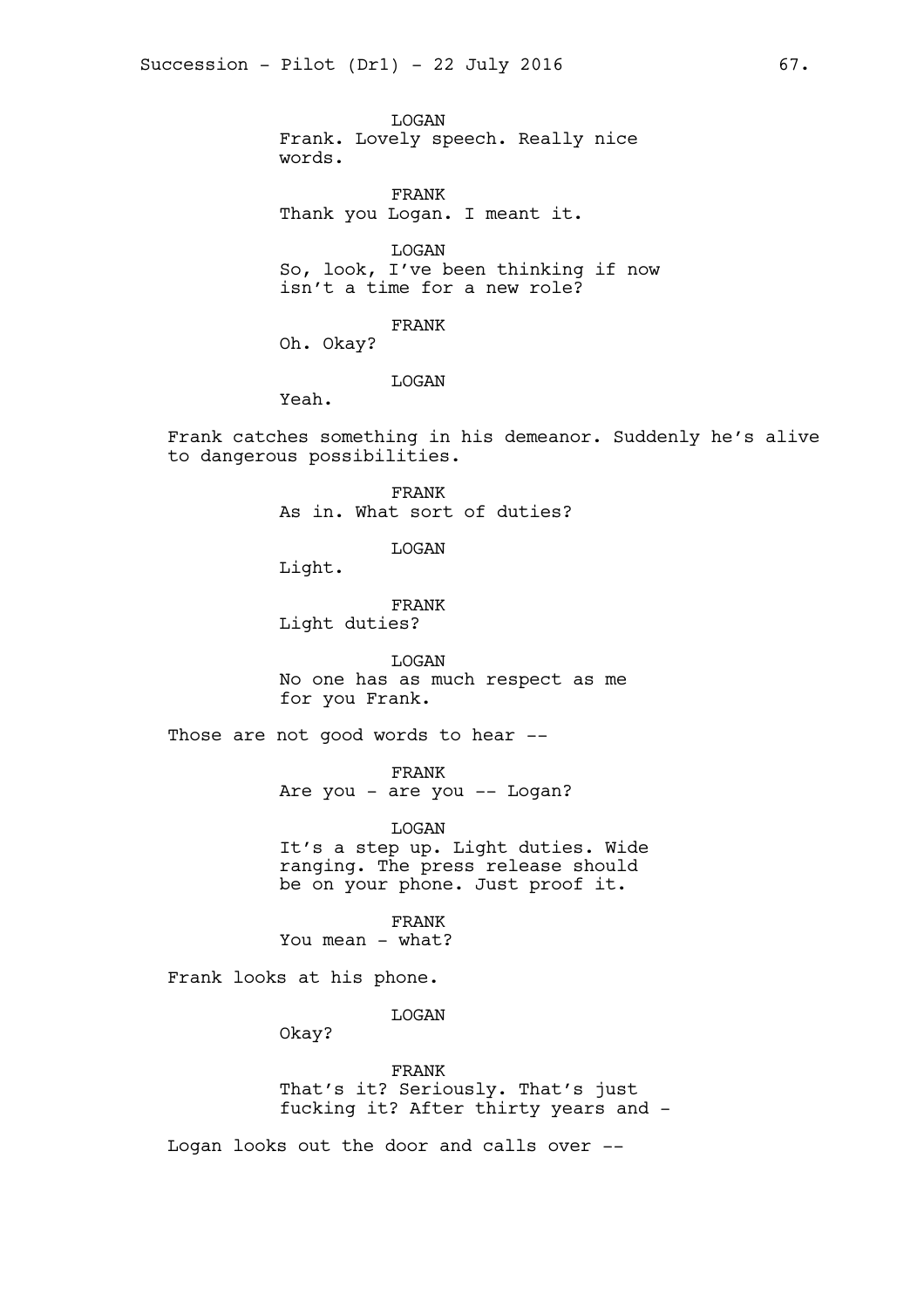# LOGAN

He summons Connor, Shiv and Roman to ride with him. Frank is in shock.

52 EXT. LONG ISLAND FIELD. DAY. 52

Kids?

The two remaining helicopters rise from the ground.

On Pablo and his son Tolly's faces as they watch them go up, up and away --

53 INT. HELICOPTER. DAY. 53

Logan is looking at his kids. The envelopes of legal documents are there on their laps.

> LOGAN So? What you say kids?

ROMAN What's the Frank situation?

LOGAN Frank is dead.

ROMAN

Yeah?

LOGAN

Uh-huh. Frank's gone. Tom should be stepping up. Shiv's thinking about a new role. So, are we good?

ROMAN

Um? Shiv?

SHIV

Rome?

ROMAN

Um? Con?

CONNOR I'm with these two. What they say goes.

Shiv looks at Roman.

SHIV And we - our position, is that this doesn't quite work for us. At present.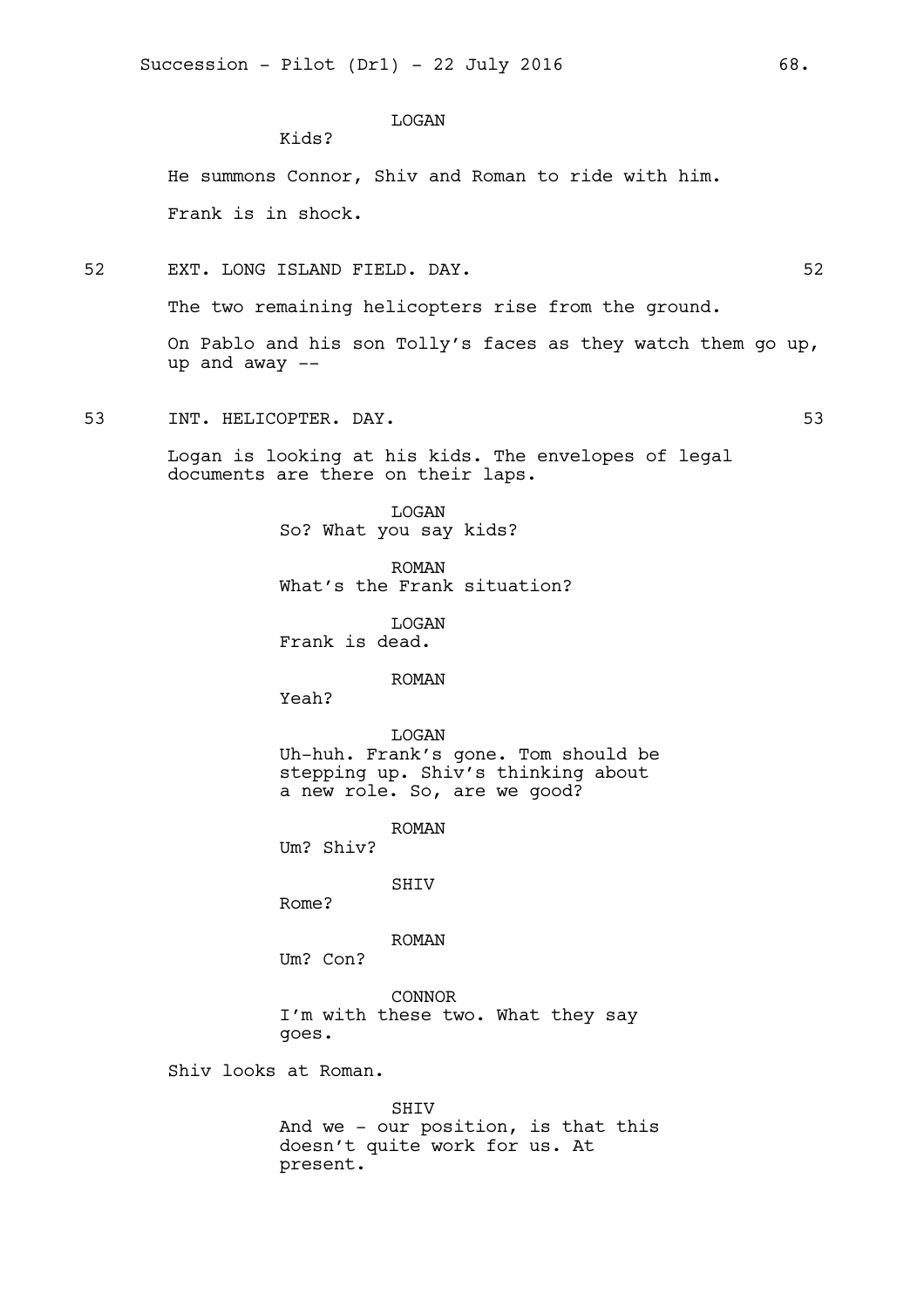LOGAN You what? ROMAN It's not sufficiently attractive. As a proposition. LOGAN Are you fucking -- this is what I want. SHIV We get that. We do. We'd like to help. I'd love to help.

LOGAN

Then do.

SHIV

But - why would I? When it - I mean, it doesn't make sense, right? I'm giving away power. Why would I do that?

She looks at his face. A lot of reasons she might do that. But they're difficult to summon in this moment.

The chopper blades chop. The noise is great. The dying winter light is ebbing. And at that moment.

A blood vessel blows in Logan's head. And the blood seeps. And an extraordinary burst of pain shoots through his head a super migraine.

And he starts to loose control. His sense of balance goes and he tilts, oddly, unnaturally.

Shiv and Roman look at one another. What sort of weird reaction is this?

> ROMAN Dad? It's just a first position?

He keels over into Connor's lap.

SHIV

Dad? Dad.

ROMAN

Dad!

CONNOR

Dad?

Roman turns and shouts to the pilot.

ROMAN Take us - get us to a hospital.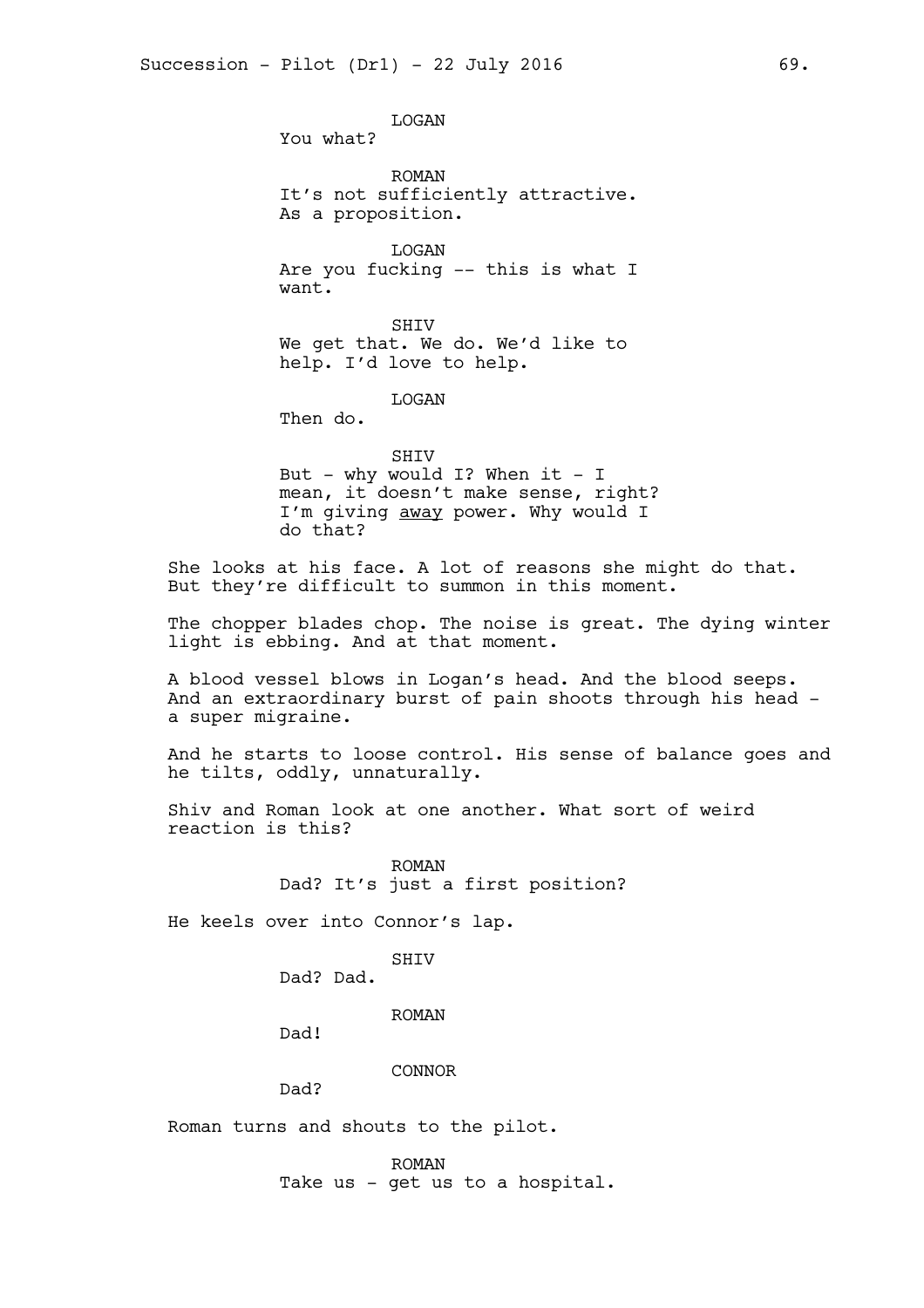54 EXT. HELICOPTER. DAY. 54

The helicopter banks to a different destination as we hear over the wide shot of the copter the kids' shouts and cries.

> SHIV Dad? Are you --?

CONNOR What's Dad? Are you --?

55 INT. INVESTMENT BANK. DAY. 55

The two gangs, Kendall's and Lawrence's are waiting outside where the independent committee is making a decision.

Lawrence takes a call. He looks away, covers the interaction. Talks in a corner.

> LAWRENCE Uh-huh. Uh-huh. Uh-huh. Thank you.

Lawrence ends the call. He takes a breath. Closes his eyes. Big decision. Opens them. Turns.

LAWRENCE (CONT'D)

Kendall?

Kendall heads over. They meet for a whispered conference.

LAWRENCE (CONT'D)

You heard?

KENDALL

What?

Clearly not --

LAWRENCE Well, I'm suspending our bid. We accept your merger proposal. It's all very exciting.

KENDALL Are you - serious?

**LAWRENCE** Uh-huh. You win.

Lawrence nods to his counsel.

LAWRENCE (CONT'D) Will you tell the committee to suspend their deliberations, the management bid is over. Comco wins. We're joining forces. (MORE)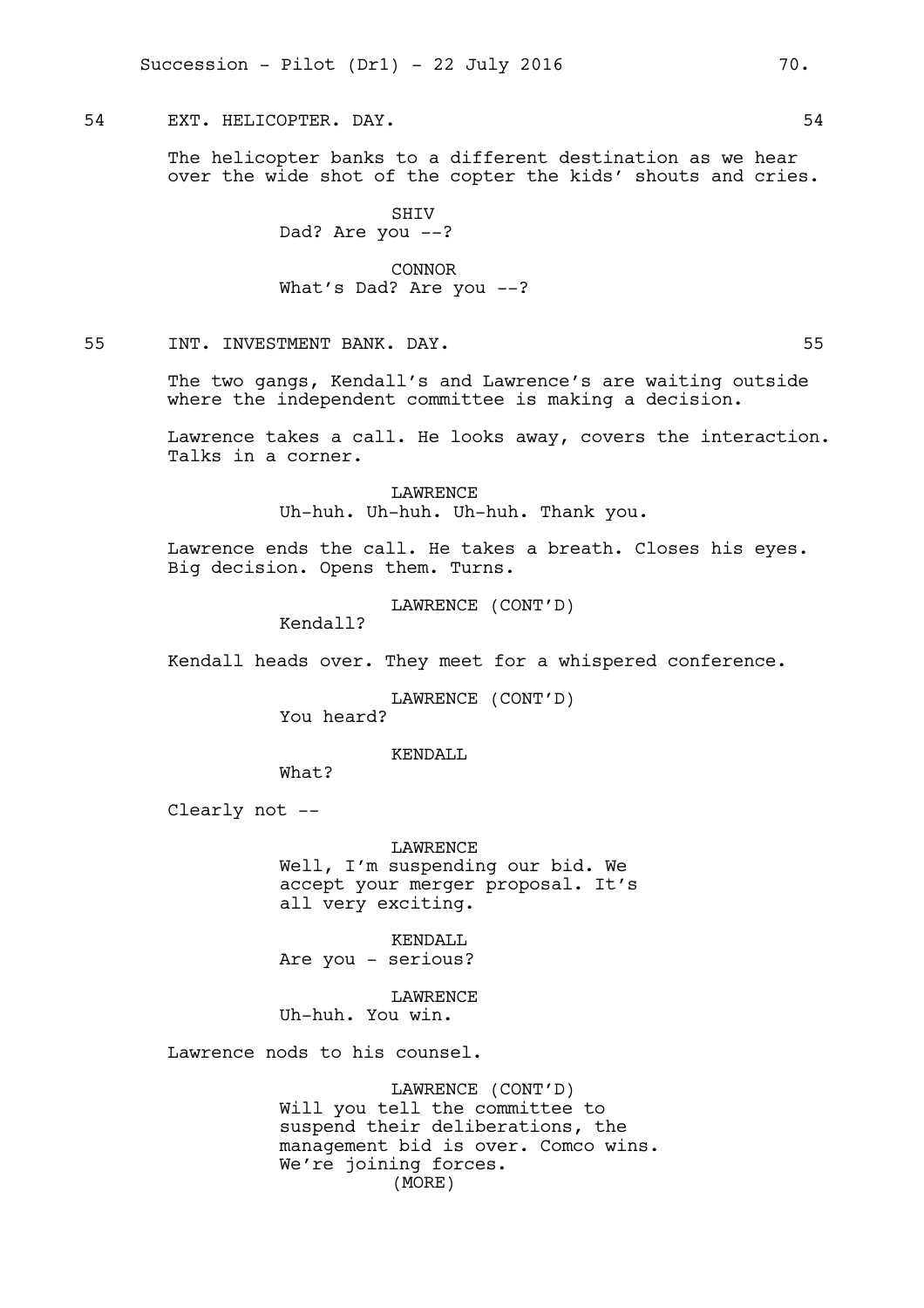Congratulations. We're a top ten media company. LAWRENCE (CONT'D)

He shakes Kendall's hand.

KENDALL

Fuck yes!

Kendall's phone starts going.

LAWRENCE Second of all. Your dad just had a brain hemorrhage.

KENDALL

LAWRENCE I'm sorry. I'm sorry for you.

KENDALL Are you? Is this --

Kendall doesn't know what these words mean, is it grim trash talk, or a mistake, or truth, or what --?

Lawrence goes to sit down.

What?

But first he leans in.

LAWRENCE But you just invited me into your chicken coup. Daddy's dying and I'm going to eat you all. One by one.

Kendall is in shock. Answers his phone.

KENDALL

Hello?

Over Kendall expression as he talks to Shiv --

Blackroc, 'What You Do To Me' plays,

And we revisit our key players and contenders for the throne:

Greg Roy, standing, checking in to a crummy low-budget hotel;

Frank Vernon, having a drink, thinking, out at the softball diamond on Long Island;

Shiv Roy, on the phone to Kendall, with Tom at her side;

Roman Roy, pacing the emergency room waiting room;

Marcia Roy, there in the emergency room too, cardigan pulled around her, anxious, the brown envelopes full of legal documents, unsigned, in front of her